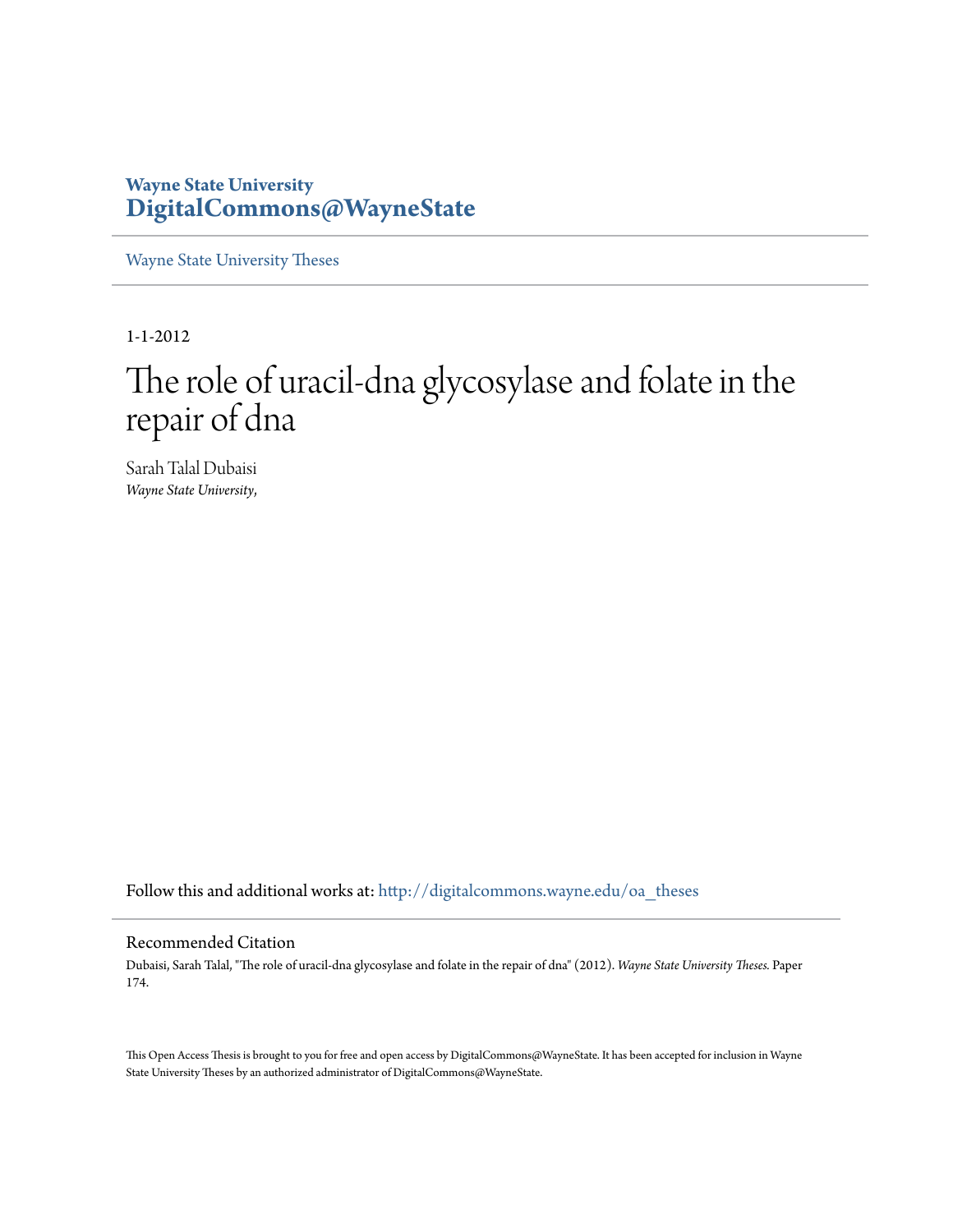# **THE ROLE OF URACIL-DNA GLYCOSYLASE AND FOLATE IN THE REPAIR OF DNA DAMAGE**

by

# **SARAH TALAL DUBAISI**

# **THESIS**

Submitted to the Graduate School

of Wayne State University,

Detroit, Michigan

in partial fulfillment of the requirements

for the degree of

# **MASTER OF SCIENCE**

**2012**

# **MAJOR: NUTRITION AND FOOD SCIENCE**

Approved by**:**

Advisor Date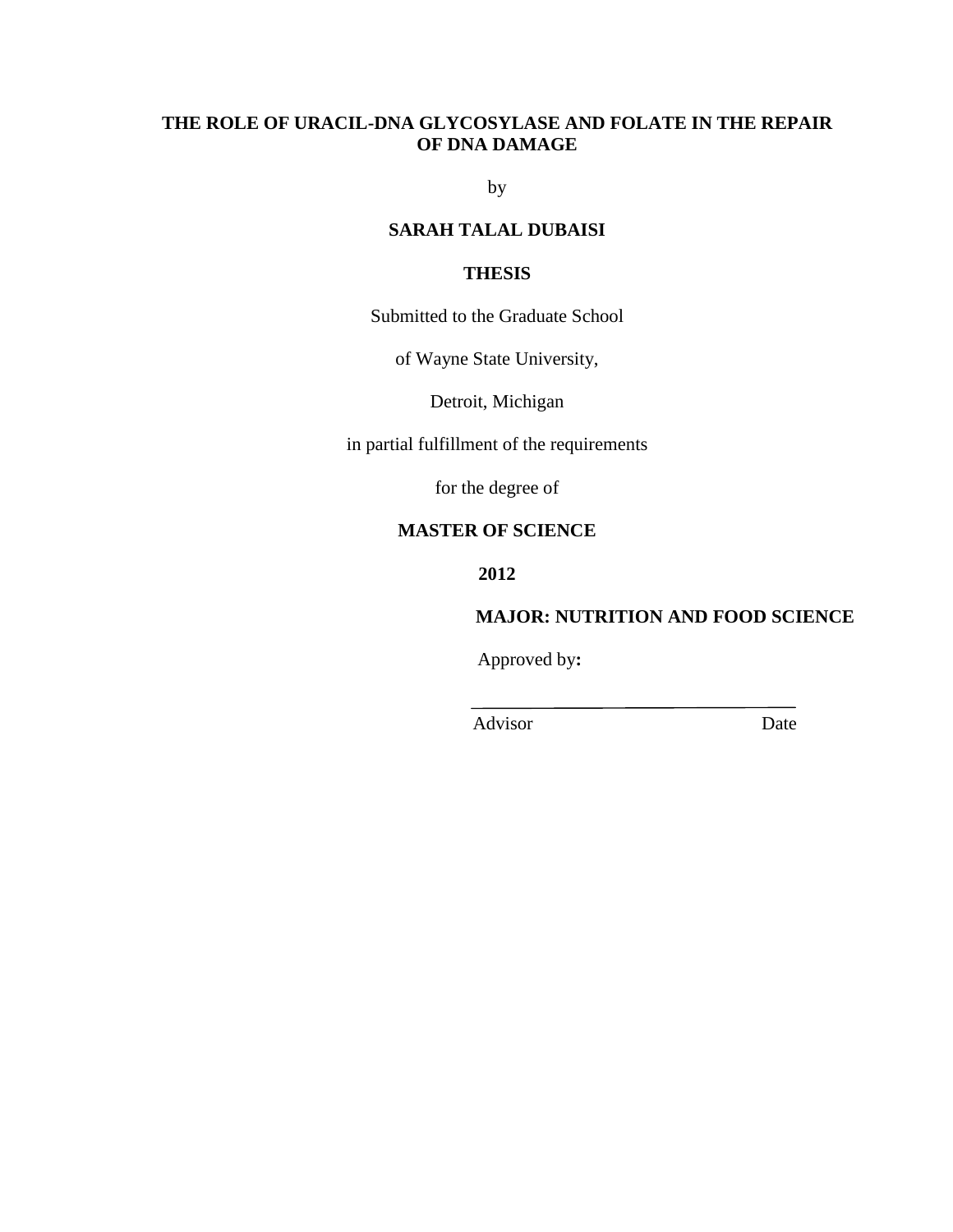# DEDICATION

<span id="page-2-0"></span>I would like to dedicate my work to my loving and supportive parents; Talal and Elham; my caring siblings; Farah and Najib; my kind and encouraging family.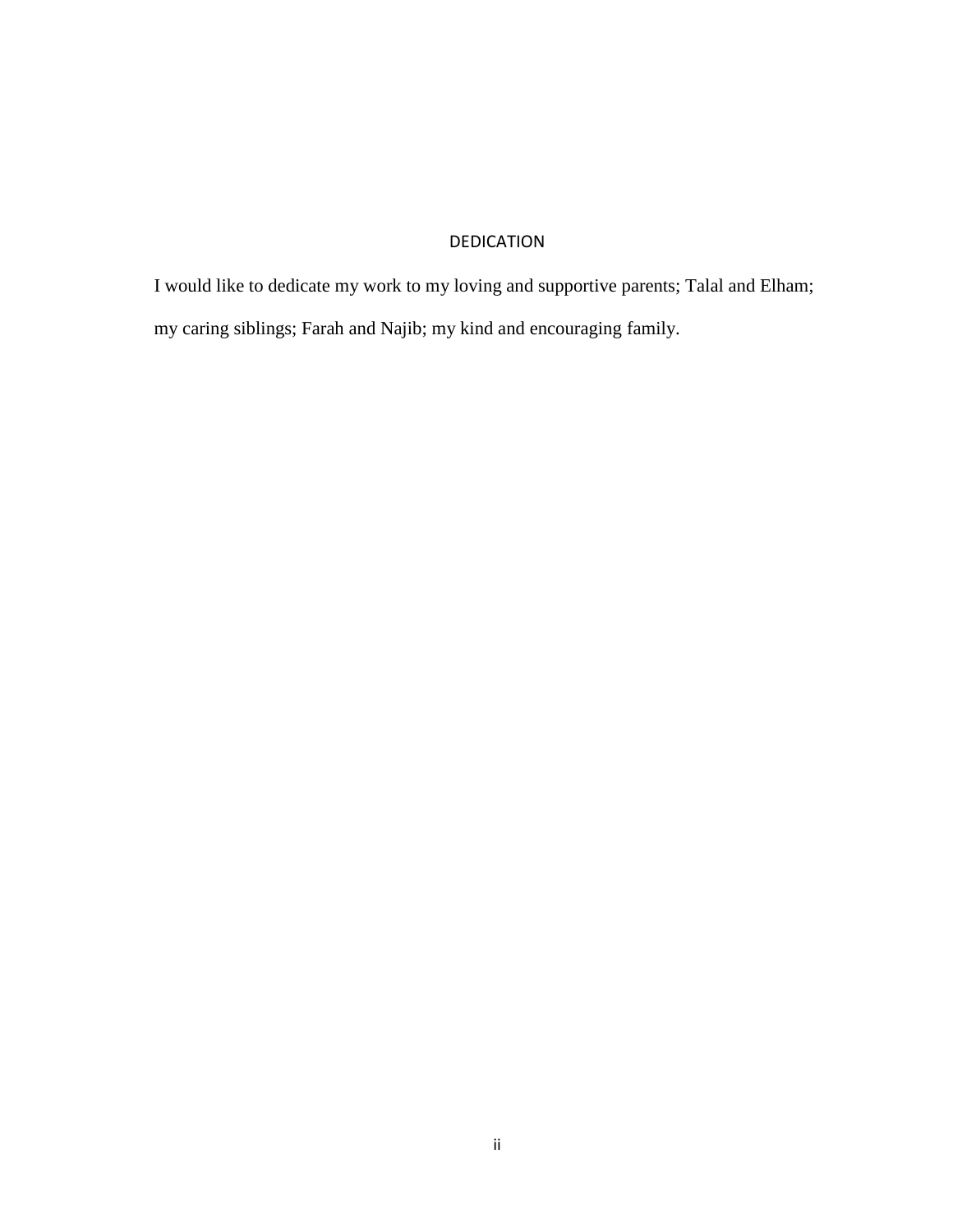## ACKNOWLEDGEMENT

<span id="page-3-0"></span>I would like to thank my advisor Dr. Diane Cabelof, you have been a great support and mentor. Thank you for your patience and encouragement. I also want to acknowledge my committee members; Dr. Heydari and Dr. Zhou; for their help and support. Finally I would like to thank my friends and lab mates; Kirk, Aqila, Hongzhi, and Rita for their everyday help and encouragement.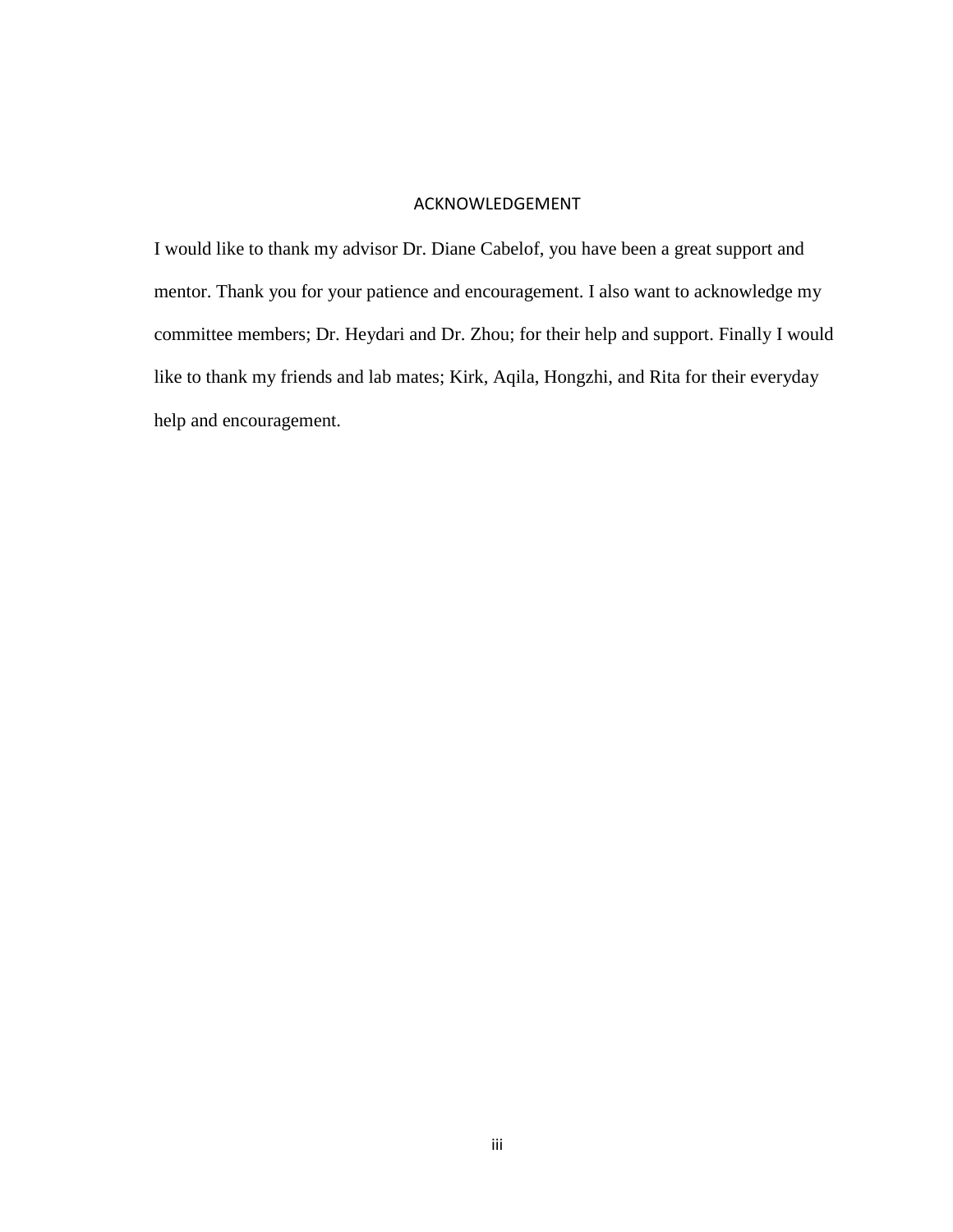# TABLE OF CONTENTS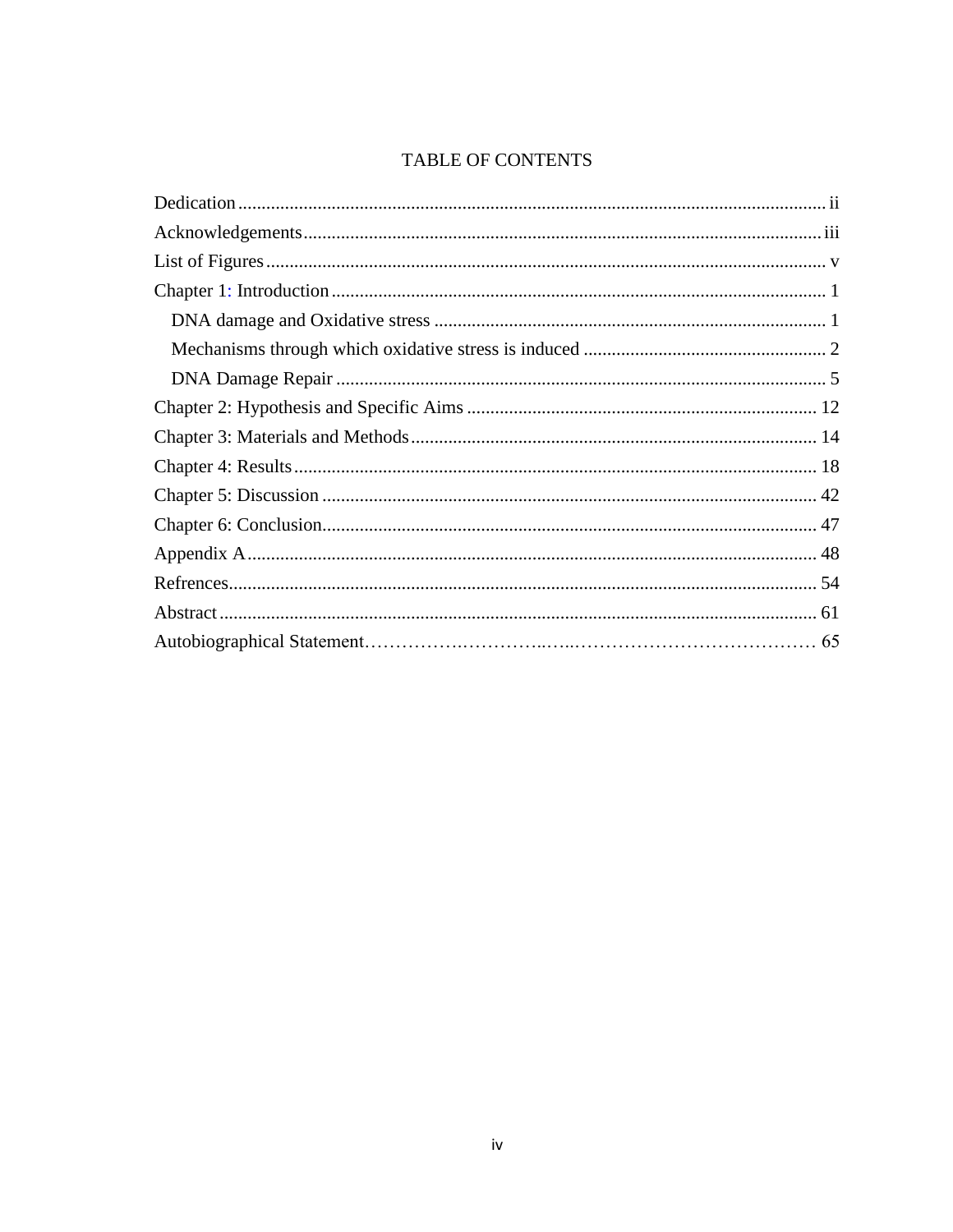## LIST OF FIGURES

<span id="page-5-1"></span><span id="page-5-0"></span>

| Figure 4.2: Impact of Folate Deficiency on the Growth of $UNG^{+/-}$ and $UNG^{-/-}$ MEFs 24 |
|----------------------------------------------------------------------------------------------|
| Figure 4.3: The impact of UNG genotype on the response to $H_2O_2$ in a FA medium  27        |
| Figure 4.4: The impact of UNG genotype on the response to MTX in FA medium  29               |
| Figure 4.5: The impact of UNG genotype on the response to $H_2O_2$ in FD medium 31           |
| Figure 4.6: The impact of UNG genotype on the response to MTX in FD medium  33               |
| Figure 4.7: EC:50 values for H2O2 and MTX treated MEFs cultured in FA and FD                 |
|                                                                                              |
|                                                                                              |
|                                                                                              |
|                                                                                              |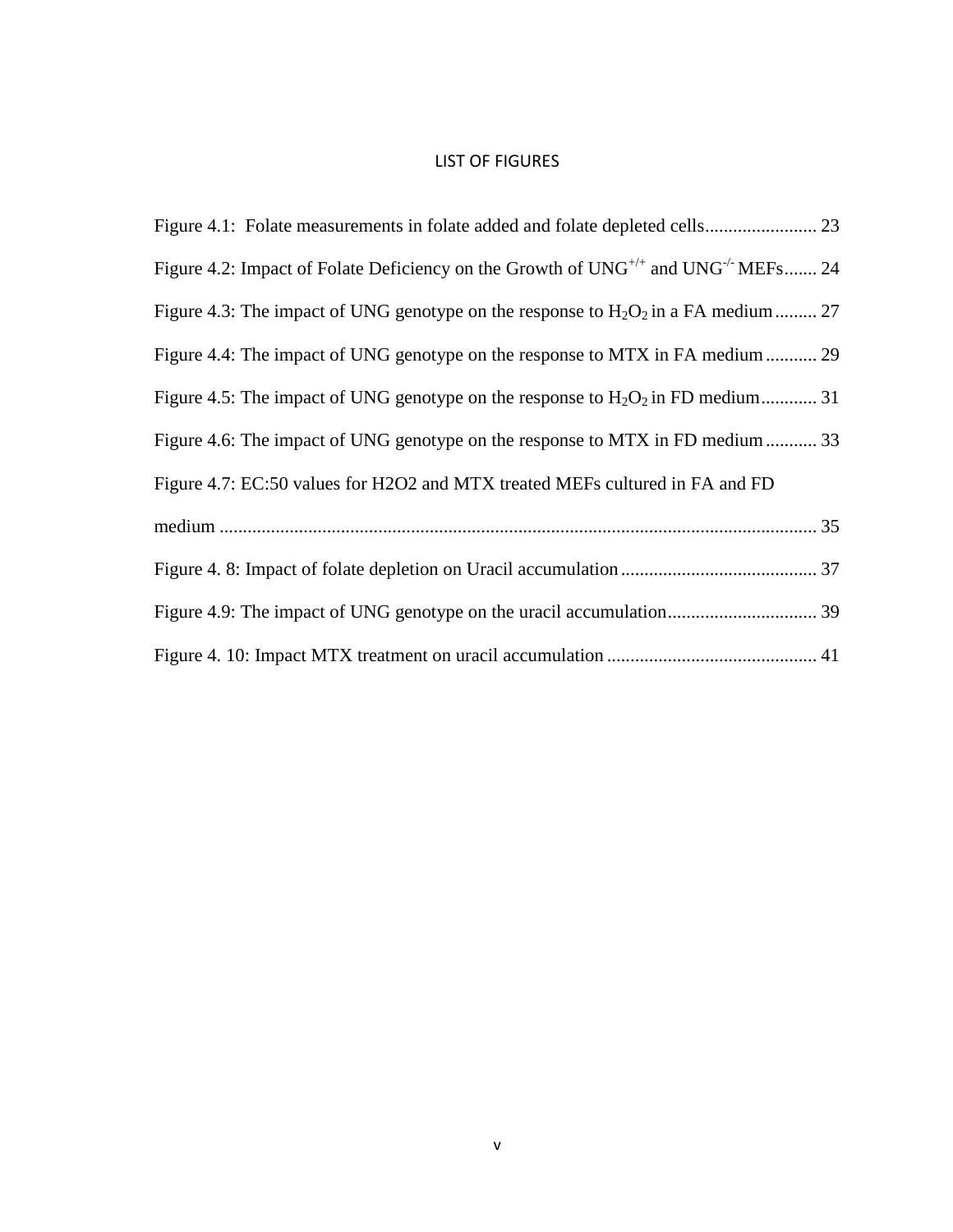# Chapter 1

# Introduction

# <span id="page-6-1"></span><span id="page-6-0"></span>*DNA damage and Oxidative stress*

DNA damage originates from endogenous as well as exogenous sources. UV light and radiation are among the main sources of exogenous DNA damage. Reactive oxygen species (ROS), which are produced through oxygen dis-metabolism, are the major source of the endogenous damage. Furthermore; endogenous damage can result from the instability of the chemical bonds in DNA, endogenous DNA methylating agents, or from DNA replication errors.

Endogenous DNA damage usually affects the primary structure of the DNA double helix. There are different types of modifications that result from endogenous damage; methylation is one of those modifications. Bases get methylated by endogenous molecules such as S-Adenosyl methionine (SAM). Methylation of guanine to 7-methyl-guanine and adenine to 3-methyl adenine creates lesions; the latter is more harmful due to its effect on the DNA replication process (13).

Endogenous damage can also cause hydrolysis of the bases; the following are the different ways through which the DNA damage is produced:

- Loss of bases in DNA due to the hydrolysis of the weak base sugar bonds
- Loss of the amino group in the 5-meC and the C resulting in the formation of the T and U bases that pair with the dAMP during replication, and lead to the rise of C to T, or C to A transitions.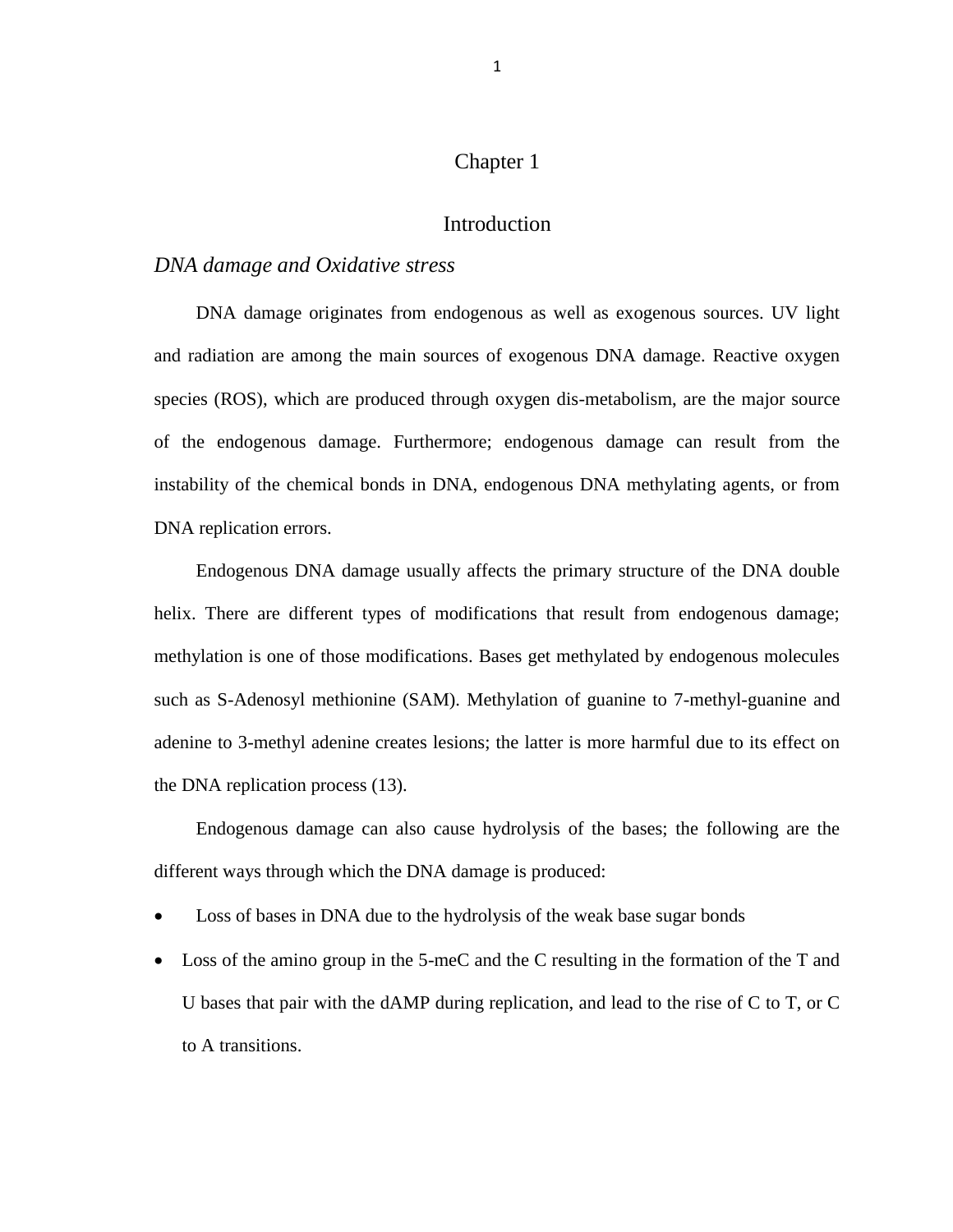Furthermore, oxidation, a major modification induced by endogenous DNA damage, is primarily caused by the byproducts of oxygen metabolism. Oxidation has been studied extensively, and it has been found that oxidation negatively impacts the genomic integrity through the formation of oxidized bases, such as 8-oxoG, thymine glycol, and other oxidized bases (fig 1.1). 8-oxoG is most frequent and harmful among all oxidized bases; 7500 8-oxoG forms each day in mammalian cells, and it usually mispairs with Adenine  $(13)$ .

Oxidation has been associated with the promotion of cancer and ageing. Reactive oxygen species, such as  $O_2$ , cause DNA damage by directly interacting with DNA.  $O_2$ selectively attacks guanine producing 8-hydoxyGuanine, and thus forming a DNA lesion. In addition, lipid peroxidation is another source of DNA damage; carbonyl containing compounds which, are products of lipid peroxidation, results in the formation of exocyclic DNA adducts.

## <span id="page-7-0"></span>*Mechanisms through which oxidative stress is induced*

# $H<sub>2</sub>O<sub>2</sub>$ :

 $H_2O_2$  is a chemical compound that is generated in the body.  $H_2O_2$  is generated during the synthesis of the thyroid hormone in the thyroid epithelial cells. This compound is capable of causing damage to the DNA by releasing free radicals such as hydroxyl radical, a reaction that involves  $Fe^{3+}$ , this reaction is known as the Fenton reaction:

- 1)  $\text{Fe}^{2+} + \text{H}_2\text{O}_2 \longrightarrow \text{Fe}^{3+} + \cdot \text{OH} + \text{OH}$
- 2)  $\mathbf{Fe}^{3+} + \mathbf{H}_2\mathbf{O}_2$  ---->  $\mathbf{Fe}^{2+} + \mathbf{.OOH} + \mathbf{H}^+$

The damage caused by the hydroxyl radical can be classified into 5 major classes; oxidized bases, abasic sites, DNA-DNA intrastrand adducts, DNA strand breaks, and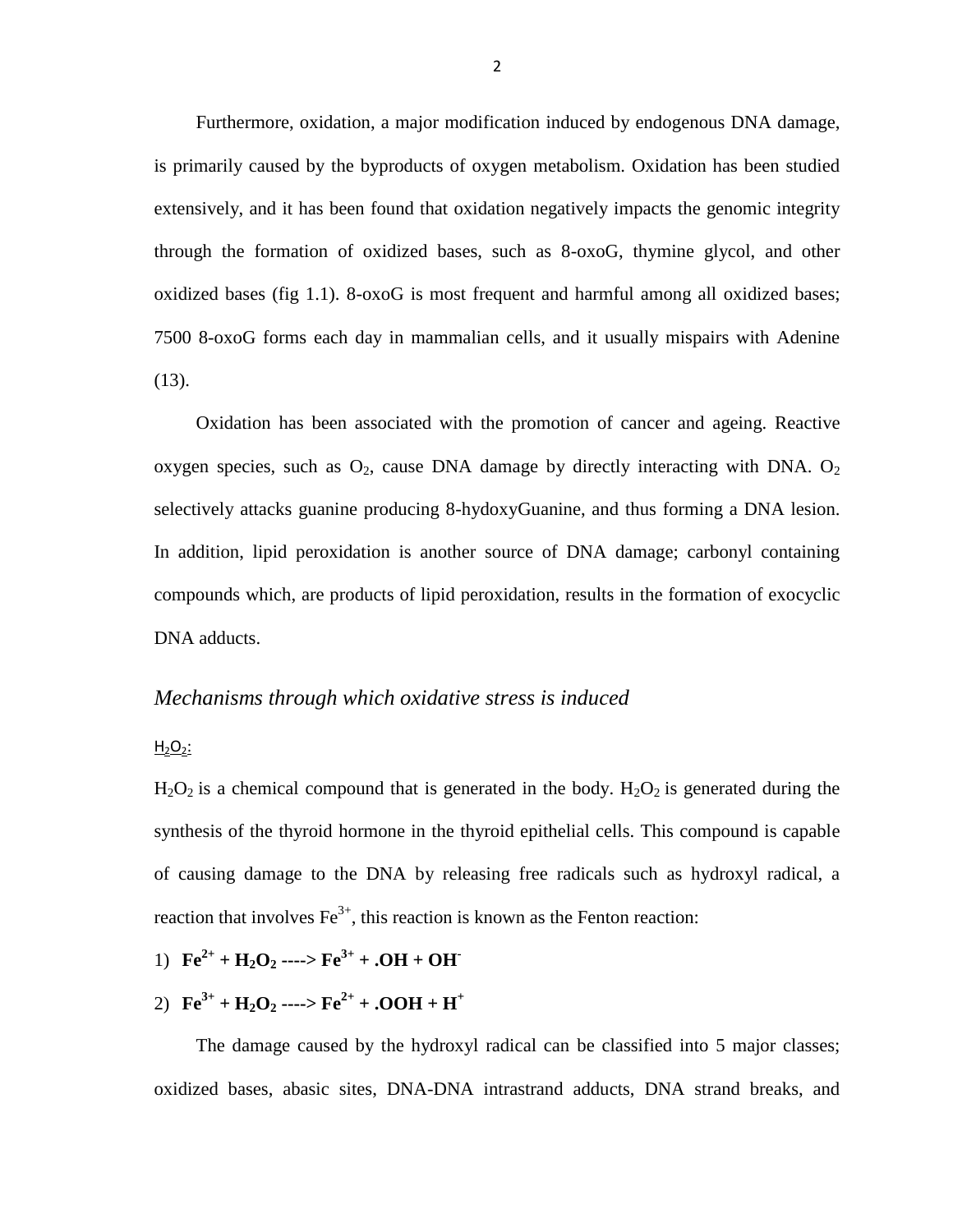DNA-protein cross-links. Low concentration of  $H_2O_2$  induces cell programmed death, a process known as apoptosis, which is a protective mechanism developed by the cell to prevent tumorigenesis (19).

To protect itself from the serious side effects of  $H_2O_2$ , the body has developed a defense mechanism against oxidative stress by detoxifying the  $H_2O_2$  and superoxides. There are a number of enzymes in the body involved in the process of detoxifying  $H_2O_2$ (fig 1.2), such as Super Oxide Dismutase (SOD) specifically SOD3, an isoform of the SOD that acts in the lumen the site of  $H_2O_2$  generation (5).

The impact of  $H_2O_2$  on DNA stability has been extensively studied in the past. Research labs have shown that the primary damaging capabilities of  $H_2O_2$  was mediated through the free hydroxyl radical (17). The extent of damage caused by  $H_2O_2$  was compared to that caused by hydroxyl radicals produced by the ionizing radiation, and it was established that it is similar to a great extent, and that the degree of different types of damage has the same order with base destruction having the highest magnitude, followed by single strand breaks, then double strand breaks, and finally crosslinks. Furthermore, it was shown that the extent of the DNA damage caused by  $H_2O_2$  is also dependent on the presence of cuprous, ferrous, and ferric ions which can bind to inner and outer sites of the DNA (17).

#### Methotrexate (MTX):

MTX is classified as an anti-metabolite drug, and it has been used to treat diseases such as rheumatoid arthritis, Crohn's disease, and multiple sclerosis. This compound was also used to treat different kinds of cancers (head, neck, colorectal and certain types of leukemia, and lymphoma). MTX induces DNA damage in cancer cells. As the DNA damage becomes overwhelming to the cell, cell cycle arrest will be triggered. MTX was

3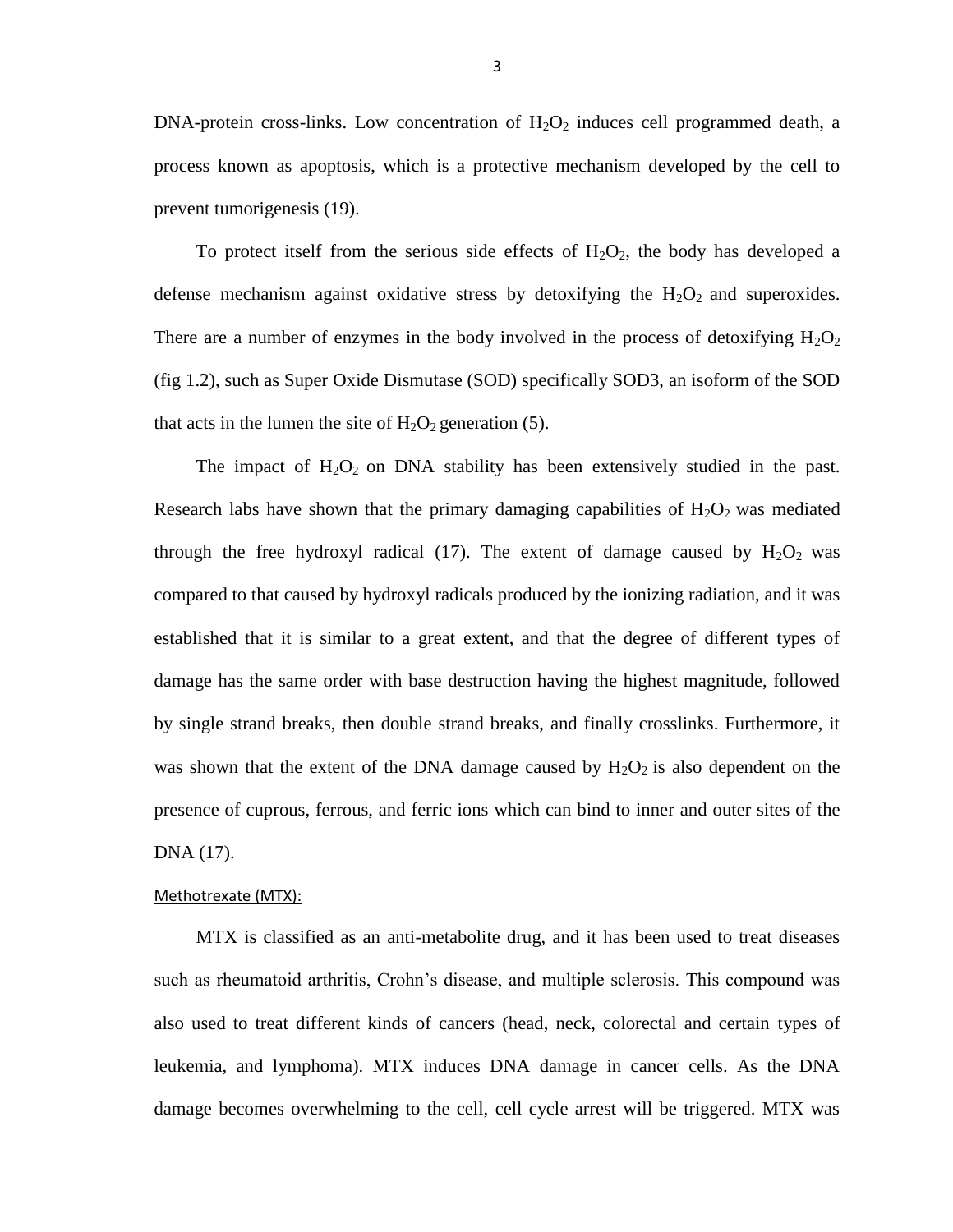able to inhibit the cellular proliferation of colon cancer cells (HT29 cells); however, this inhibitory effect was reversed when  $100\mu$ M of thymidine and hypoxamine (Hx) were administered to the cells at the same time (39). It was suggested that MTX inhibits HT29 cellular proliferation by dramatically reducing the intracellular levels of adenosine and methionine  $(p<0.001)$ , which are required in the synthesis of the methyl donor SAM (39).

MTX targets more than one enzyme (fig 1.3), including dihydrofolate reductase, thymidylate synthase, and AICAR transformylase (15). Methotrexate's main function is blocking the activity of dihydrofolate reductase (DHFR), which is an enzyme responsible for the reduction of dihydrofolate to tetrahydrofolate (THF); thus dihydrofolate will accumulate in the cell. THF is a vital cofactor in the process of DNA, RNA, and protein biosynthesis. Hence, the inhibition of DHFR, which will lead to the depletion of the THF pool, will negatively impact DNA, RNA, and protein synthesis; these processes are folate dependent. The efficiency of methotrexate depends on the availability of MTX in its free form after completely blocking the activity of the DHFR enzyme. Very low concentrations of active DHFR required for it to carry on its metabolic activity, thus excess methotrexate is required to completely inhibit the activity of the DHFR. Furthermore, DHF can compete with methotrexate to bind to DHFR, and activates it; and thus provides another reason to validate the importance of having unbound methotrexate inside the cell.

Methotrexate can also indirectly inhibit thymidylate synthase (TS) activity by inhibiting DHFR which will reduce the level of the folate substrate 5, 10- methylene FH4 available in the cell. However, inhibition of TS can be reversed by the presence of low amounts of folic acids which will lead to the repletion of the substrate 5, 10-methylene FH4. Moreover, MTX polyglutamate is a potent inhibitor of AICAR transformylase, which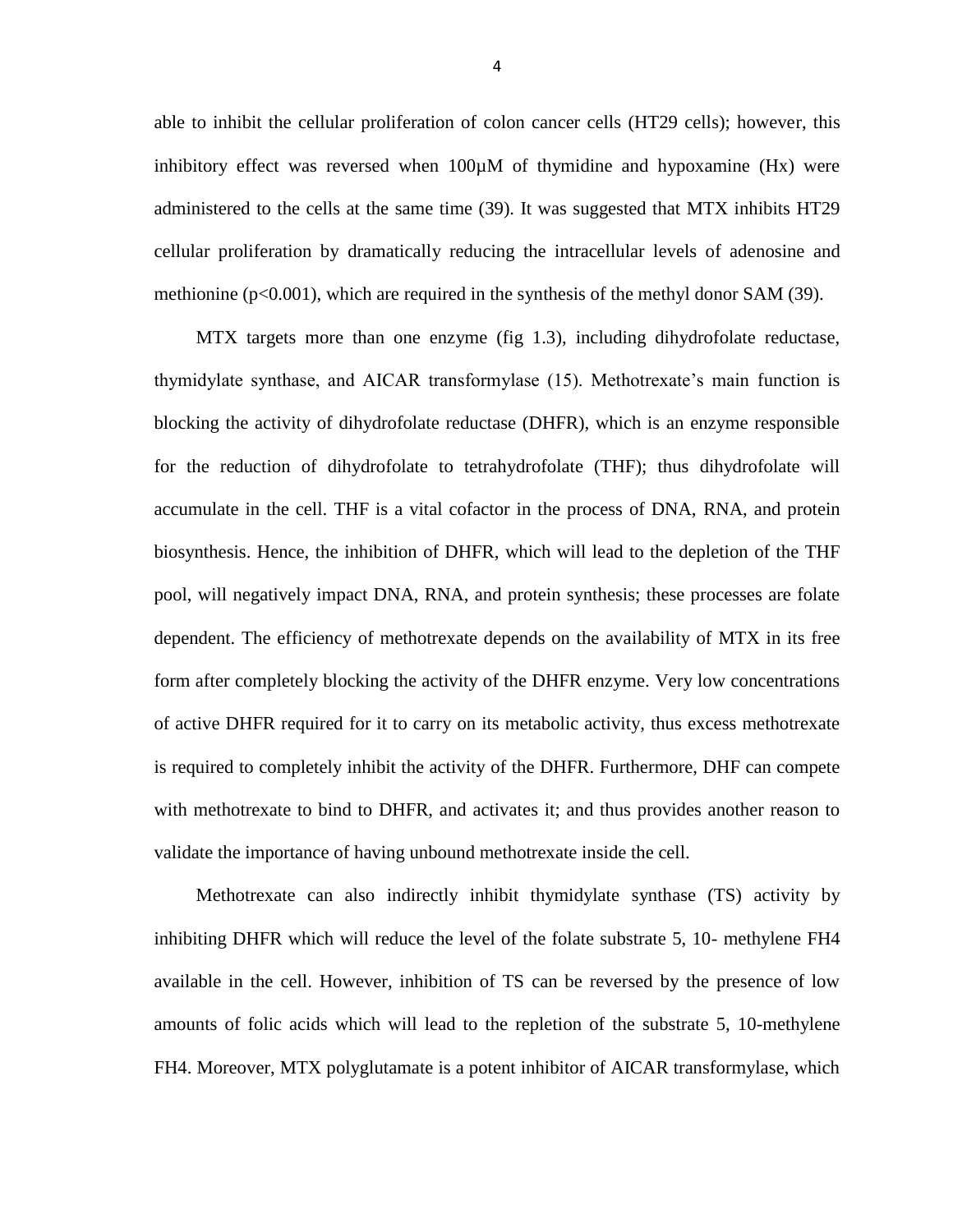is an enzyme that catalyzes the conversion of 10-formyl FH4 to FH4 and formyl AICAR; this reaction is an essential process for purine synthesis, thus the inhibition of AICAR transformylase by the MTX polyglutamates negatively impacts purine synthesis. Another potent inhibitor of the AICAR transformylase is FH2 polyglutamate, which accumulates as a result of MTX accumulation inside the cell.

MTX is polyglutamated inside the cell, due to the enhanced ability of MTX polyglutamates to inhibit DHFR and its increased retention inside the cell; the more glutamates added to MTX, the longer the time it will spend inside the cell, and thus the more efficient it is. In addition, MTX polyglutamates are also effective due to their comparable ability to inhibit Folate-dependent enzymes as well as Dihydrofolate reductase. Furthermore, MTX can be metabolized to 7-OH-MTX or to 3.3 Diamino-2,4-N-10 methylpetroic acid (DAMPA). The latter is less efficient in inhibiting DHFR, therefore metabolizing MTX into DAMPA a mechanism developed in the cell to detoxify MTX.

### <span id="page-10-0"></span>*DNA Damage Repair*

The cell has developed different pathways to correct the DNA damage to prevent the accumulation of the DNA damage which can be detrimental to the cell.

### DNA Repair Pathways

The following are 3 main pathways through which the cell can repair the damage (6):

- Reversal of the damage
- Excision of the damage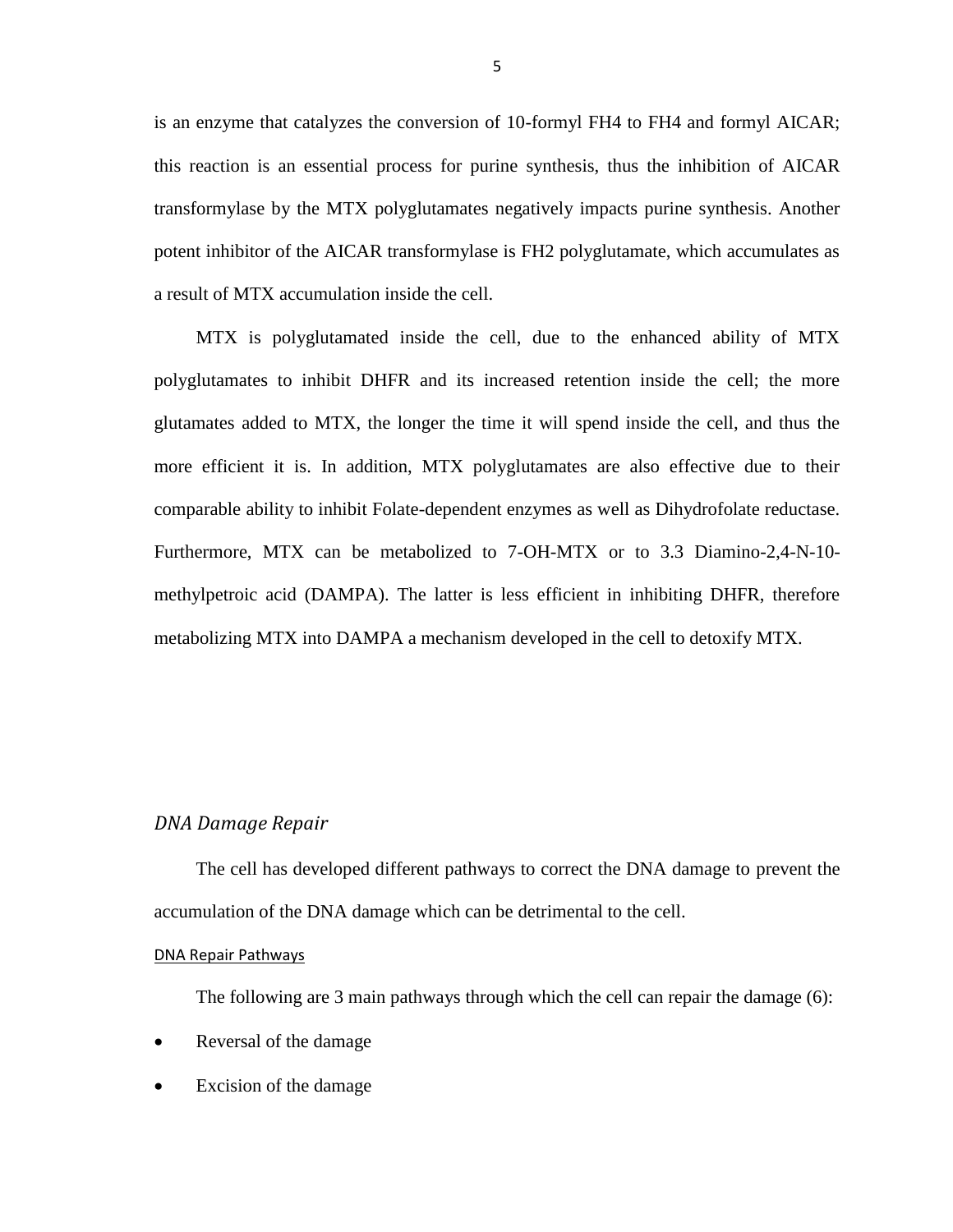Tolerance of the damage

The pathway through which most DNA repair happens is the excision repair pathway. The following are the 3 different classes of excision repair:

- Mismatch repair (MMR)
- Nucleotide Excision repair (NER)
- Base excision repair (BER)

Mismatch repair is the pathway responsible for the repairing of replication errors, or errors due to the insertion or deletion of a nucleotide. This mechanism is very accurate and effective due to its ability to recognize which of the two bases is the mismatched base and its ability to replace it (6).

The primary role of the Nucleotide excision repair pathway is to excise large distorting DNA adducts. The enzymes involved in this pathway have a broad specificity, unlike the enzymes involved in BER and MMR (6).

BER is a major repair pathway for endogenous damage. It is the pathway responsible for repairing the small, non-helix distorting lesions that are a result of chronic oxidative stress (2), and correcting the spontaneous damages that arise as result of the ageing process (2). BER is activated to repair the mis-incorporated uracil. The following are kinds of damages repaired by BER pathway:

- Alkylated bases
- Oxidized bases
- Deaminated bases
- Bases with open rings
- Apurinic/apyrimidinic sites

6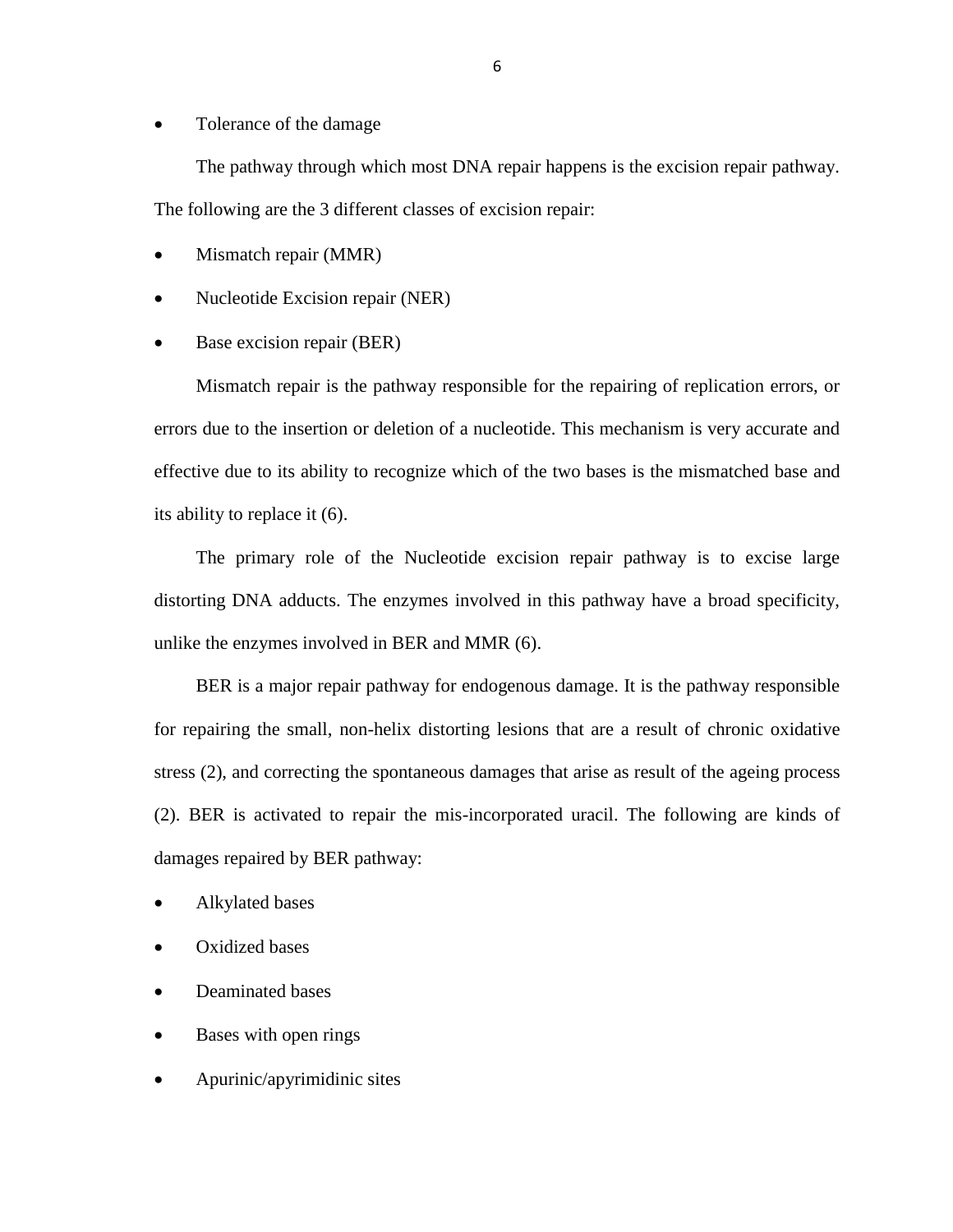BER is essential for the preservation of genomic and chromosomal stability by protecting the cells from mutational responses to carcinogens and DNA strand breaks. There are a number of enzymes involved in the base excision (fig 1.4) repair pathway. The first enzyme to initiate the repair pathway is the DNA glycosylase, which is responsible for the excision of the mis-incorporated base and the initiation of the BER pathway. There are two kinds of DNA glycosylases; the monofunctional and the bifunctional DNA glycosylases. The monofunctional glycosylases only have the glycosylase activity that enables them to excise the misincorporated base, whereas the bifunctional DNA glycosylases possess the AP lyase activity, and thus they are capable of cutting the phosphodiester bond of the DNA, which creates the single strand break without the need for the AP endonuclease activity. Table 1.1 includes examples of the human monofunctional and bifunctional DNA glycosylases involved in the BER pathway, and their possible substrates.

Uracil is excised by UDG; as well as other DNA glycosylases such as TDG, SMUG1, MBD4, NTH1, NEIL1, and NEIL2 which lead to the formation of a transient abasic site. The AP endonuclease (APE) will then create a transient 3'OH inducing a single strand break and a deoxyribose phosphate flap. This flap will be removed in the following step by means of β-pol, which is also responsible for the insertion of the correct nucleotide. The last step is the ligation of the strand where the single strand break was created; this step is carried out by XRCC-1/ligaseIII .

#### Folate and its role in DNA repair

Folate is one of the most important micronutrients due to the role it plays in DNA metabolism; it is involved in the process of uracil conversion to thymine. Furthermore, folate is vital for the prevention of certain birth defects (including Spina bifida), prevention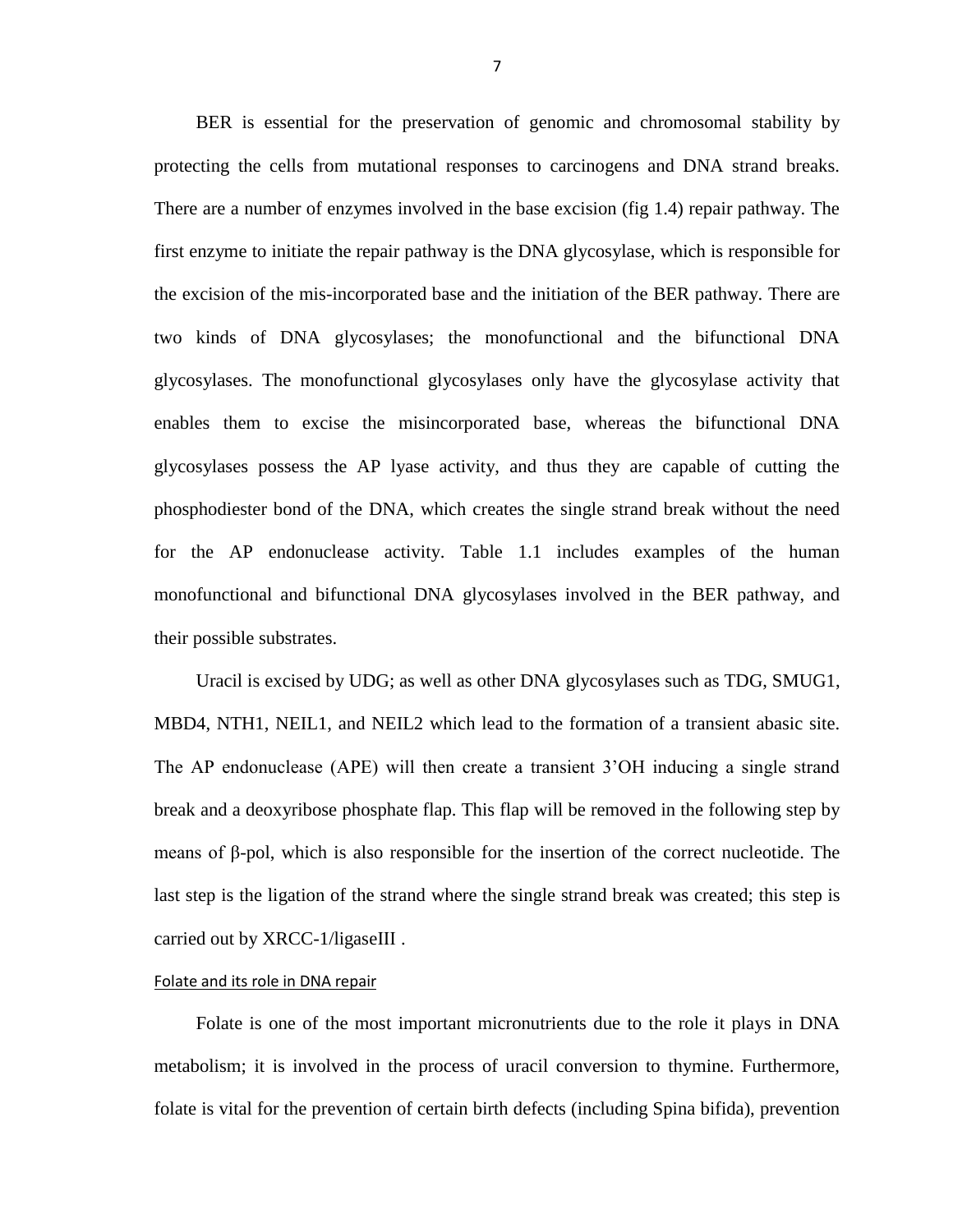of anemia, and formation of red blood cells. In addition, folate along with vitamin C and vitamin B12 help in the breakdown, utilization, and formation of proteins.

Folate is an essential factor to maintain DNA and genomic integrity due to its involvement in the following processes:

### **DNA methylation**

There are 2 different types of methylation; DNA methylation that regulates gene expression, and histone methylation that determines the chromosomal conformation. Folate is required for the synthesis of the S-Adenosyl methionine (SAM) a methyl donor required for DNA methylation. In the absence of folate, methionine remythelyation is reduced which leads to a reduction in SAM synthesis; as a result the ability to methylate DNA will be negatively impacted.

### **DNA repair and synthesis**

DNA repair and synthesis is essential to maintain the integrity of the genome. Methylenetertrahydrofolate reductase (MTHFR) is usually inhibited by SAM to stop the process of irreversible conversion of 5,10-tetrahydrofolate to 5-methyltetrahydrofolate, therefore preventing the formation of Uracil in excess and its incorporation into the DNA; the inhibition of MTHFR by SAM is reduced in case of folate deficiency (9).

### **Thymidylate synthesis**

Thymidylate synthesis is the process required for the synthesis of thymidine monophosphate (dTMP) and then phosphorylated to thymidine triphosphate (dTTP) that gets incorporated into DNA. The enzyme thymidylate synthase (TS) is the enzyme involved in the catalysis of the reaction that involves the transfer of one methyl group from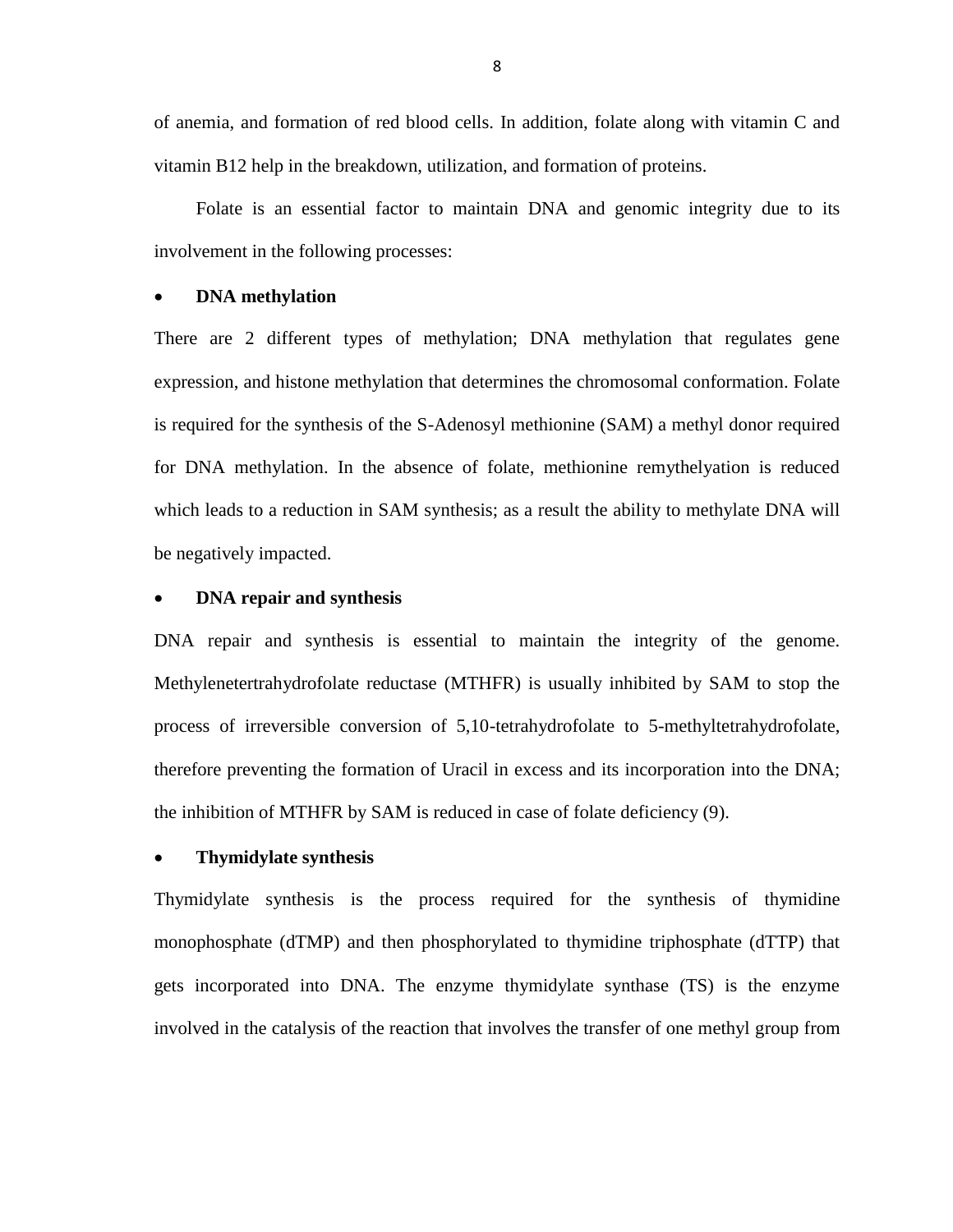5,10- MeTHF- a byproduct of folate metabolism- to dUTP in order to generate dTTP (fig 1.5).

Folate deficiency has been associated with cancer development. The carcinogenic properties of folate deficiency has been tied to a number of factors including a reduction in the levels of SAM (43), depletion of thymidylate, and reduction in the biosynthesis of purines (44). Folate deficiency has been experimentally demonstrated to be correlated to the development of liver and colon cancer by increasing the carcinogenic effect of dimethylhydrazine, a potent carcinogen that acts as a DNA alkylating agent used to induce colon cancer in experimental models (45). Furthermore, it was found that folate/methyl deficient rats had accumulated preneoplastic changes in their liver (46).

Folate deficiency has also been associated uracil accumulation into DNA. It has been shown that 4 million uracils are mis-incorporated into the DNA of folate deficient individuals (48). Uracil accumulation results in point mutations, single strand breaks, and double strand breaks, along with the risk of micronucleus formation and chromosomal breakage (33 and 35), which increases the risk of cancer development.

In vitro studies have shown that culturing lymphocytes in the absence Folic acid and thymidine in the culture media, lead to the expression of fragile chromosomes, micronucleus expression, and chromosome breakage (9). Furthermore, it has been observed that lymphocytes cultured with low concentrations of folic acid (15-30nM) have an apoptotic response; this response is reflected by a statistically significant (two fold increase) in p-53 compared to lymphocytes cultured with 120nM folic acid (25). However, lymphocytes cultured with 15nM folic acid developed DNA strand breaks in the p-53 DNA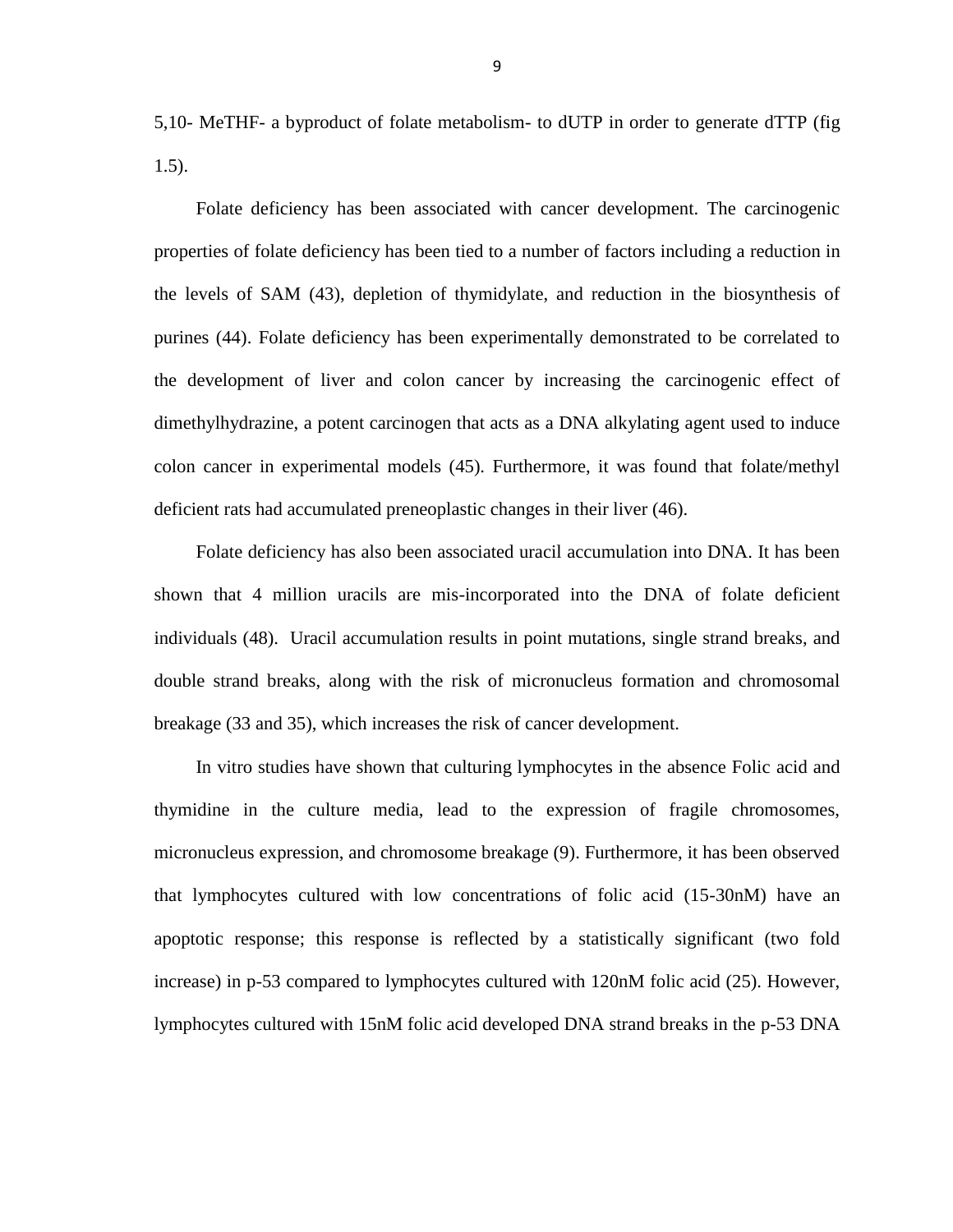sequence, revealed in a statistically significant reduction of amplifiable DNA exons 5-8 and 7-8 of the p-53 sequence (25).

DNA damaging effects of folate deficiency are more detrimental than that of high doses of ionizing radiation (23). It has been shown that physiologically relevant levels of folate deficiency was found to have more significant effect than exposure to high doses of ionizing radiation on the growth inhibition of primary human lymphocytes, induction of apoptosis, generation of DNA breaks (both double and single stranded breaks), induction of differential gene expression changes, and the cessation of lymphocyte cell cycle (23).

#### UNG and its role in DNA repair

UNG is the gene that codes for the enzyme Uracil-DNA Glycosylase (UDG). UDG is a vital protein in the DNA repair pathway that removes the misincorporated uracil from the DNA strand creating an abasic site. UNG has two different isoforms, the mitochondrial form UNG1 and the nuclear form UNG2, with UNG2 being the dominant form in cells (representing more than 90% of the enzyme's activity.

Usually uracil incorporated into the DNA is removed during the S-phase, which suggests that UDG is mainly active during the S-phase. UDG interacts with PCNA (proliferating cell nuclear antigen) and RPA (replication protein A) (12); these are two of the proteins that form the functional replication fork, and they are found in the replication foci. Furthermore, UDG interacts with the CENP-A (human centromere protein A), whose main function is to separate the centromeres during mitosis (12), which suggests that UDG is involved in the process of cellular proliferation.

The removal of uracil leads to the formation of abasic sites, which are more toxic to the cell than the uracil that is removed from the DNA (32). However, it was suggested that UDG reduces the toxicity of the abasic sites by binding to these sites until it's been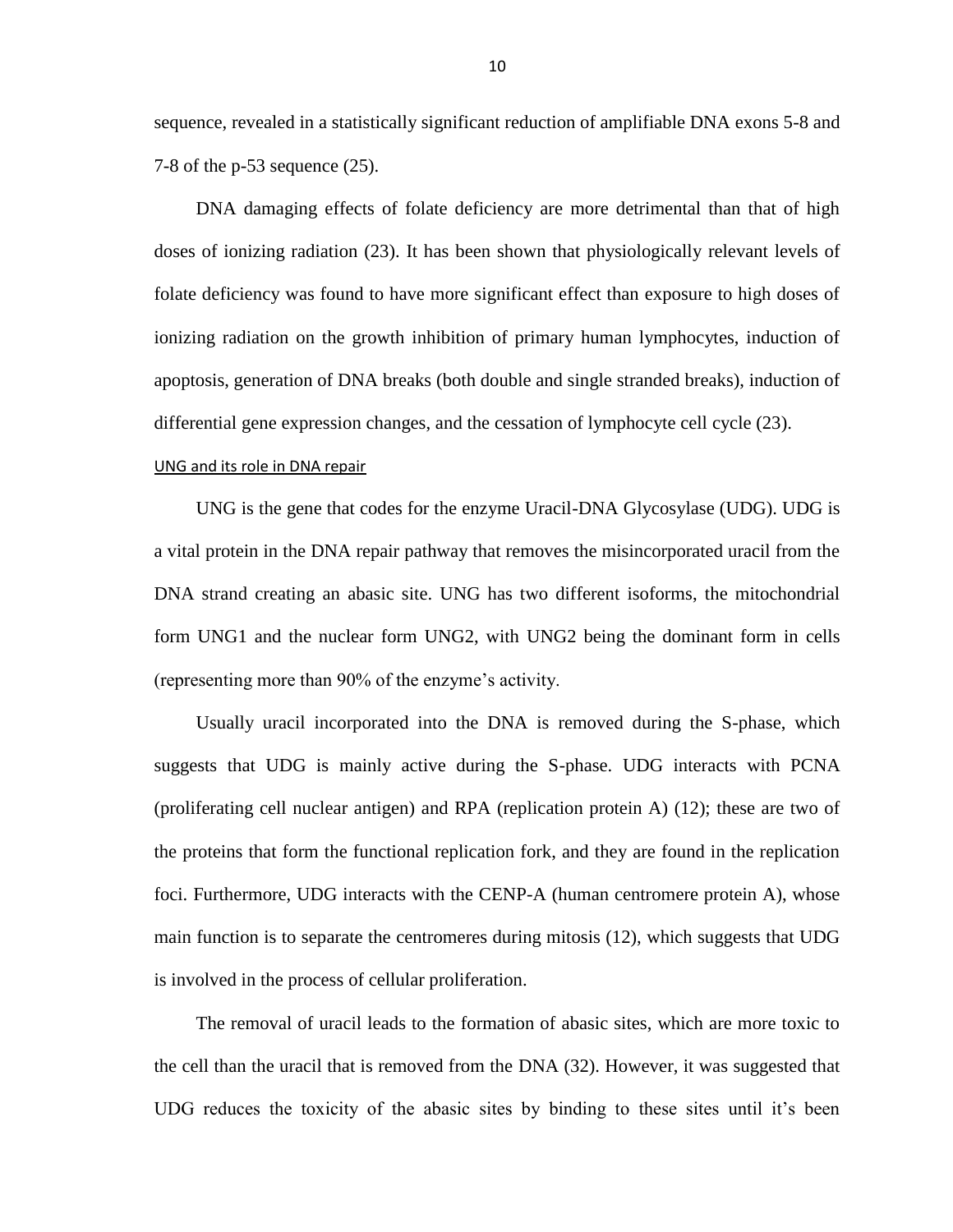removed by the AP endonucleases (12). Moreover, it was observed that UDG plays an essential role in the prevention of GC to AT transition mutation (32).

An overexpression of ung1 in fission yeast, which has a similar function as the nuclear isoform UNG 2 in humans, was shown to delay the cell cycle by activating checkpoints.

According to a recent study, it was documented that the cells (DLD 1 colon cancer cells) sensitivity towards drugs such as, pemetrexed, Cisplatin, TMZ, and 5-fluorouracil, which are drugs that induce DNA damage, is affected when Ung is knocked out; Ung deficient cells are 10 times more sensitive towards pemetrexed compared to that of the wild type cells (12).

Moreover, pemetrexed exposure was found to have an impact on cell cycle progression between  $Ung^{+/+}$  and  $Ung^{-/-}$  cells, where the S phase was stalled in  $Ung^{-/-}$  cells and the expression of the checkpoints proteins; such as phospho Chk1 (Ser345), phosphor cdc2, and cyclin B1; were induced to a greater extent in Ung<sup>-/-</sup> cells, which indicates a further induction of the S and M- phase checkpoints in  $Ung^{-1}$  cells (32).

Additionally, an induction in the expression of certain proteins; such as phosphor histone H3 (a mitotic marker), G1-S phase specific cyclin D1 and E1 protein; responsible for DNA damage checkpoints was detected following the exposure to pemetrexed.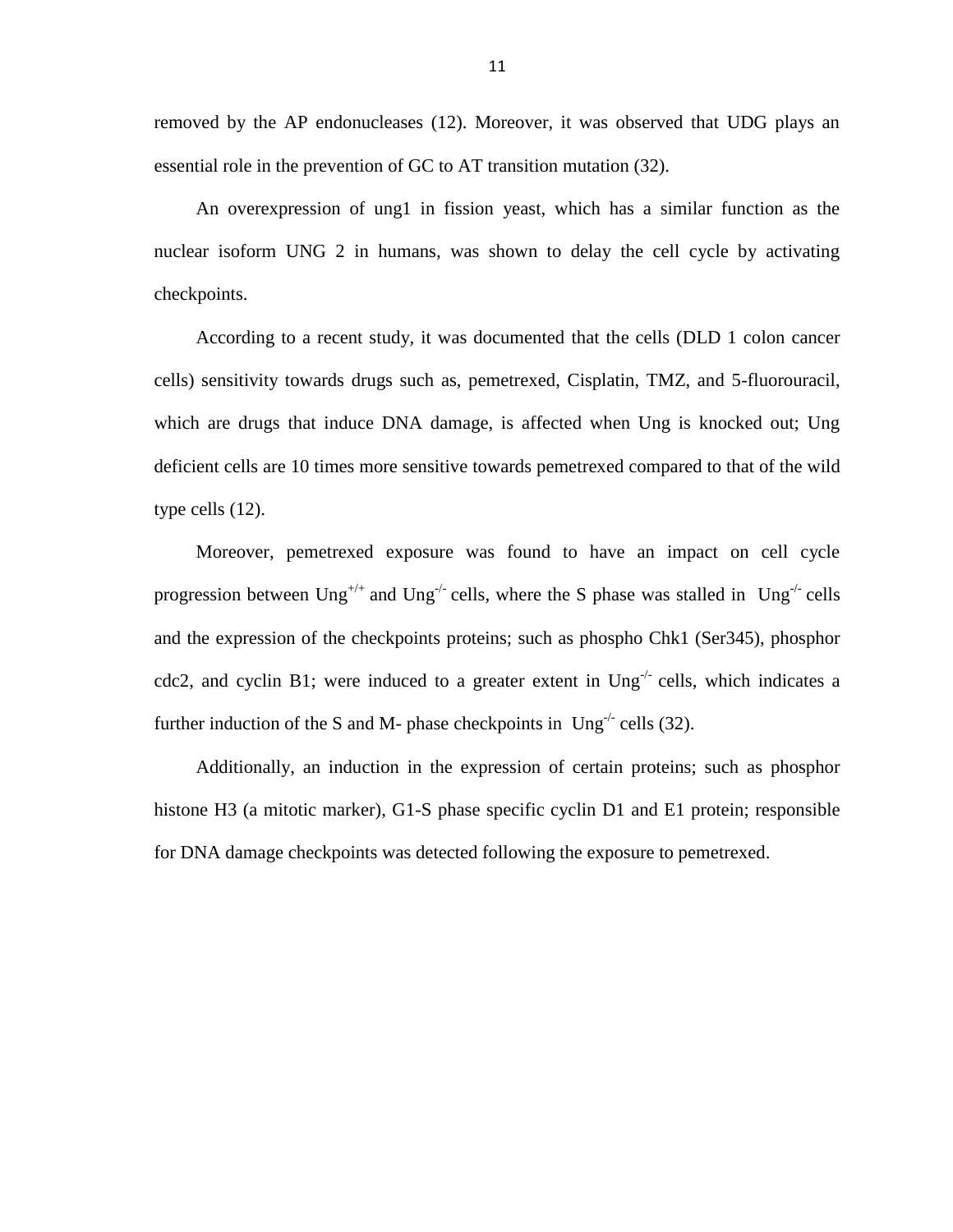# **Chapter 2**

# **Hypothesis and Specific Aims**

<span id="page-17-1"></span><span id="page-17-0"></span>The impact of DNA damage and oxidative stress on genomic integrity has been widely investigated due to its association with cancer and ageing. DNA repair pathways play a critical role in preserving the genomic integrity and protecting the cells against DNA damage caused by oxidative stress. Base excision repair (BER) is one of the major pathways involved in the cellular response against oxidative stress and DNA damage.

Furthermore, the effect of folate deficiency has also been examined due to its impact on the cells ability to repair the DNA damage. Studies have demonstrated that Folate deficiency stalls the DNA repair ability of the cell by inducing Uracil accumulation and depleting the thymine pool, and reducing the capacity to methylate DNA. In addition, it has been established that folate deficiency fails to induce the BER response to oxidative stress by inhibiting β-pol expression at the transcriptional level (40).

The purpose of this project is to study the effect of genotype (the presence or absence of UNG) and folate deficiency on the cell viability and its response to oxidative stress and DNA damage induced by H2O2 and MTX. In addition, we want to examine the effect of genotype on the uracil accumulation in treated and untreated cells.

 We hypothesize that UDG sensitizes cells to DNA damage induced by H2O2 and MTX. We are going to test this hypothesis by measuring cell viability in response to genotype and exposure. In addition, we are going to quantify Uracil misincorporation in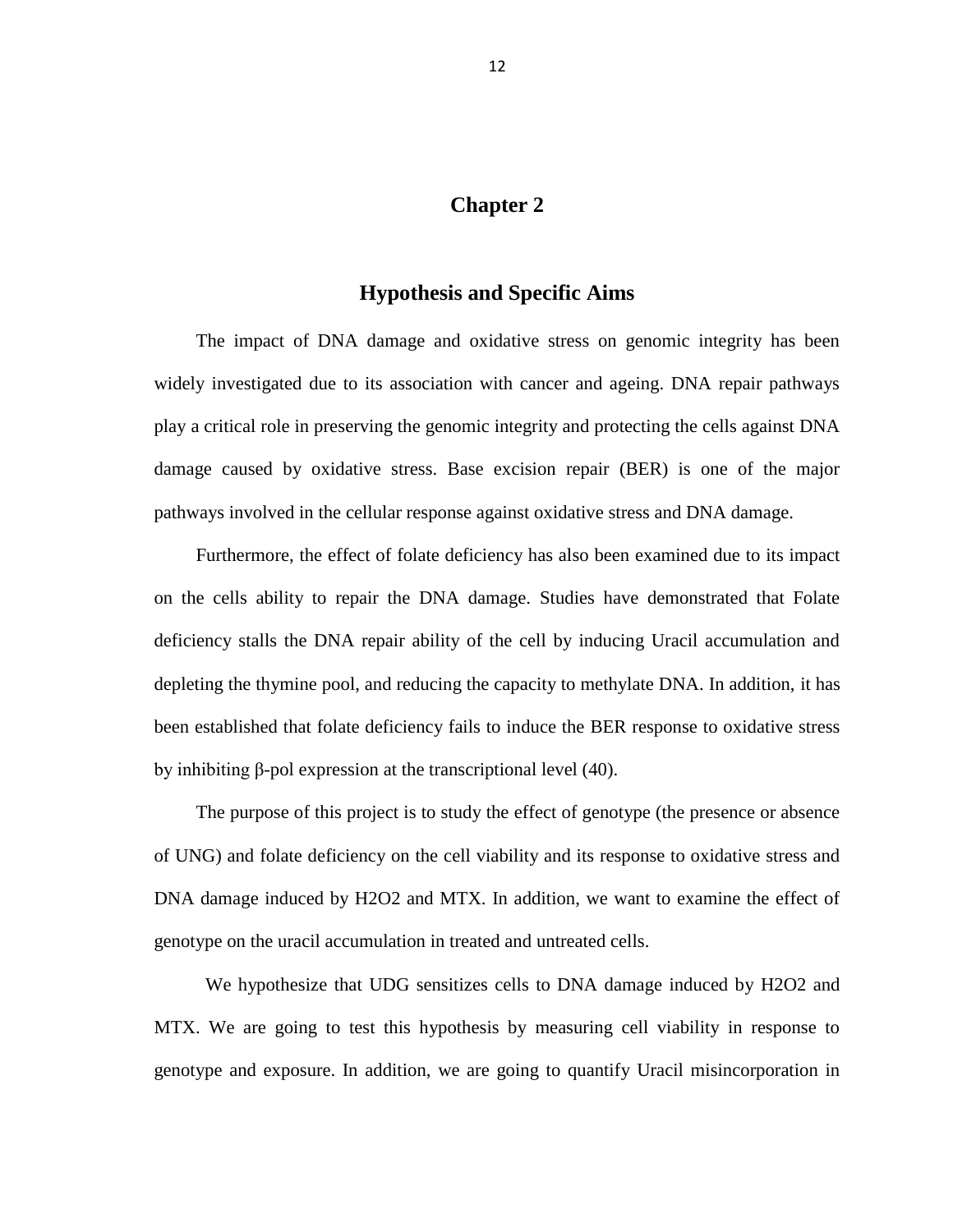H2O2/MTX treated cells and untreated cells. I plan to test the hypothesis with the following specific aims:

**Specific Aim 1:** To study the impact of folate depletion on cell growth

**Specific Aim 2:** To study the impact of genotype  $(\text{Ung}^{+/+} \text{vs } \text{Ung}^{-/})$  on the cell viability in response to DNA damage induced by  $H_2O_2$  and MTX.

**Specific Aim 3:** To study the impact of folate on the cell viability in response to DNA damage induced by  $H_2O_2$  and MTX.

**Specific Aim 4:** To study the impact of folate, genotype (Ung<sup>+/+</sup> or Ung<sup>-/-</sup>), and MTX on the uracil accumulation in cells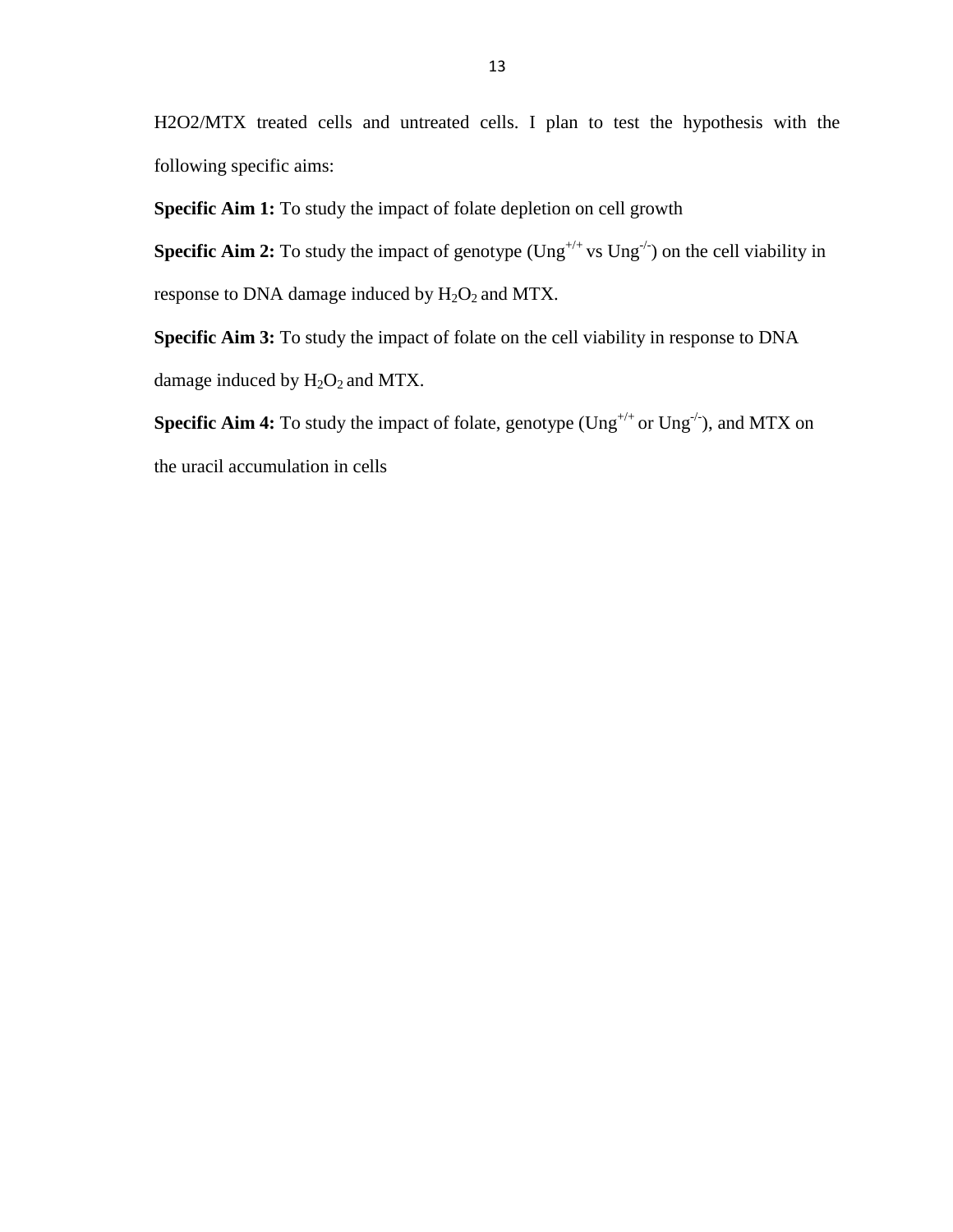# **Chapter 3**

# **Materials and Methods**

### <span id="page-19-0"></span>Tissue culture:

Mouse embryonic fibroblasts cell line (MEFs); two types of MEF cells were used in this project, wild type for  $UNG^{+/-}$  and the knock out  $UNG^{-/-}$ . The MEF cells are immortalized when the SV-40 Tag (binding activity attributed to the large T-antigen) which binds to the p53 protein (a tumor suppressor that induces cellular apoptosis), thus disabling the protein.

The MEF cells were also grown under different conditions; folate added and folate depleted DMEM media. The complete media is made up of 10% FBS (the FBS is dialyzed in the 0% folate media), 1% glutamax, 0.5% glutamine, and 1% antibiotic. The cells are grown in an incubator at  $37^{\circ}$ C and  $5\%$  CO<sub>2</sub>.

MEF's were grown in Folate-free DMEM media and supplemented with dialyzed FBS. MEF's were supplemented with Adenosine and Thymine at different concentrations in the absence of Folic Acid. Adenosine/Thymidine were depleted in a step-wise manner starting with a 1X concentration. The cells were grown for 3 passages at each Ad/thy concentration and grown to 75% confluency before each passage. The cells were passaged down until 0% Adenosine/thymidine was achieved.

### Folate microbiological assay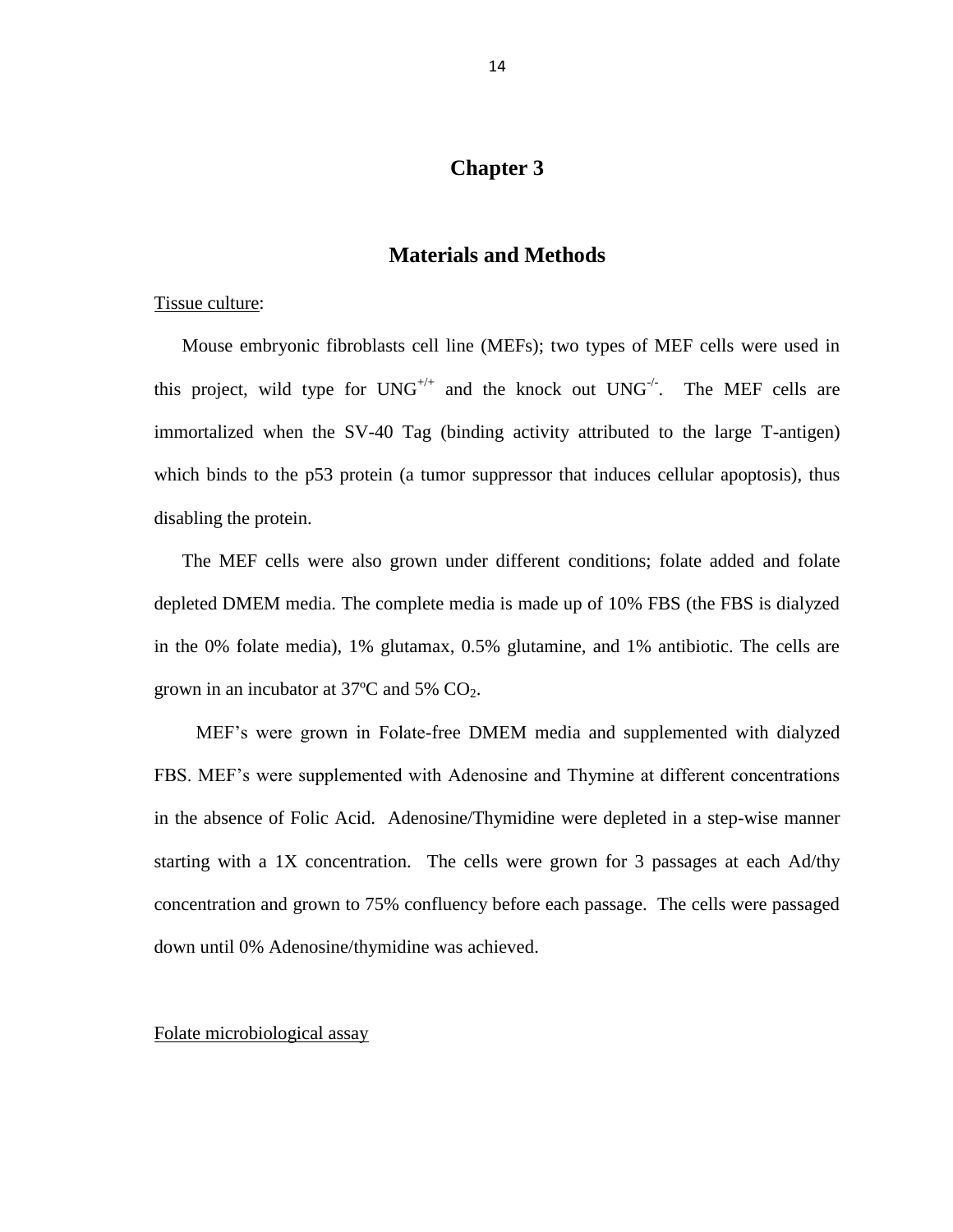Lactobacillus casei microbiological assay to detect the folate level in the cells; we have two groups of cells, the folate replete and folate deplete, and each group has 4 samples. The method is a modification of Donald's. L. casei are grown overnight in the growth media with folic acid. The plate is setup by adding 8µl of the working buffer (3.2g sodium ascorbate  $+ 19$ ml water  $+ 1$ ml 1M potassium phosphate buffer PH 6.1), 150 $\mu$ l of the single strength folic acid casei medium, the sample (1µl or more depends on the sample's concentration), then distilled water is added to adjust the total volume to 180ul. Finally, add 20µl diluted L. caser inoculums to each well. The plate is then covered with polystyrene cover and aluminum foil, and incubated at 37˚C for about 21hrs, and read at 595nm in the model Genios basic of TECAN-GENios plus plate reader with the software TECAN megellan v6.00. The results were analyzed using the t-test ( $p < 0.05$ ).

#### Cell Titer Blue Viability assay

We used the cell titer blue dye (Resazurin,Promega), which identify viable cells through detecting the metabolic capacity of these cells, as only viable cells are capable of reducing the Resazurin to Resorufin, which is the substance that fluoresces. We used a plate reader that detects the fluorescence emitted by Resorufin, and estimates the number of viable cells based on the fluorescence intensity. The emission and excitation wavelength used were 570nm and 635nm respectively. The plate is read 4 hours after the Cell Titer Blue dye is added.

On day 1 the cells are plated in a 96-well plate (8000 cells in each well). The total volume in each well is 200µl, including the volume of cells, the media, and the drug (MTX/H<sub>2</sub>O<sub>2</sub>); the concentration of the stock solution of H<sub>2</sub>O<sub>2</sub> and MTX was 10mM and 50nM respectively. On day 2 (18 to 24 hours post-platting), the media is removed (using

15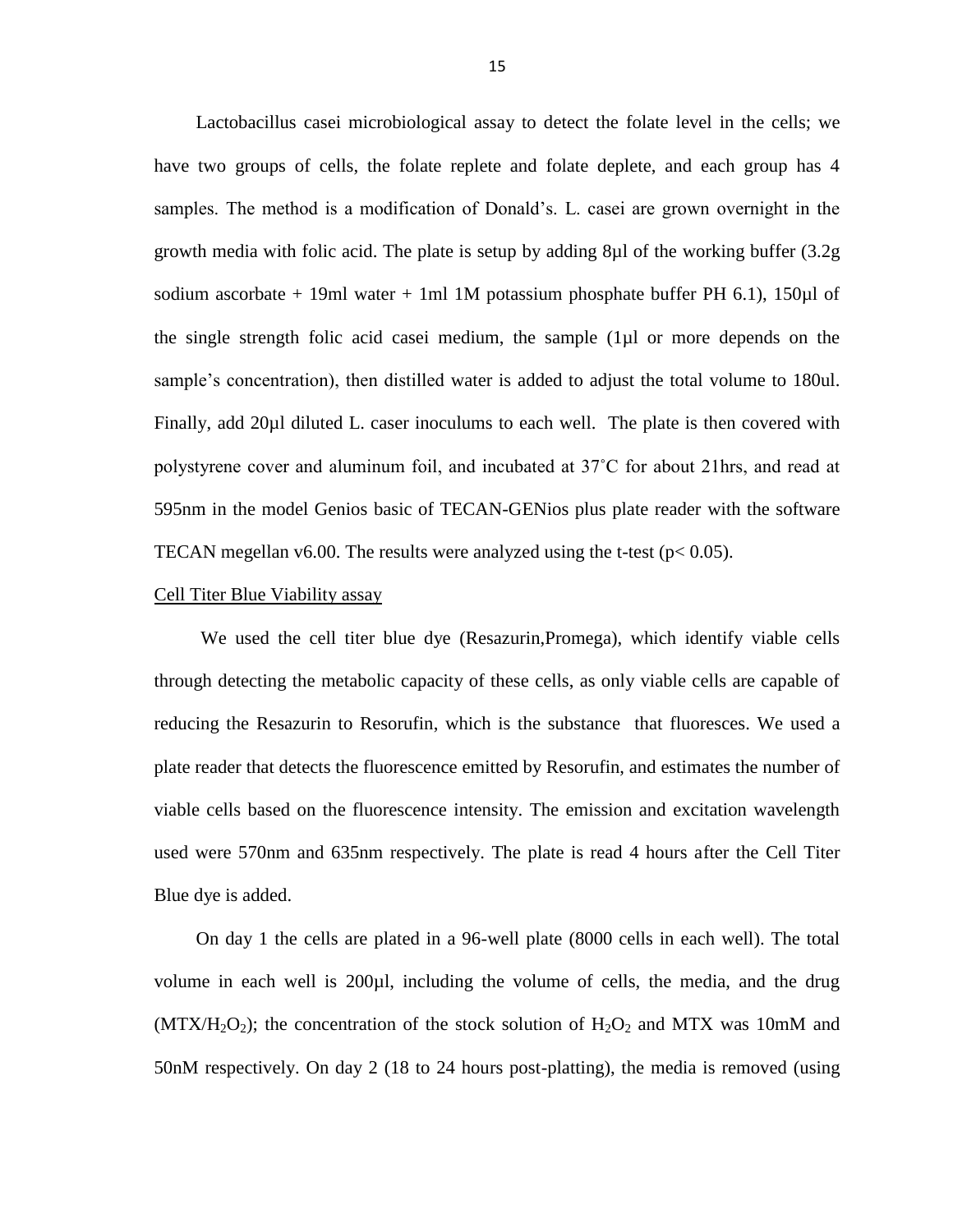the vacuum pump), wells are washed with 1XPBS, 200µl of fresh media is added to each well, and then the cell titer blue dye is added.

### Doubling time

Cells were grown in the media with a starting number of 250,000 cells. The cells were incubated at 37°C and 10% CO2 until they were 75% confluent. Cells are then counted to get the cells number  $(N_1)$ . We used the following formula to calculate the doubling time (Incubation time was calculated in hours (t)):

Doubling time =  $t^*$  ln(2)/ln(N<sub>1</sub>/N<sub>0</sub>).

### Genomic DNA isolation

TAg Ung<sup>+/+</sup> Cells were treated with 100nM of MTX or 100  $\mu$ M H<sub>2</sub>O<sub>2</sub> for 4 hours, and then both treated and un-treated cells were harvested. We used Qiagen's gravity tip columns and the protocol that came from the manufacturer to isolate the genomic DNA.

## Uracil detection assay

The first step following the genomic DNA isolation is blocking the abasic sites with methoxamine (Mx, sigma) for 2 hours at 37ºC; genomic DNA is quantified, and equal amount of DNA is used  $(4\mu g)$  of DNA brought up to 100 $\mu$ l in TE buffer. A working solution with equal volumes of tris/methoxamine is prepared; the final concentrations of tris and methoxamine are 50mM and 100mM respectively. DNA is then precipitated by adding 10% 2M NaCl, glycogen (final concentration of  $0.4\mu$ g/ $\mu$ l), 1 volume of isopropanol, and 70% ice cold EtOH. The DNA is re-suspended in TE buffer.

In the second step, samples are treated with 0.2U of UDG for 15 minutes at 37ºC. DNA is precipitated as described above, and then re-suspended in TE buffer.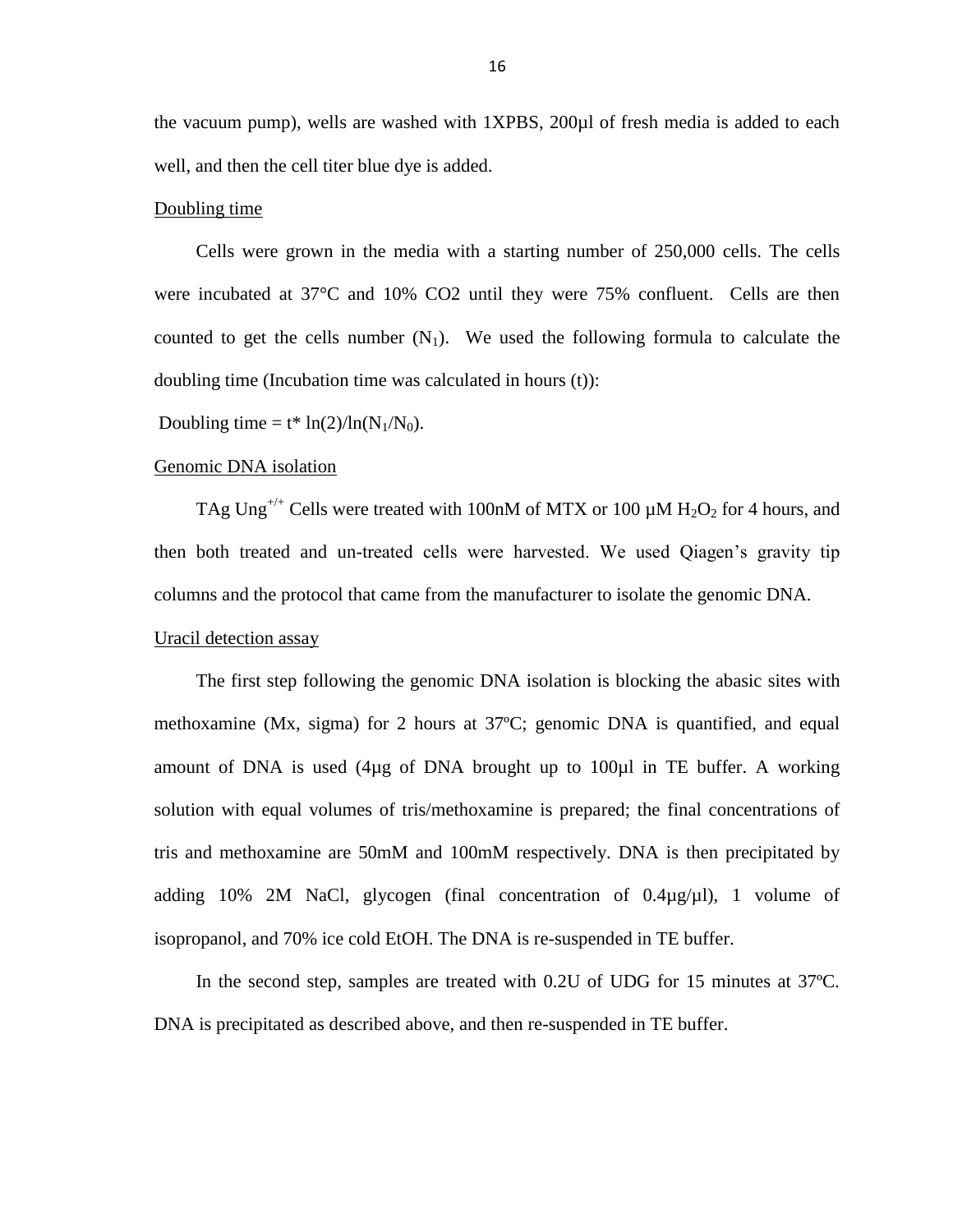In the third step, the samples are treated with 2mM ARP probe (Dojindo) for 15 minutes at 37ºC. DNA is precipitated with isopropanol/EtOH and dissolved in TE buffer.

In the last step, the DNA  $(0.5\mu g)$  is heat denatured at 100°C for 10 minutes. 2M ammonium acetate (220µl) is added to prevent the re-annealing of the DNA, and then each sample is loaded into a well of the slot blot apparatus, that has a nitrocellulose (NC) membrane (Schleicher & Schuell) inside (vacuum is applied). The NC membrane is washed with 5X SSC at 37ºC for 15 minutes, and baked in the oven at 80ºC for 30 minutes. 40 ml of hybrid mix buffer (1M tris, 5M NaCL, 0.5 EDTA, 10% Tween-20, 100mg BSA, and 200mg Casein) is added to the membrane and incubated for 30min at room temperature. Another 40 ml containing 20µl of concentrated HRP/Streptavidin (BioGenex) is added to the NC membrane and incubated for 45 minutes at room temperature. In the final phase of this experiment, the membrane is washed 4 times with 100 ml of TBS (0.5M EDTA, 1M tris, 10% Tween-20), and finally the membrane is incubated with ECL (Pierce Super Signal West Pico Chemiluminescent Substrate) reagent for 5 minutes at room temperature. The bands are visualized and quantified using the ECL/Chemilmager system

### Statistical Analysis:

Statistical significance between the % of viable cells of the MEF cells with different UNG genotype and growth conditions (FA or FD medium) using the Graphpad Prism. P <0.05 is considered to be statistically significant.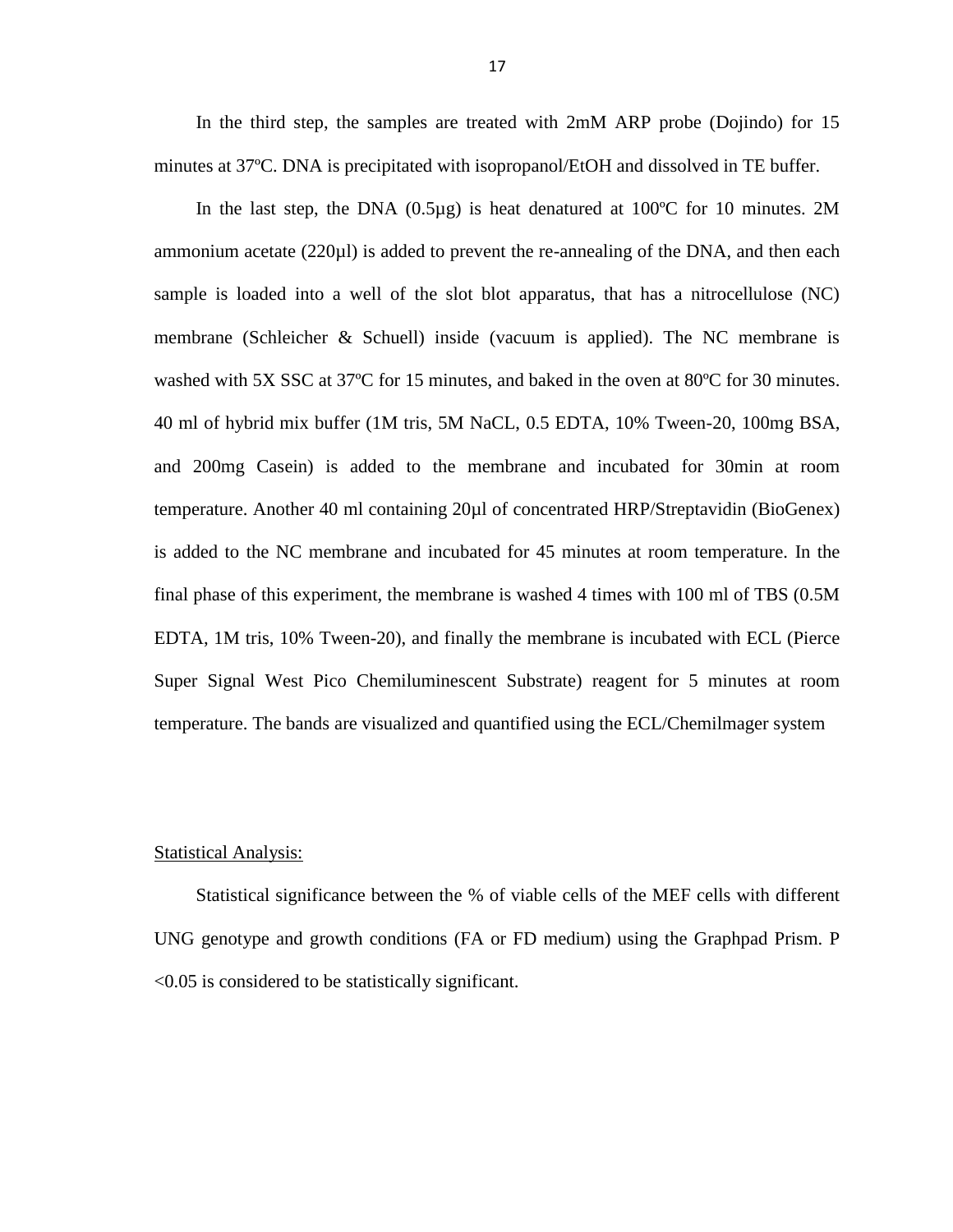# **Chapter 4**

## **Results**

### <span id="page-23-0"></span>Folate measurements in folate added and folate depleted cells

The purpose of this experiment was to confirm that the process of folate depletion was successful by measuring the folate concentration. According to figure 4.1 the UNG<sup>+/+</sup> and UNG<sup>-/-</sup> folate depleted cells had significantly lower folate concentrations as compared to the  $UNG^{+/-}$  and  $UNG^{-/-}$  cells cultured in the presence of folate  $(p<0.05)$ 

### Impact of Folate Deficiency on the cellular proliferation

The purpose of this experiment was to determine the impact of folate deficiency on the cellular proliferation of  $UNG^{+\prime+}$  and  $UNG^{-/-}$ . As shown in figure 4.2, the doubling time for the MEF cells cultured in absence of folate was significantly greater than that of MEF cells cultured in a complete medium. Moreover, there was no significant difference in the doubling times of  $UNG^{+/+}$ and  $UNG^{-1}$  cultured in the presence of folate. Whereas, in a folate deficient media the doubling time of UNG<sup>-/-</sup> was significantly different than that UNG<sup>+/+</sup>.

### Cytotoxicity

# The impact of UNG genotype on the response to  $H_2O_2$  and MTX in FA **medium**

We studied the impact of UNG genotype on the ability of the cells to resist  $H_2O_2$ treatment at different concentrations in a FA medium. As shown in figure 4.3A UNG $^{\prime}$  is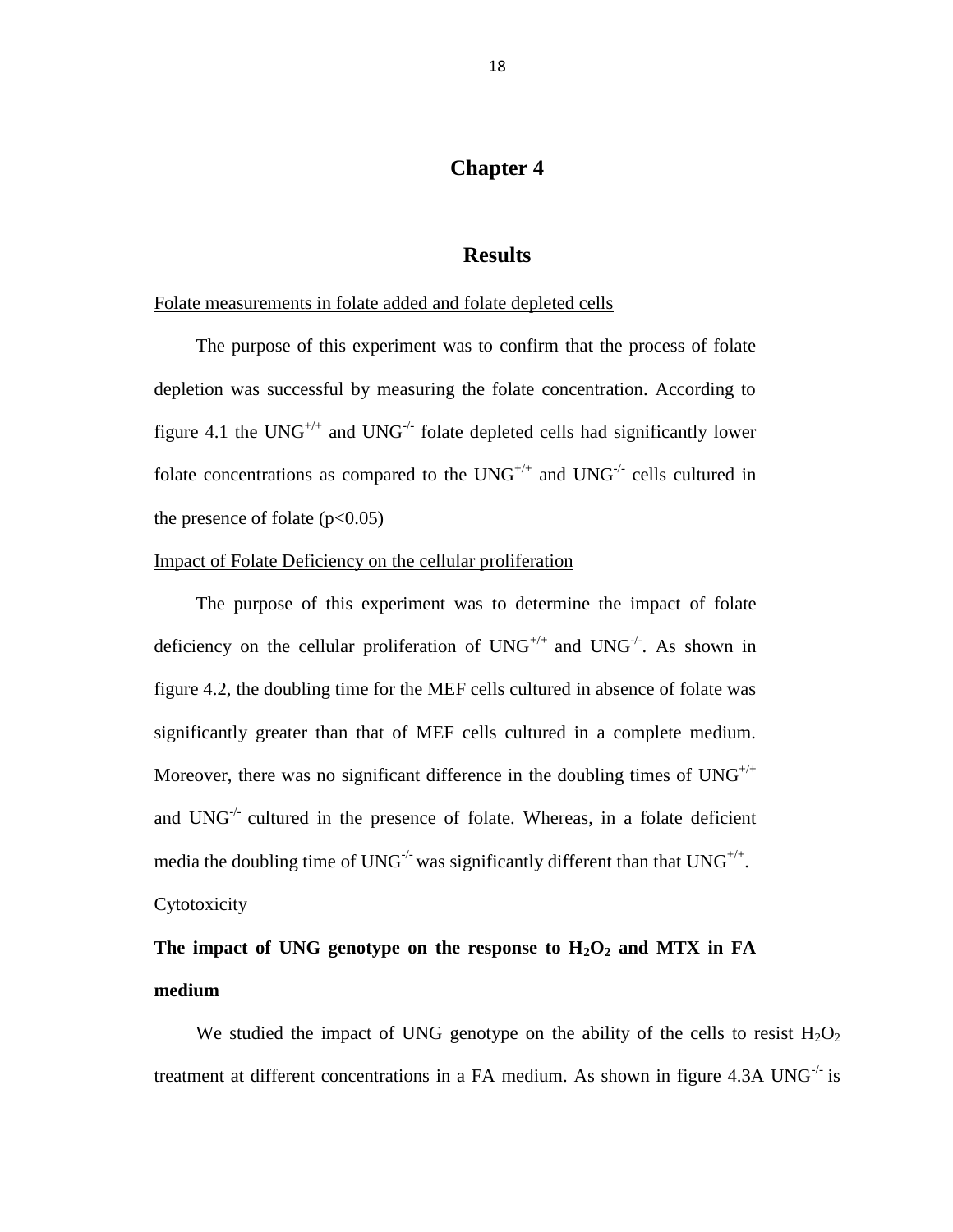more resistant than  $UNG^{+/+}$  MEF cells to  $H_2O_2$  dosages higher than 20µM. However, in both cases cells were almost all dead at concentration equals to 100µM. EC50 values represent the concentration of treatment at which half the cells are still viable. The difference in the EC50 values (Fig4.3B) between  $UNG^{+/-}$  (51.75 $\mu$ M) and  $UNG^{-/-}$ (93.58 $\mu$ M) MEF cells was found to be statistically significant (p<0.05).

Moreover, we examined the impact of UNG genotype on the ability of the cells to resist MTX treatment at different concentrations in FA medium. As shown in figure 4.4A, both  $UNG^{-/-}$  and  $UNG^{+/+}$  MEF cells responded in the same manner to the MTX treatments of different concentrations. In both cases cells resisted MTX concentrations up to almost 16nM which was followed by a sharp decrease in cell viability until it reached zero at a concentration between 16nM and 32nM. The difference in the EC50 values (Fig4.4B) between UNG<sup>+/+</sup> (16.75nM) and UNG<sup>-/-</sup> (15.89nM) TAg cells was found to be statistically insignificant (p>0.05).

# The impact of UNG genotype on the response to  $H_2O_2$  and MTX in FD **medium**

We observed the impact of UNG genotype on the ability of the cells to resist  $H_2O_2$ treatment at different concentrations in FD medium. As shown in figure 4.5A the cell viability of UNG<sup>+/+</sup> was continuously decreasing at low dosages of  $H_2O_2$ , whereas UNG<sup>-/-</sup> cells were able to resist  $H_2O_2$  dosages less than 20 $\mu$ M with a rate of death slower than that of UNG<sup>+/+</sup>; thus UNG<sup>-/-</sup> exhibit a less sensitive response to  $H_2O_2$ . However, in both cases cells were almost all dead at concentration equals to 100µM. The difference in the EC50 values (fig 4.5B) between UNG<sup>+/+</sup> (20.62 $\mu$ M) and UNG<sup>-/-</sup> (50.27 $\mu$ M) TAg cells was found to be statistically significant  $(p<0.05)$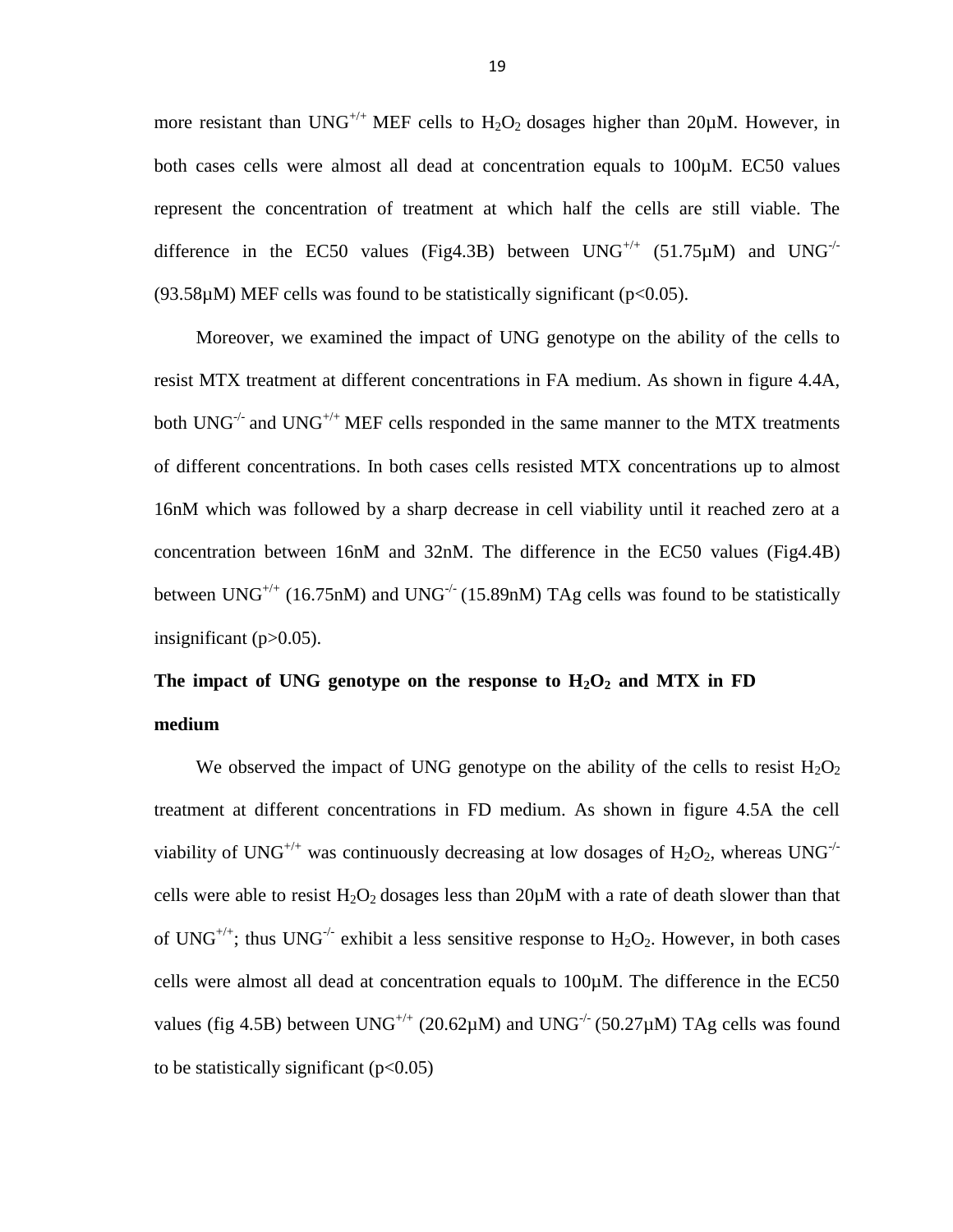Moreover, we examined the impact of UNG genotype on the ability of the cells to resist MTX treatment at different concentrations in absence of folate. As shown in figure 4.6A the cell viability of  $UNG^{+/-}$  was continuously decreasing at lower dosages of MTX, whereas  $UNG<sup>-/-</sup>$  cells were able to resist MTX dosages less than 16 nM with a rate of death slower than that of  $UNG^{+/+}$ . However, in both cases cells were all dead at 32nM MTX. The difference in the EC50 values (fig 4.6B) between  $UNG^{+/+}$  (5.7nM) and  $UNG^{-/-}$  (17.1nM) TAg cells was found to be statistically significant  $(p<0.05)$ .

### Impact of folate depletion and UNG genotype on the accumulation of Uracil

 We observed the impact of folate depletion the impact on uracil accumulation in DNA. According to figure 4.8, folate deficiency induces uracil accumulation. We detected a statistically significant difference in the uracil accumulation in folate depleted  $UNG^{-/-}$  cells compared to the  $UNG^{+/-}$  folate depleted cells and the UNG<sup>+/+</sup> and UNG<sup>-/-</sup> folate added cells (p<0.05). Moreover, we detected a statistically significant difference in uracil accumulation in the  $UNG^{+/+}$  cells cultured in folate depleted as opposed to  $UNG^{+/+}$  cultured in folate added medium (p<0.05).

In addition, we studied the impact of UNG genotype on uracil accumulation. According to Figure 4.9, uracil accumulation was induced in  $UNG<sup>-/-</sup>$ ; we detected a 3 fold difference in the uracil concentration between  $Ung^{+/+}$  and  $Ung^{-/-}$  MEFs.

### Impact of MTX on Uracil accumulation

We examined the impact of MTX treatment on the uracil accumulation in DNA. According to figure 4.10 MTX treatment induced uracil accumulation in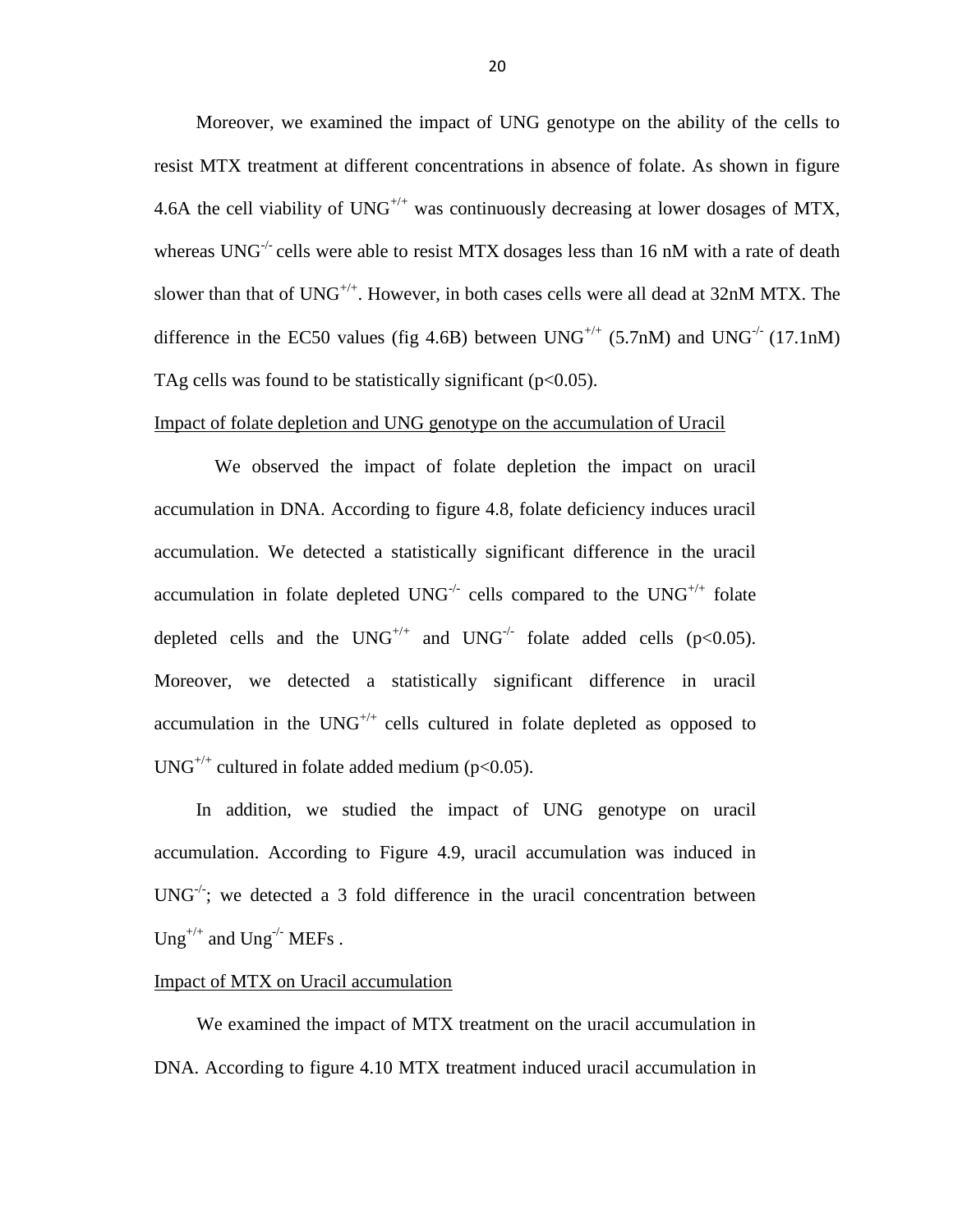the treated cells compared to the control group; uracil accumulation in the treated group was induced to greater extent (by 3-folds) in the Ung<sup>-/-</sup> MEFs.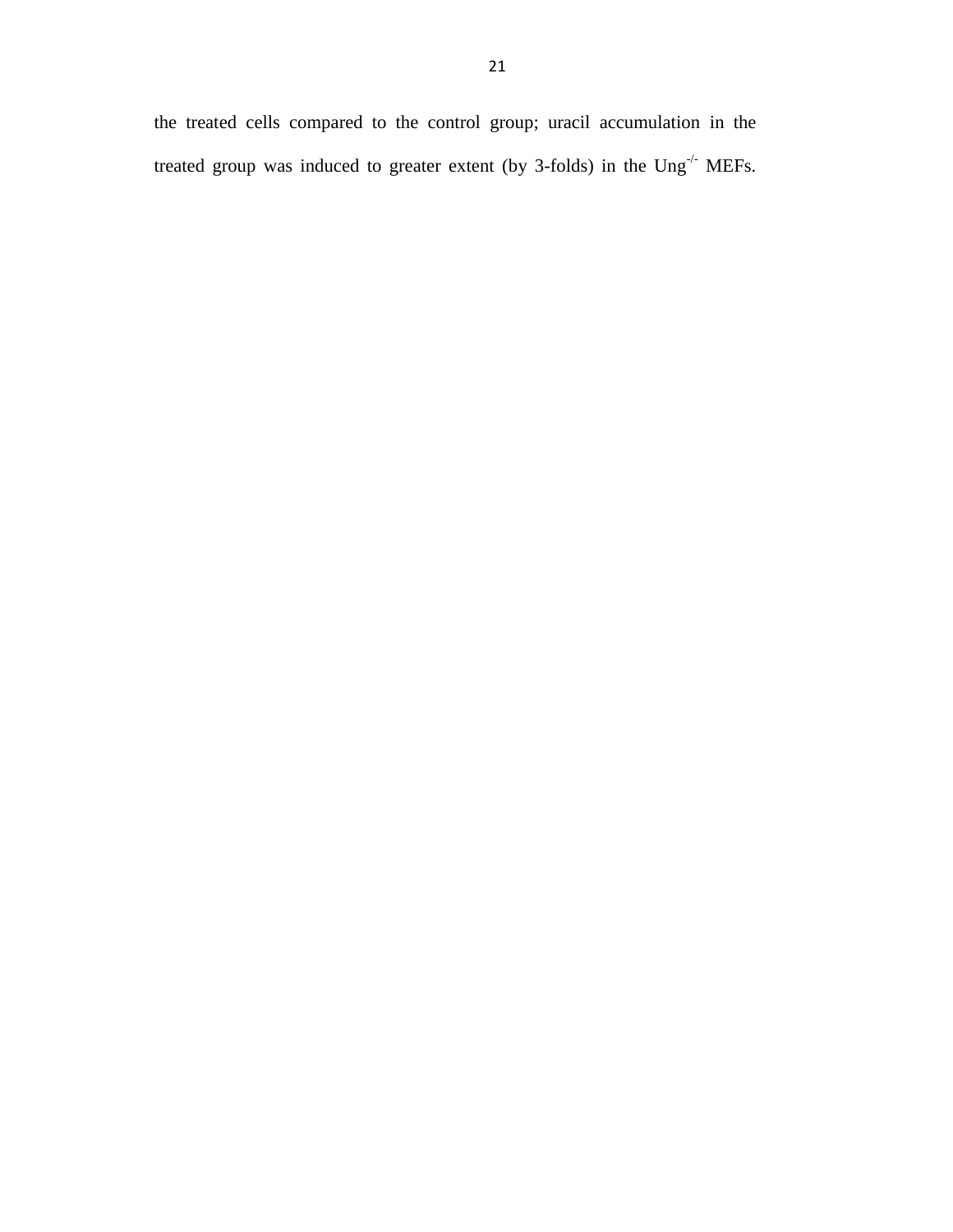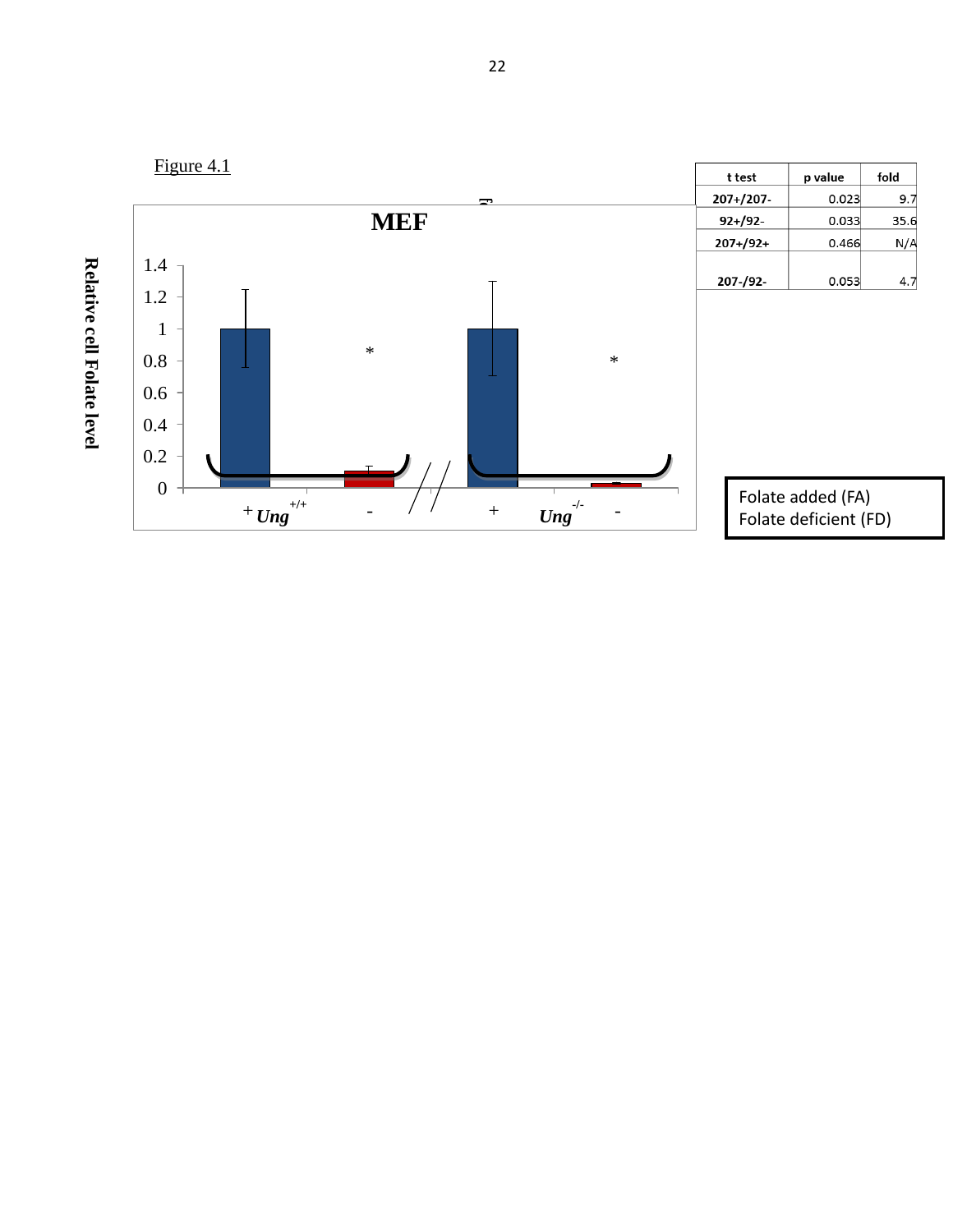## <span id="page-28-0"></span>**Figure 4.1 Folate measurements in folate added and folate depleted cells**

The lactobacillus casei assay was used to detect the folate level in the MEF cells. L.Casei were grown overnight in growth media with folate. A plate was setup up with the sample treated with the conjugase for 4 hrs, the single strength folic acid casei medium, and the working solution. After incubation for 21hrs the plate was read at 595nm with a plate reader (TECAN\_GENios). The values represent the concentration of folate (fmol/cell) in each cell group. The difference between folate added and folate depleted  $UNG^{+/+}$  or  $UNG^{-/-}$ was statistically significant  $(p<0.05)$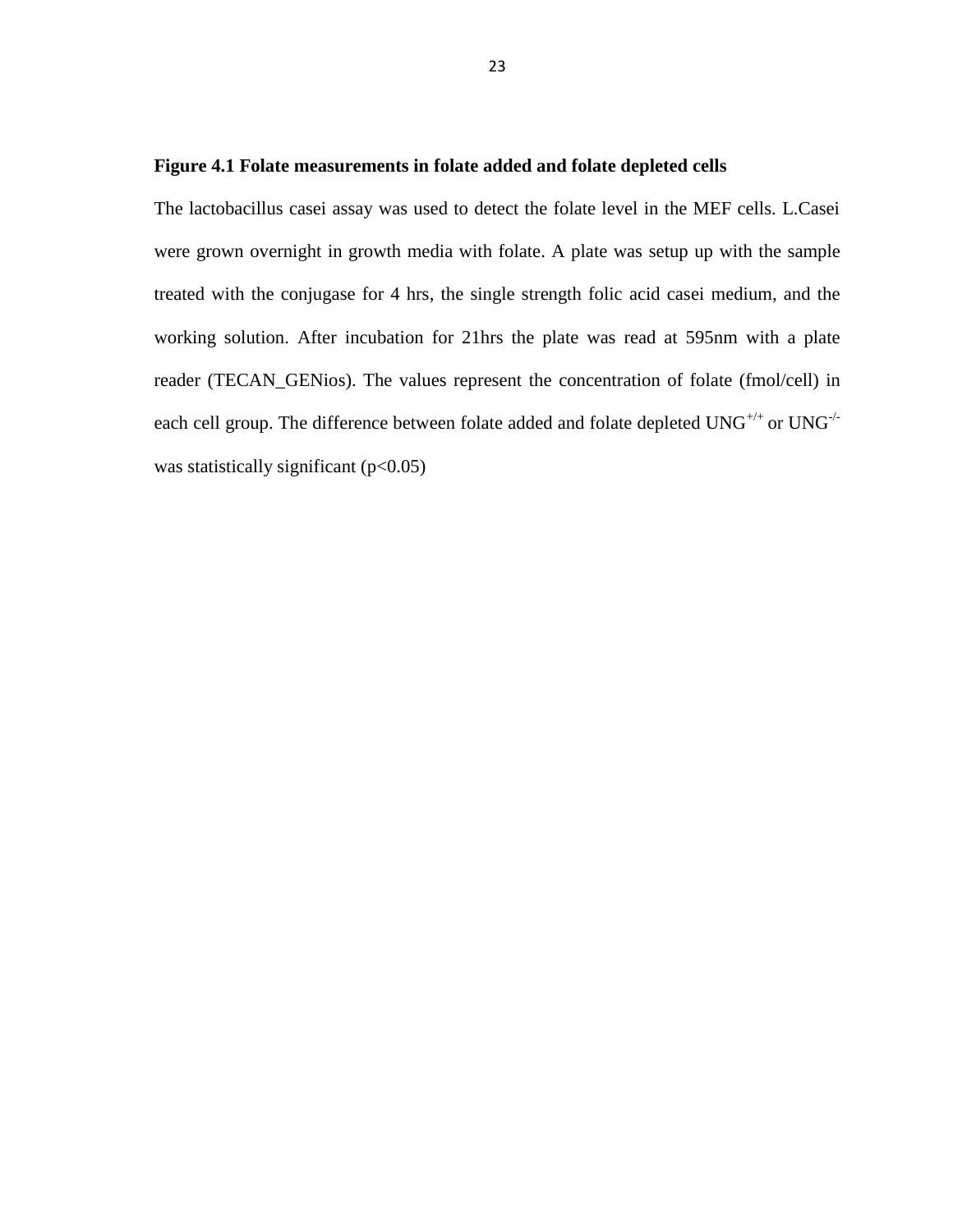<span id="page-29-0"></span>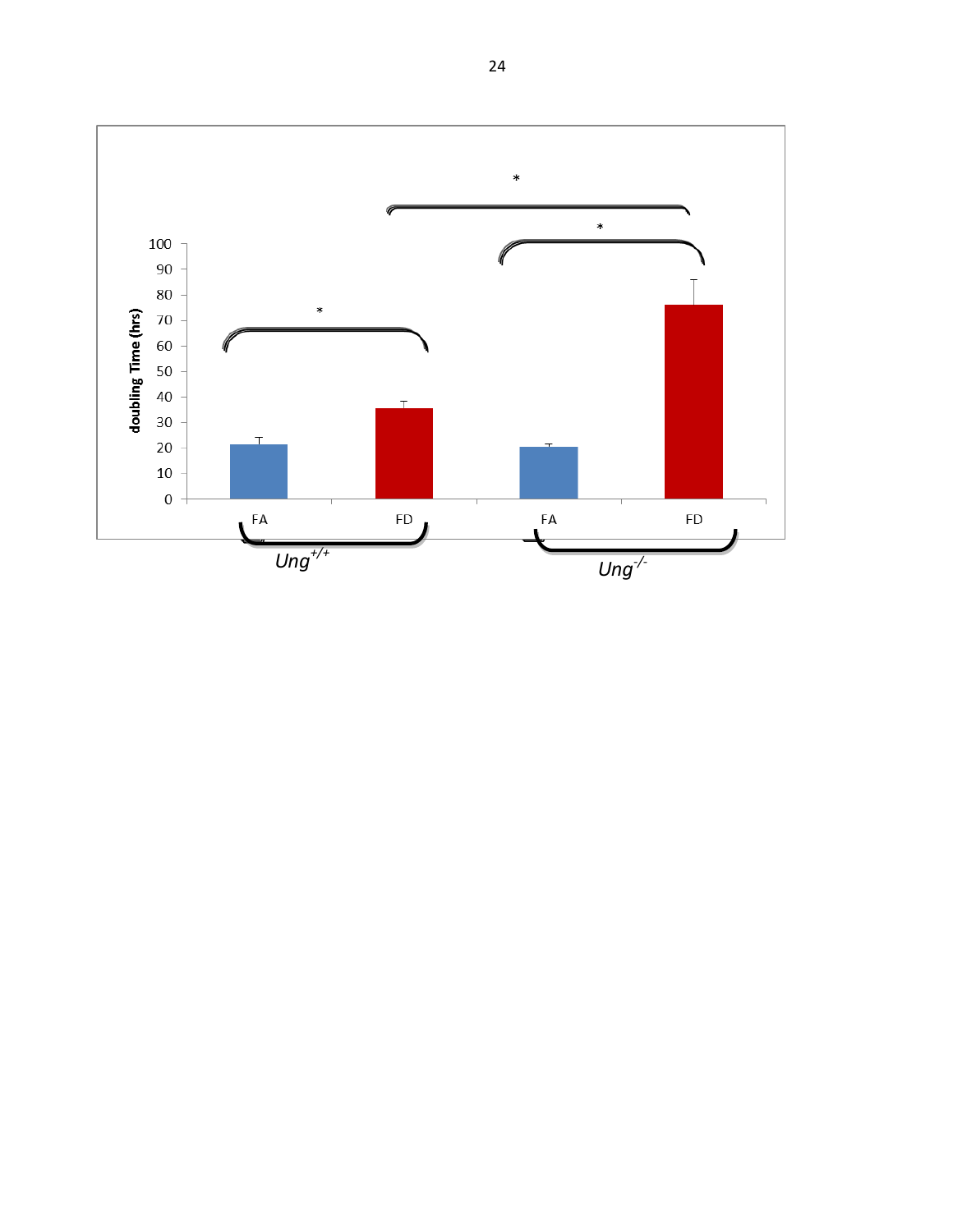**cells.** Cells were grown in complete and folate depleted media. Cells were counted when they reached 75% confluency and a formula was used to calculate the doubling time. The values above represent the doubling time in hours for each cell type. The difference in doubling time between the different groups was statistically significant (p<0.05)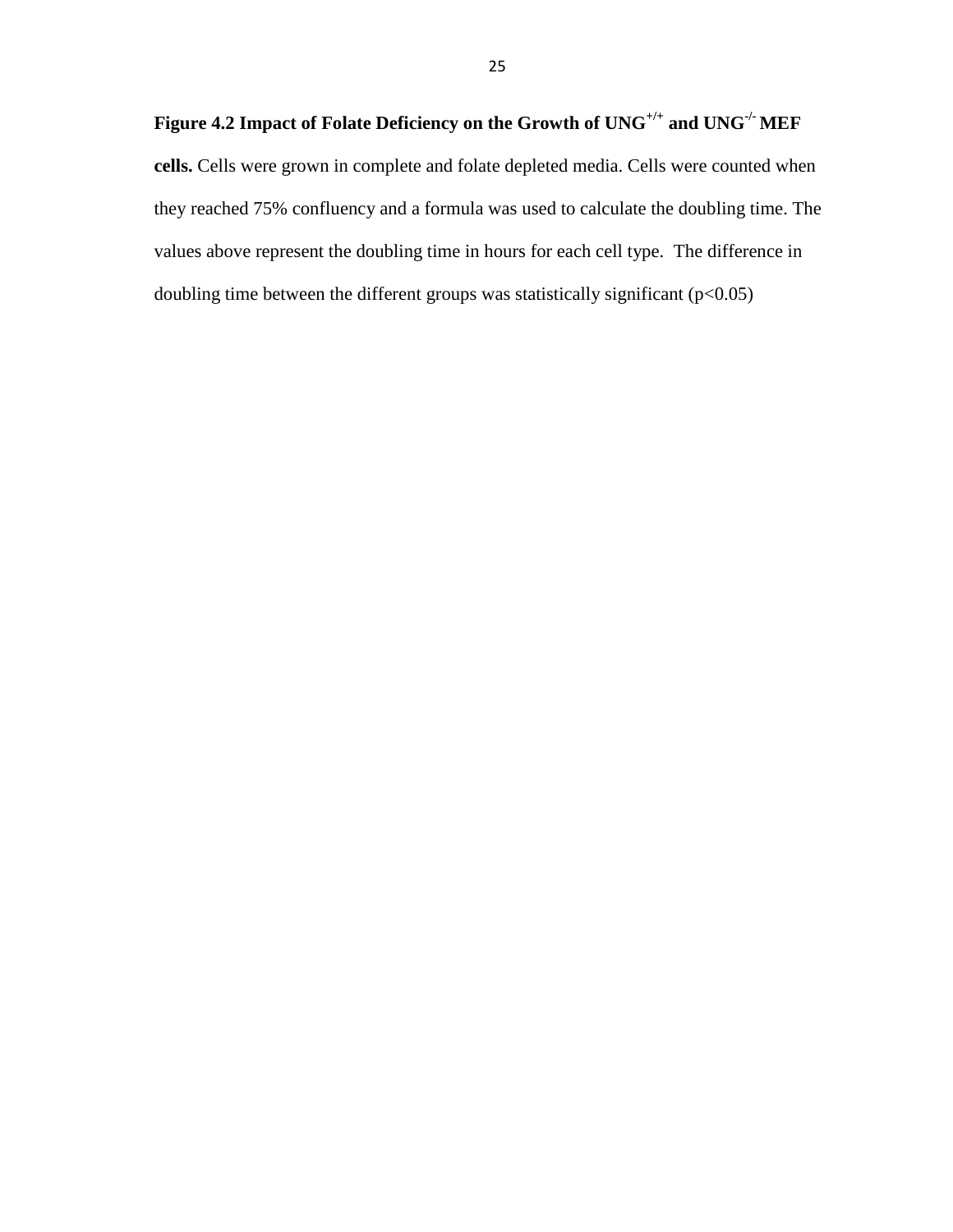



|                            |      | EC:50 |         |
|----------------------------|------|-------|---------|
| Cell Group                 | WТ   | KO.   | p-value |
| FA cells treated with H2O2 | 48.2 | 90.O  | 0.013   |
| FA cells treated with MTX  | 16.9 | 14.7  | 0.16    |
| FD cells treated with H2O2 | 20.8 | 46.1  | 0.014   |
| FD cells treated with MTX  | 6.5  | 17.5  | በ በ22   |

(B)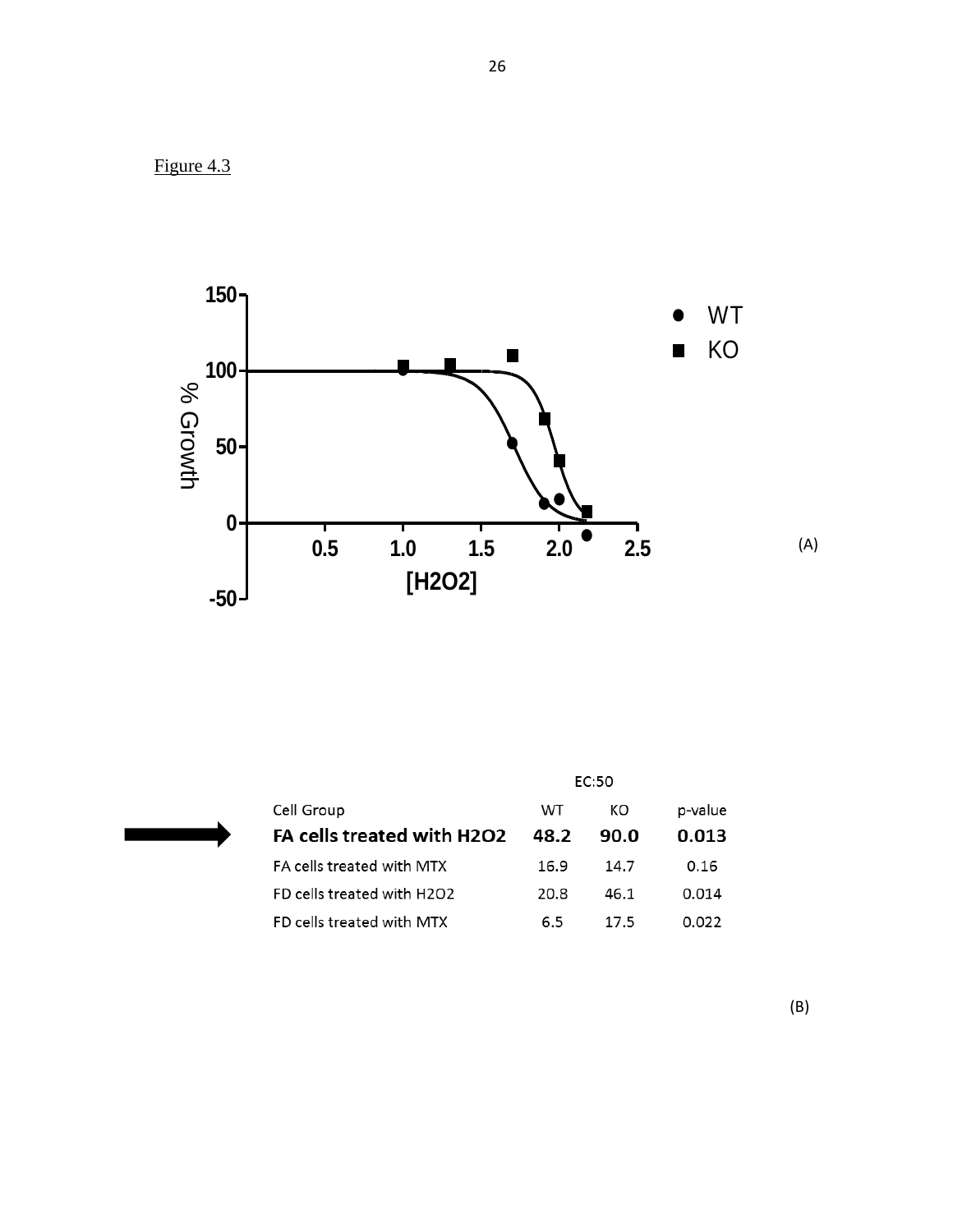# <span id="page-32-0"></span>**Figure 4.3 The impact of UNG genotype on the response to H2O2 in a FA medium**

Cells were platted in a 96-well plate with media and  $H_2O_2$ . The cell titer blue dye is added after 24 hrs. The plate is read 4hrs later using a plate reader at 570nm emission and 635nm excitation wavelength to determine the number of viable cells (A) the values represent the % of viable UNG<sup>+/+</sup> and UNG<sup>-/-</sup> cells treated with different  $H_2O_2$  concentrations. (B) EC50 values for UNG<sup>+/+</sup> and UNG<sup>-/-</sup> that represents the dosage at which half of the cells are dead. The variation is statistically significant (P<0.05).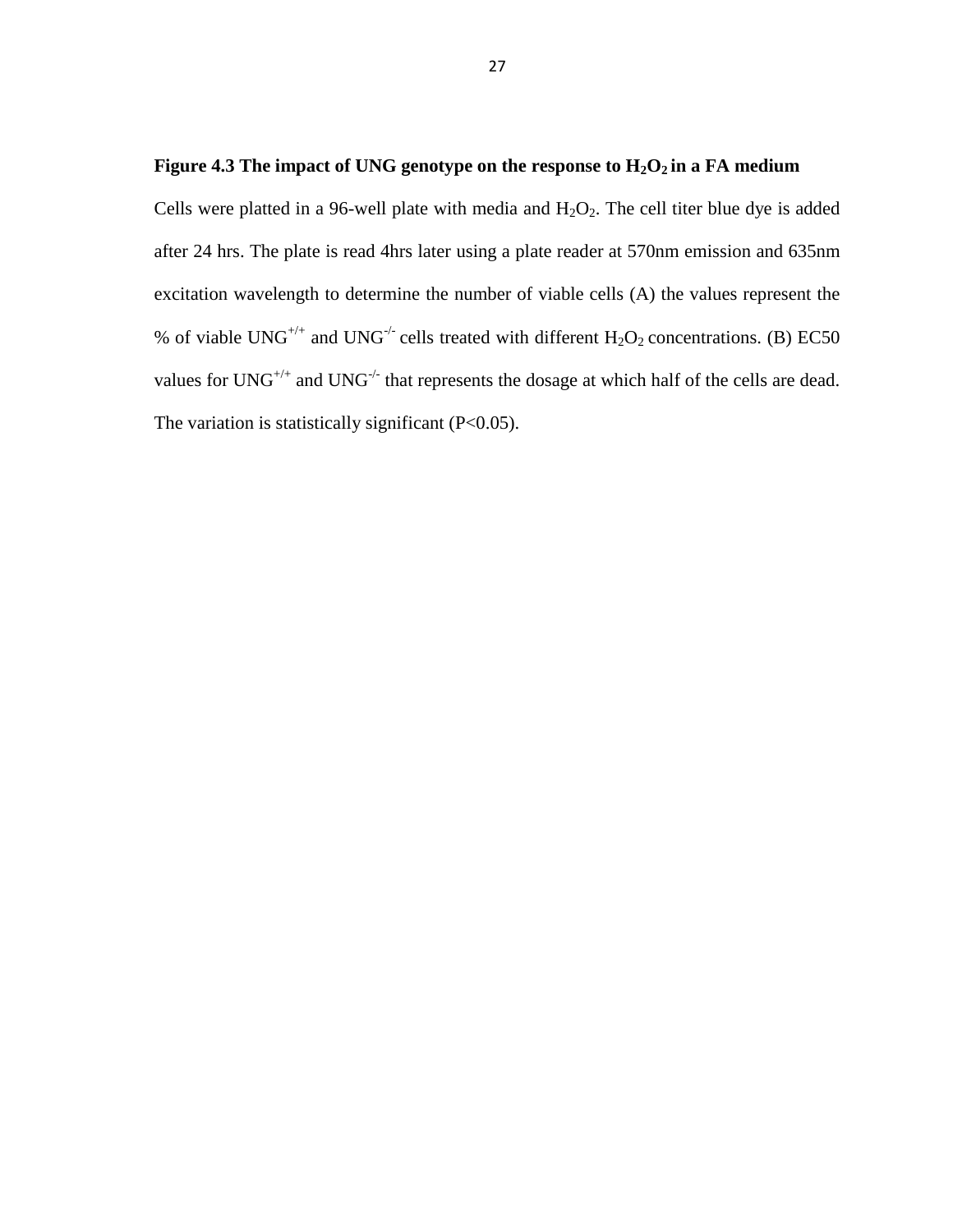



(A)

|                            | <b>FC:50</b> |      |         |
|----------------------------|--------------|------|---------|
| Cell Group                 | WТ           | КO   | p-value |
| FA cells treated with H2O2 | 48.2         | 90.0 | 0.013   |
| FA cells treated with MTX  | 16.9         | 14.7 | 0.16    |
| FD cells treated with H2O2 | 20.8         | 46.1 | 0.014   |
| FD cells treated with MTX  | 6.5          | 175  | 0.022   |

(B)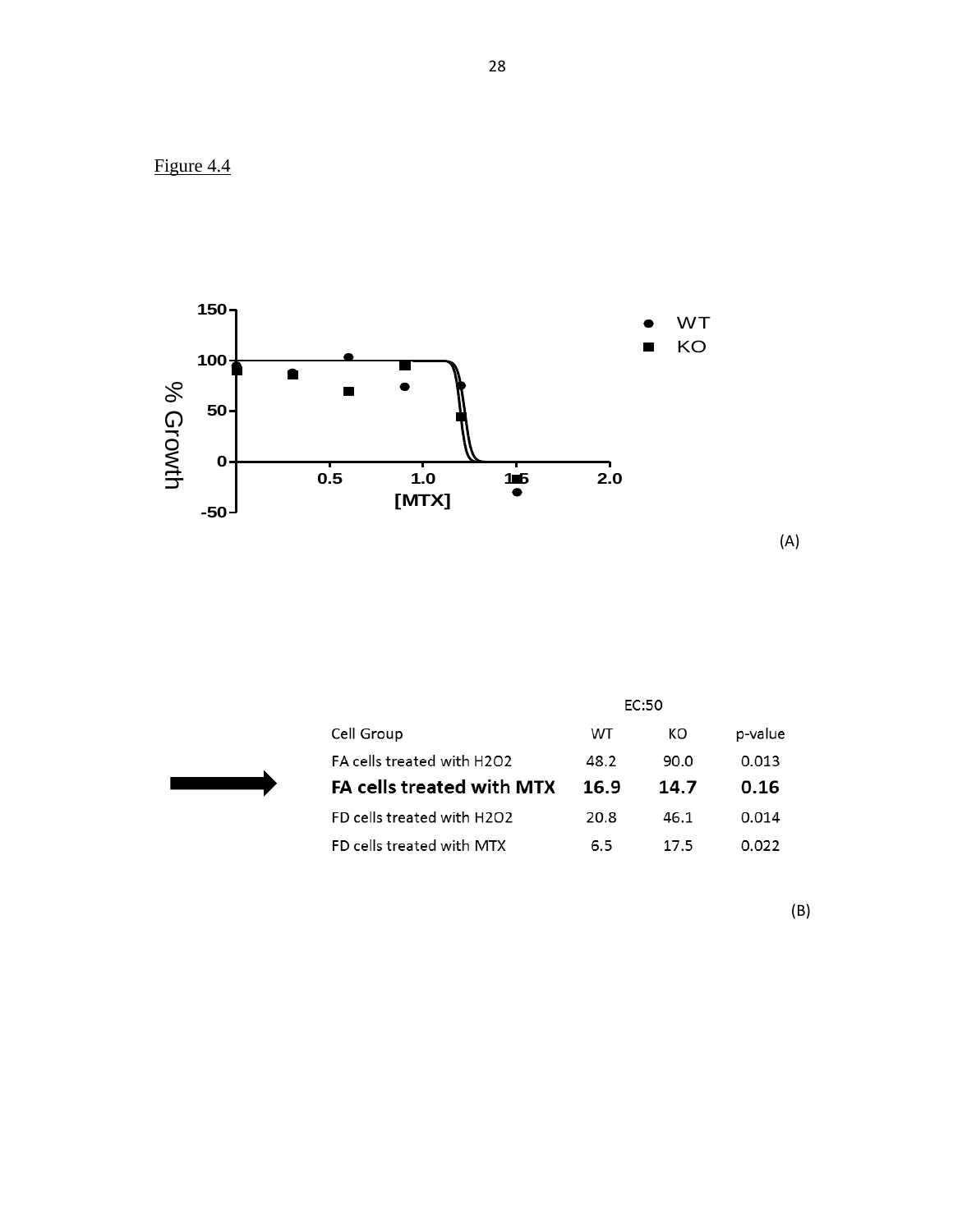### <span id="page-34-0"></span>**Figure 4.4 The impact of UNG genotype on the response to MTX in FA medium**

Cells are platted in a 96-well plate with media and MTX. The cell titer blue dye is added after 24 hrs, and then the plate is read 4hrs later using a plate reader at 570nm emission and 635nm excitation wavelength to determine the number of viable cells (A) the values represent the % of viable  $UNG^{+/+}$  and  $UNG^{-/-}$  cells treated with different MTX concentrations. (B) EC50 values for  $UNG^{+/+}$  and  $UNG^{-/-}$  that represents the dosage at which half the cells are dead. The variation is statistically insignificant  $(P>0.05)$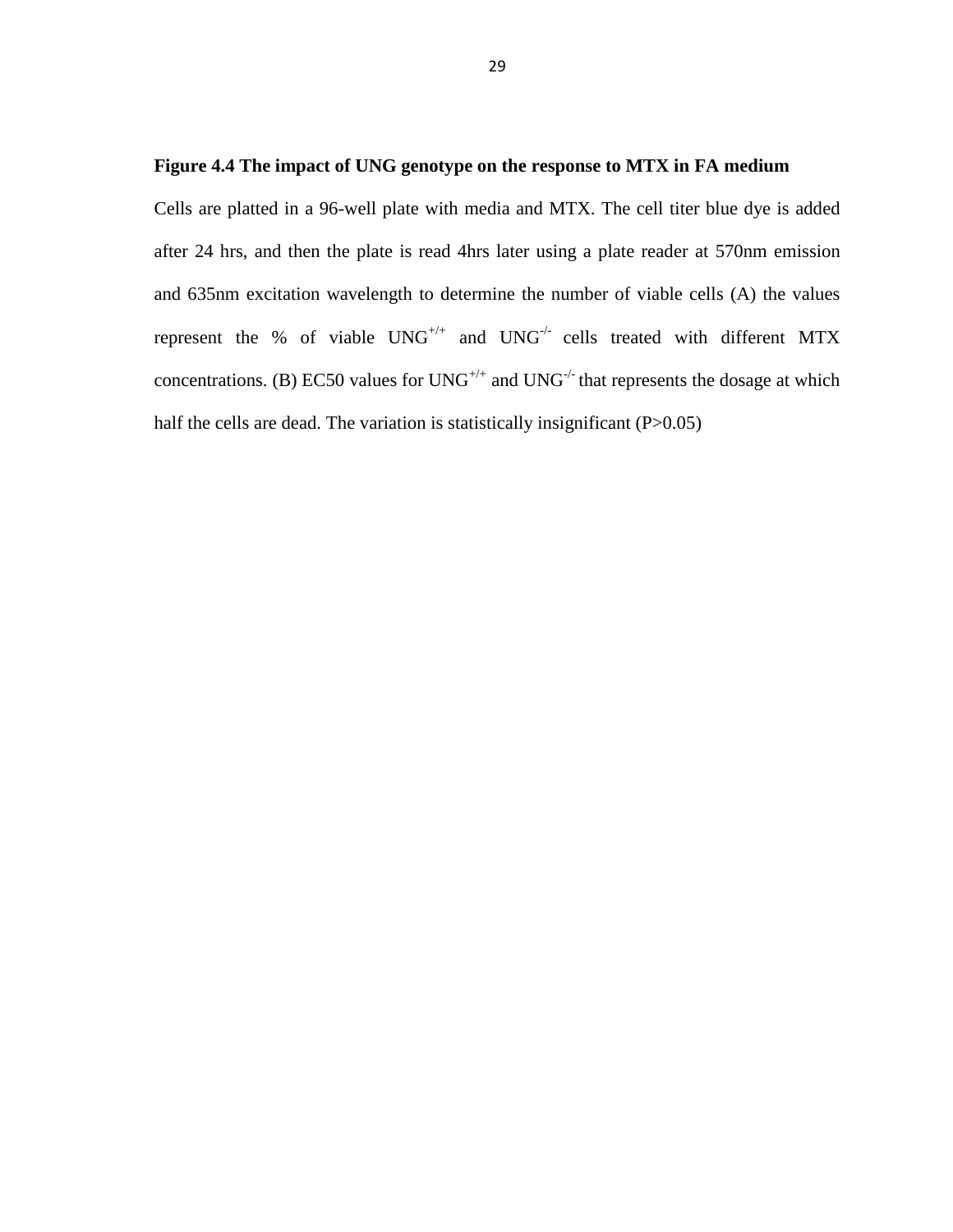



(A)

|                                  | EC:50 |      |         |  |
|----------------------------------|-------|------|---------|--|
| Cell Group                       | WТ    | КO   | p-value |  |
| FA cells treated with H2O2       | 48.2  | 90.0 | 0.013   |  |
| <b>FA cells treated with MTX</b> | 16.9  | 14.7 | 0.16    |  |
| FD cells treated with H2O2       | 20.8  | 46.1 | 0.014   |  |
| FD cells treated with MTX        | 6.5   | 17.5 |         |  |

(B)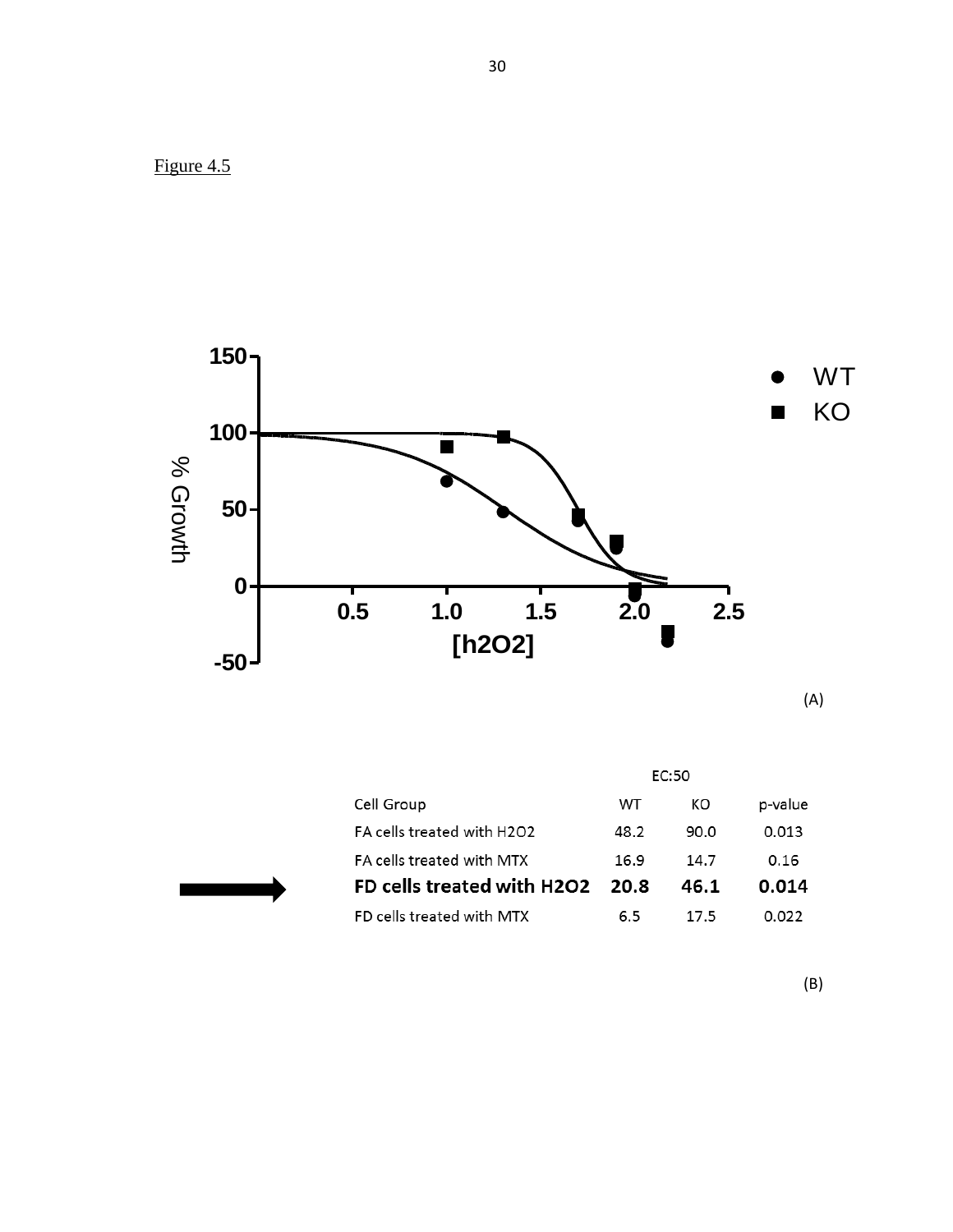### <span id="page-36-0"></span>**Figure 4.5** The impact of UNG genotype on the response to  $H_2O_2$  in FD medium

Cells are platted in a 96-well plate with folate free media and  $H_2O_2$ . The cell titer blue dye is added after 24 hrs. The plate is then read 4hrs later using a plate reader at 570nm emission and 635nm excitation wavelength to determine the number of viable cells (A) the values represent the % of viable  $UNG^{+/+}$  and  $UNG^{-/-}$  cells treated with different  $H_2O_2$ concentrations in a Folate depleted medium. (B) EC50 values for  $UNG^{+/+}$  and  $UNG^{-/-}$  that represents the dosage at which half of the cells are dead. The variation is statistically significant  $(P<0.05)$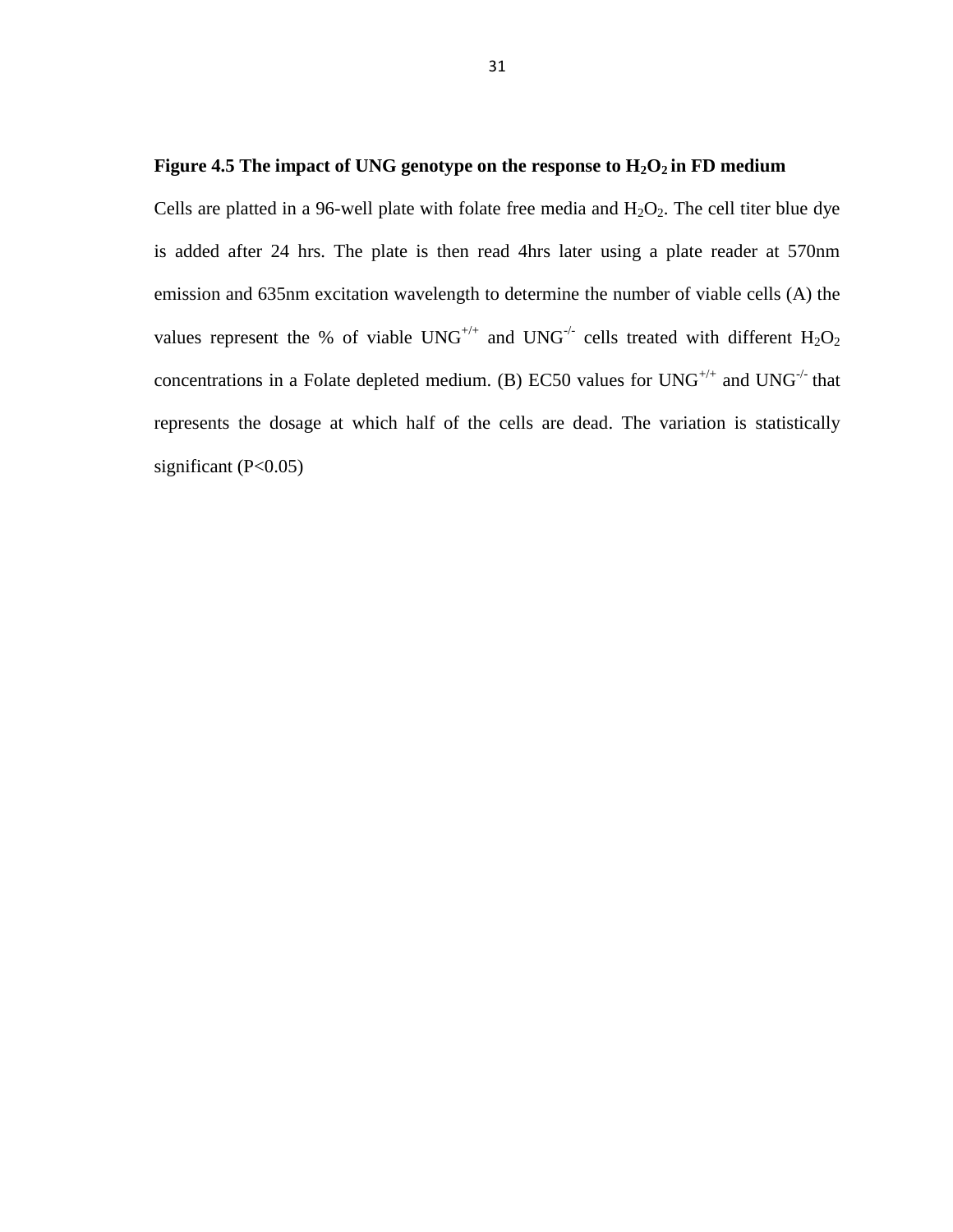Figure 4.6



|                            |      | EC:50 |         |
|----------------------------|------|-------|---------|
| Cell Group                 | WТ   | КO    | p-value |
| FA cells treated with H2O2 | 48.2 | 90.0  | 0.013   |
| FA cells treated with MTX  | 16.9 | 14.7  | 0.16    |
| FD cells treated with H2O2 | 20.8 | 46.1  | 0.014   |
| FD cells treated with MTX  | 65   | 17.5  | 0.022   |

(B)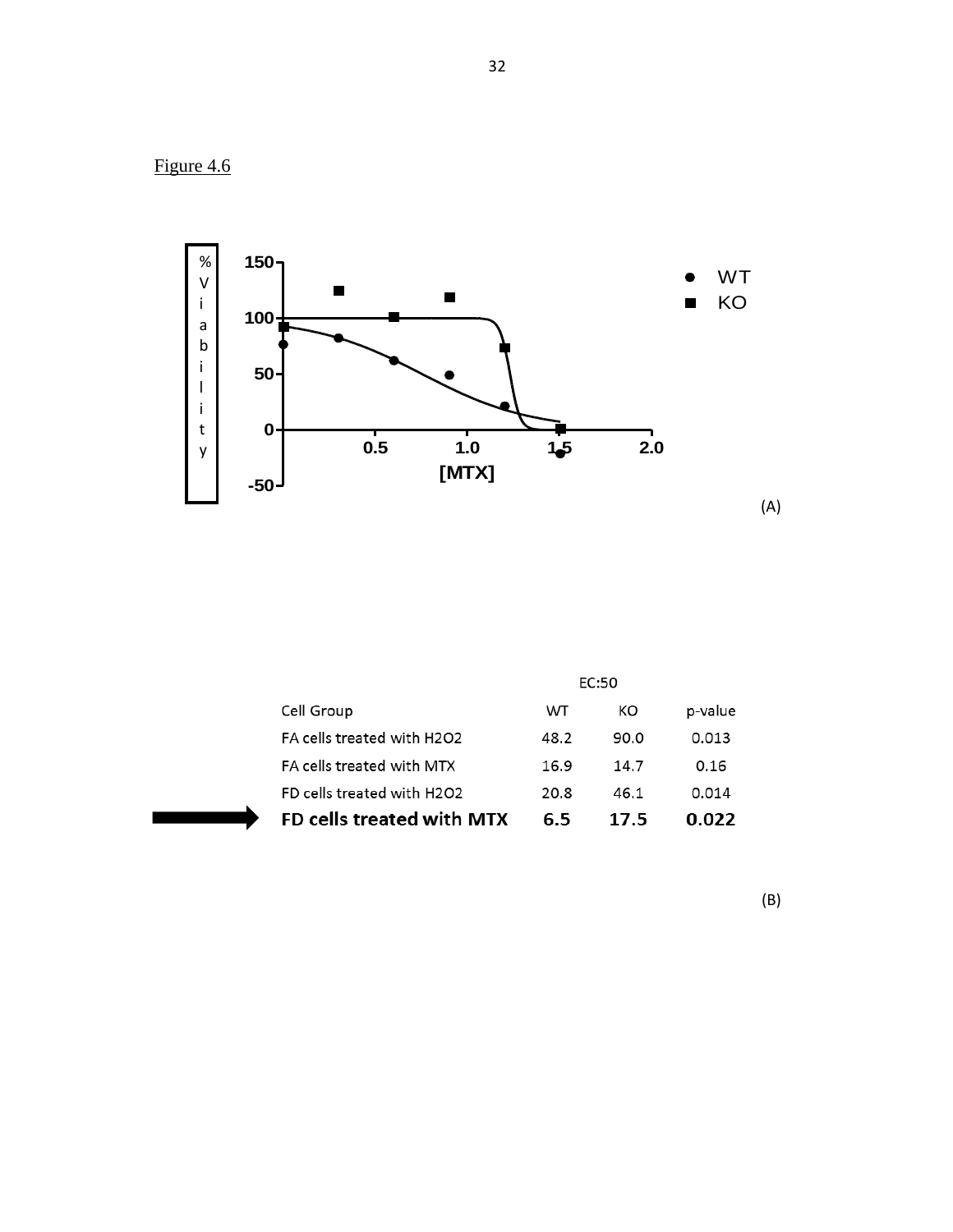### <span id="page-38-0"></span>**Figure 4.6 The impact of UNG genotype on the response to MTX in FD medium**

Cells are platted in a 96-well plate with folate free media and MTX. The cell titer blue dye is added after 24 hrs, and then the plate is read 4hrs later using a plate reader at 570nm emission and 635nm excitation wavelength to determine the number of viable cells (A) the values represent the % of viable  $UNG^{+/+}$  and  $UNG^{-/-}$  cells treated with different MTX concentrations in a Folate depleted medium. The % of viable cells was determined using the cytotoxicity assay which provides us with a count of the living cells. (B) EC50 values for UNG<sup>+/+</sup> and UNG<sup>-/-</sup> that represent the dosage at which half of the cells are dead. The variation is statistically significant (P<0.05)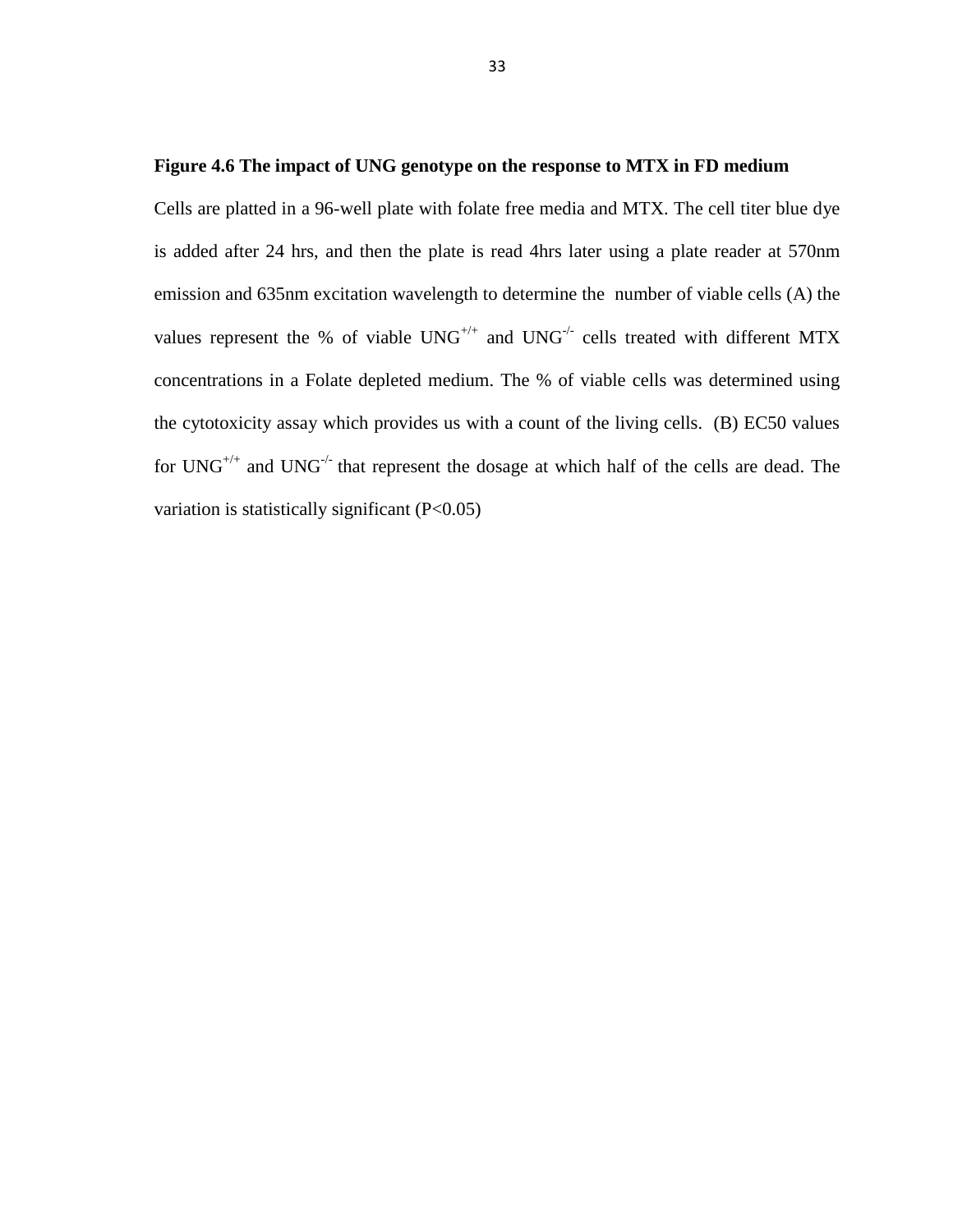# Figure 4.7

|                            | EC:50     | p-value |       |
|----------------------------|-----------|---------|-------|
| Cell Group                 | <b>WT</b> | KO      |       |
| FA cells treated with H2O2 | 48.2      | 90.0    | 0.013 |
| FA cells treated with MTX  | 16.9      | 14.7    | 0.014 |
| FD cells treated with H2O2 | 20.8      | 46.1    | 0.16  |
| FD cells treated with MTX  | 6.5       | 17.5    | 0.022 |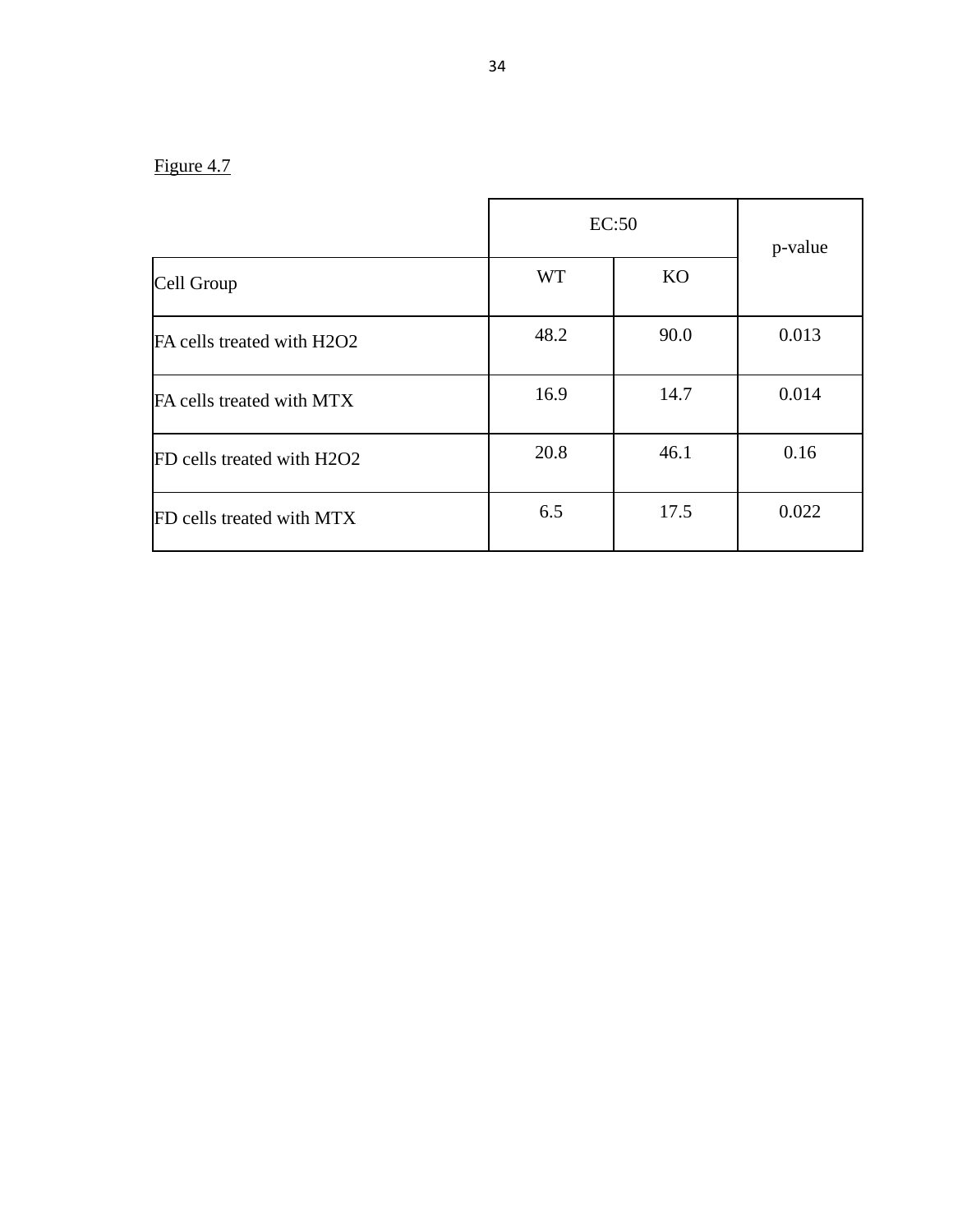# <span id="page-40-0"></span>**Figure 4.7 EC:50 values for H2O2 and MTX treated MEFs cultured in FA and FD medium**

This table represents the EC:50 values of the different cell groups that was computed using the graphpad prism software.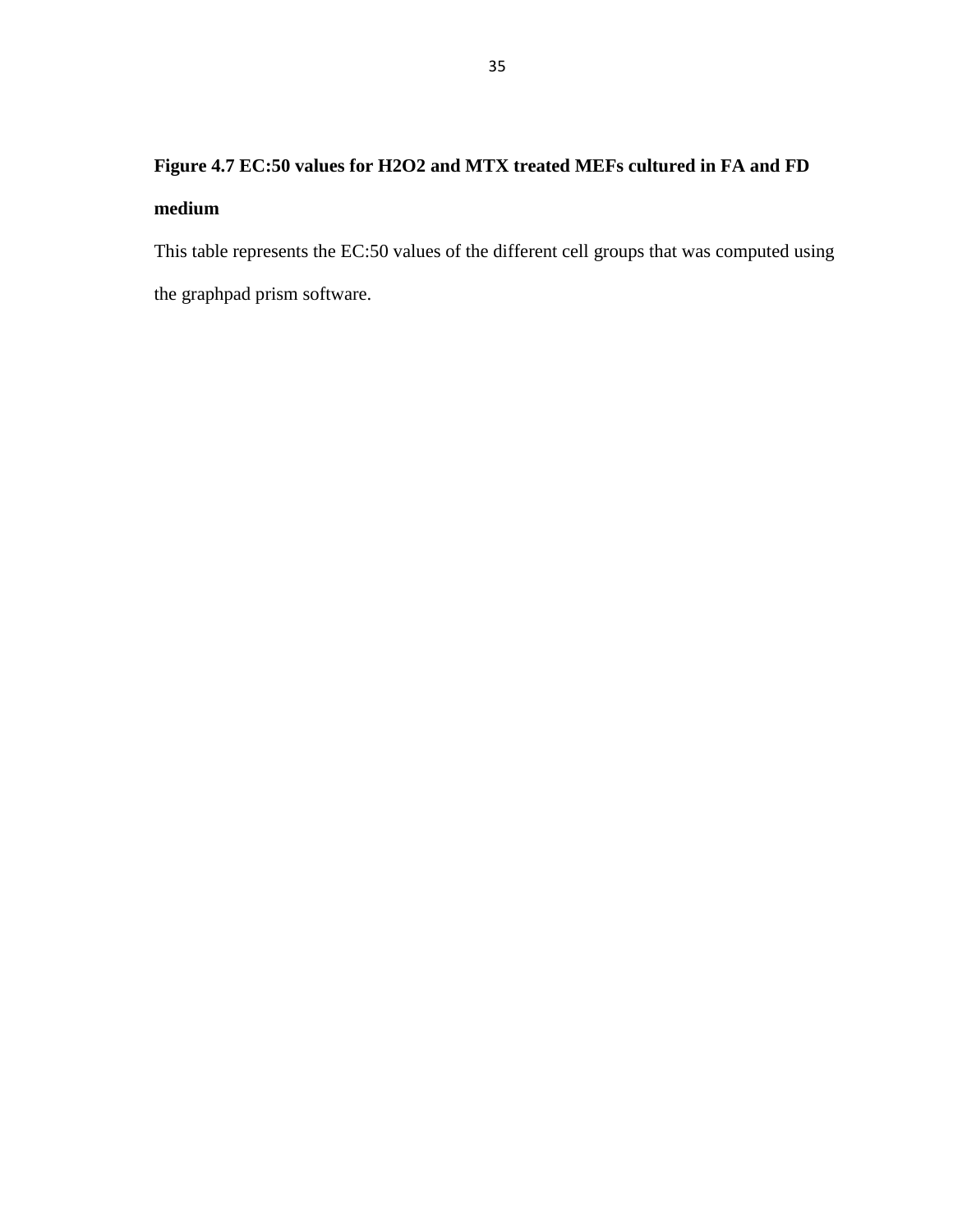

(B)

Figure 4.8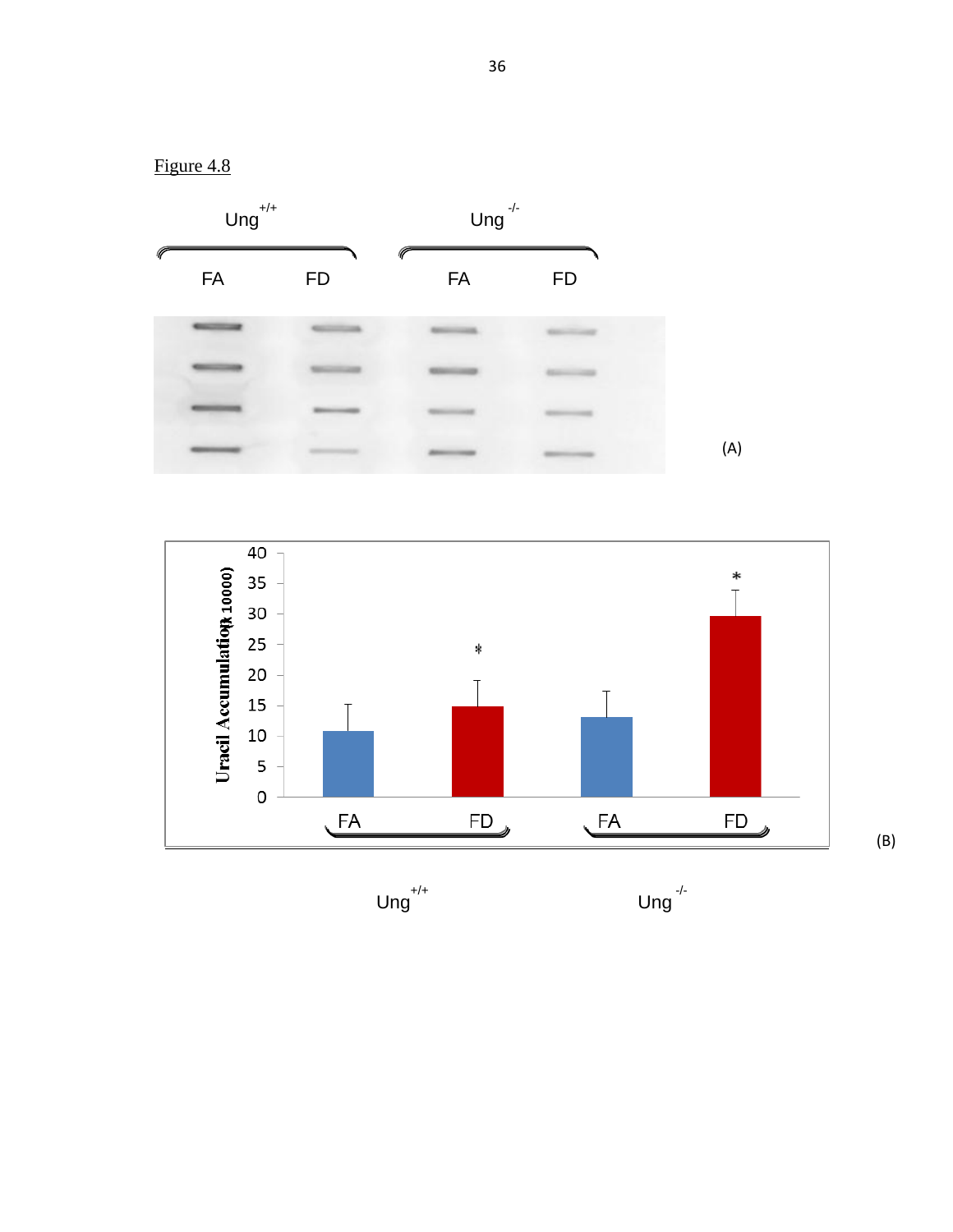# <span id="page-42-0"></span>**Figure 4. 8 Impact of folate depletion on Uracil accumulation**

Genomic DNA is isolated from UNG<sup>+/+</sup> and UNG<sup>-/-</sup> MEF cells cultured in folate added and folate depleted medium. DNA was blocked with methoxyamine, treated with UDG, and then probed with ARP. The samples were blotted on a nitrocellulose membrane and then bands were visualized by exposure to fluorescence. The bars represent the average uracil levels. The difference in the uracil levels was statistically significant  $(p<0.05)$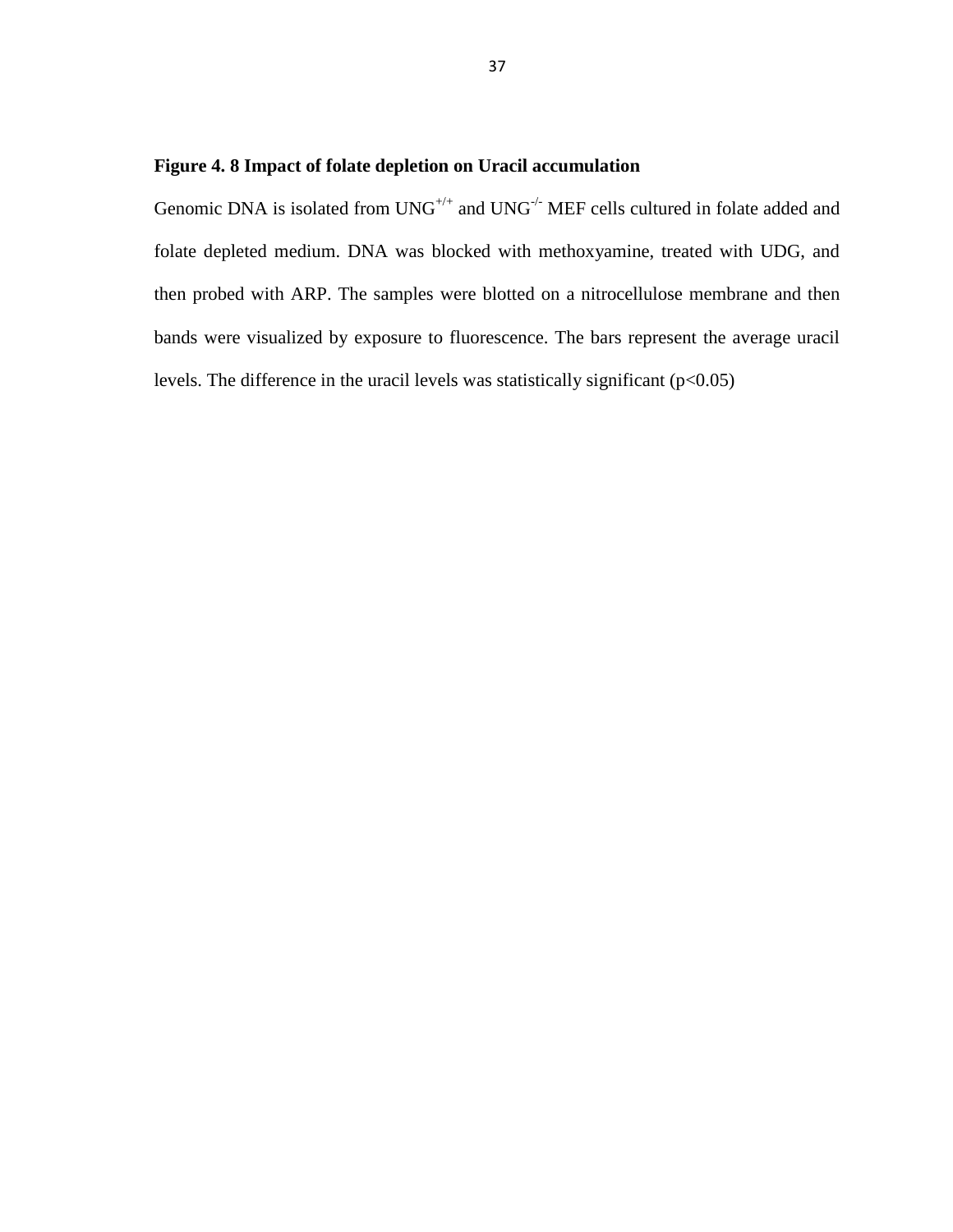Figure 4.9

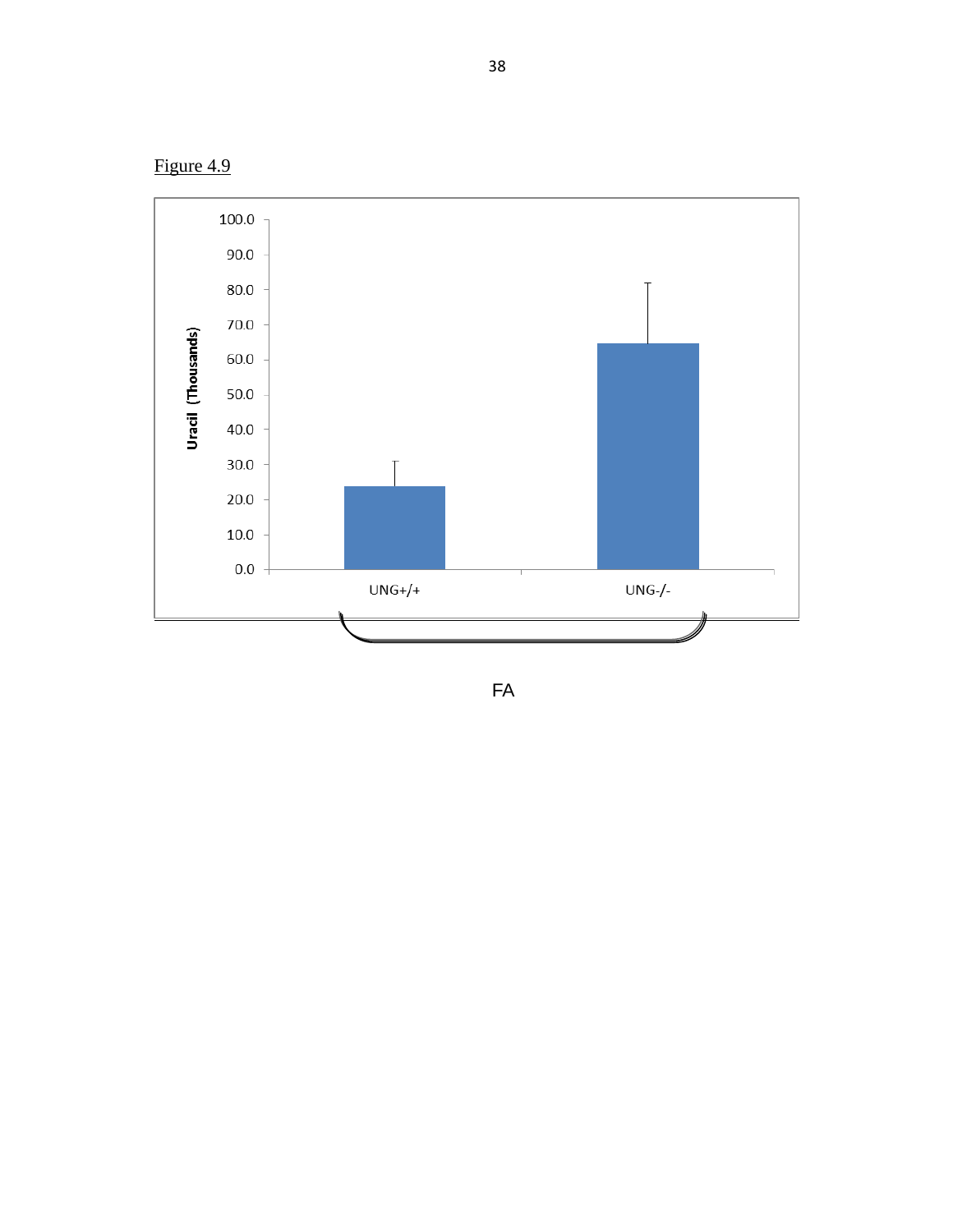# <span id="page-44-0"></span>**Figure 4.9 The impact of UNG genotype on the uracil accumulation**

Genomic DNA is isolated from  $UNG^{++}$  and  $UNG^{-/-}$  MEF cells cultured in folate added medium. DNA was blocked with methoxyamine, treated with UDG, and then probed with ARP. The samples were blotted on a nitrocellulose membrane and then bands were visualized by exposure to UV fluorescence (BioRad). We detected an increase in uracil accumulation in the absence of *Ung* (p>0.05).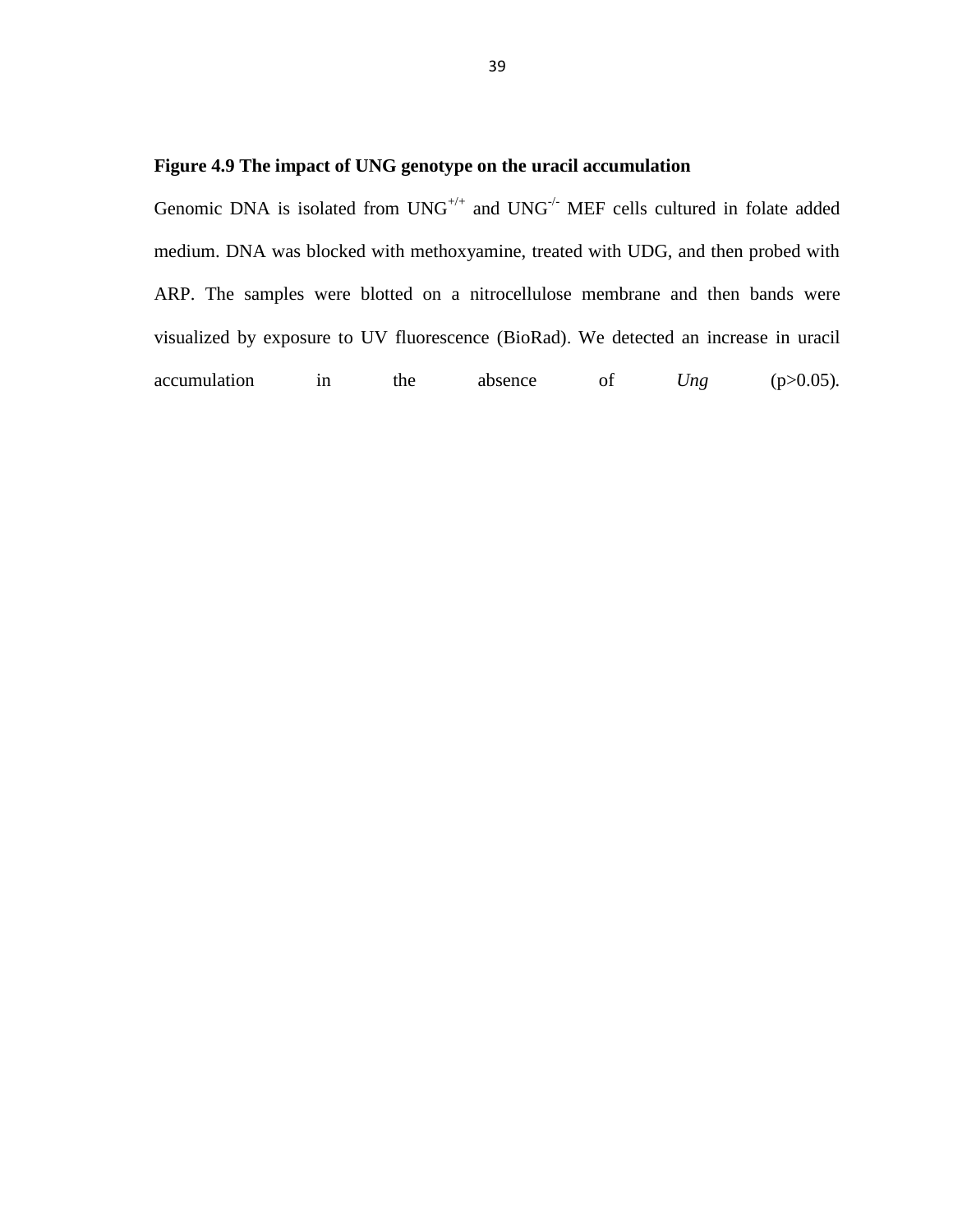



40

(A)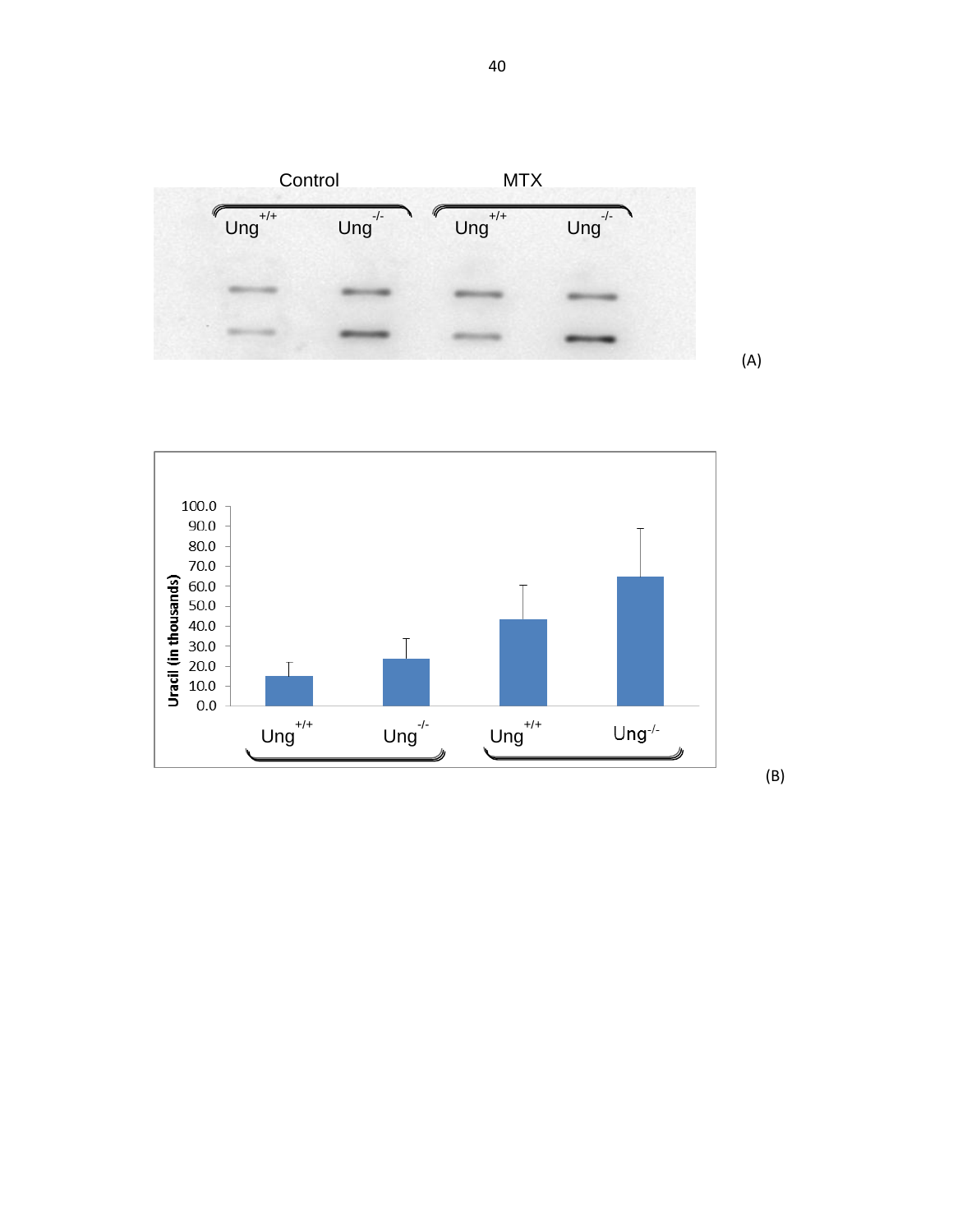## <span id="page-46-0"></span>**Figure 4.10 Impact MTX treatment on uracil accumulation**

Genomic DNA was isolated from  $UNG^{+/+}$  and  $UNG^{-/-}$  MEF cells cultured in folate added medium. DNA was blocked with methoxyamine, treated with UDG, and then probed with ARP. The samples were blotted on a nitrocellulose membrane and then bands were visualized by exposure to fluorescence. The bars represent the average uracil accumulation in the cell. We detected the an increase in uracil accumulation as a result of MTX treatment; however, it wasn't statistically significant (p>0.05)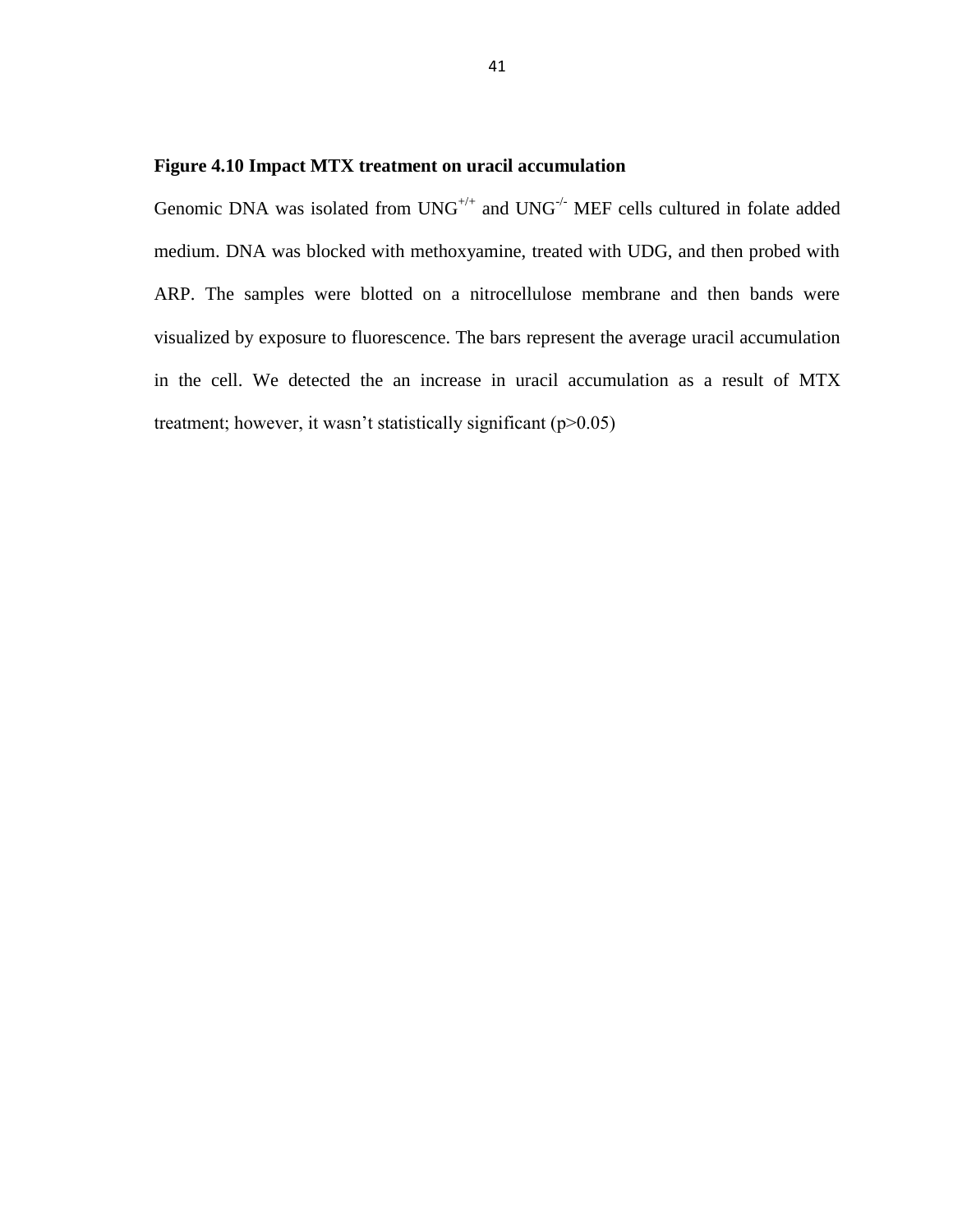# **Chapter 5**

# **Discussion**

<span id="page-47-0"></span>The protective role of uracil-DNA glycosylase to cytotoxicity and mutagenicity caused by oxidative stress and DNA damage, as well as the impact of UDG on the cell cycle progression, has been extensively studied. Opposing hypotheses and conflicting results have emerged regarding the role of UDG. In our study, we detected an increase in the uracil accumulation and the doubling time in the DNA of Ung null cells; this indicates that UDG induces uracil mis-incorporation and slows down the cell cycle progression.

Moreover, we observed a decreased viability of  $UNG^{+/+}$  (as compared to  $UNG^{-/-}$  cells) treated with  $H_2O_2$  in a folate added and folate depleted medium; therefore UNG sensitizes cells to  $H_2O_2$ . On the other hand, the impact of UNG genotype on the cells response to MTX was associated with the folate status in the medium; UNG genotype had no impact on the response of the cells to MTX in folate added medium, but it had a major impact on the cellular response in folate depleted medium. The association between UNG genotype and folate status in the response to MTX, might be attributed to the mechanism by which MTX induces DNA damage. MTX inhibits the activity of DHFR promoting the accumulation of DHF, which is capable of reactivating DHFR. However, in the absence of folate DHF concentration is reduced, where DHF will not be competing with MTX to reactivate DHFR.

In addition, we observed the impact of Ung genotype on the cell cycle progression. The variation in the doubling time of  $UNG^{-/-}$  and  $UNG^{+/+}$  MEFs was insignificant, which suggests that UNG deletion doesn't impact cell cycle progression in the presence of folate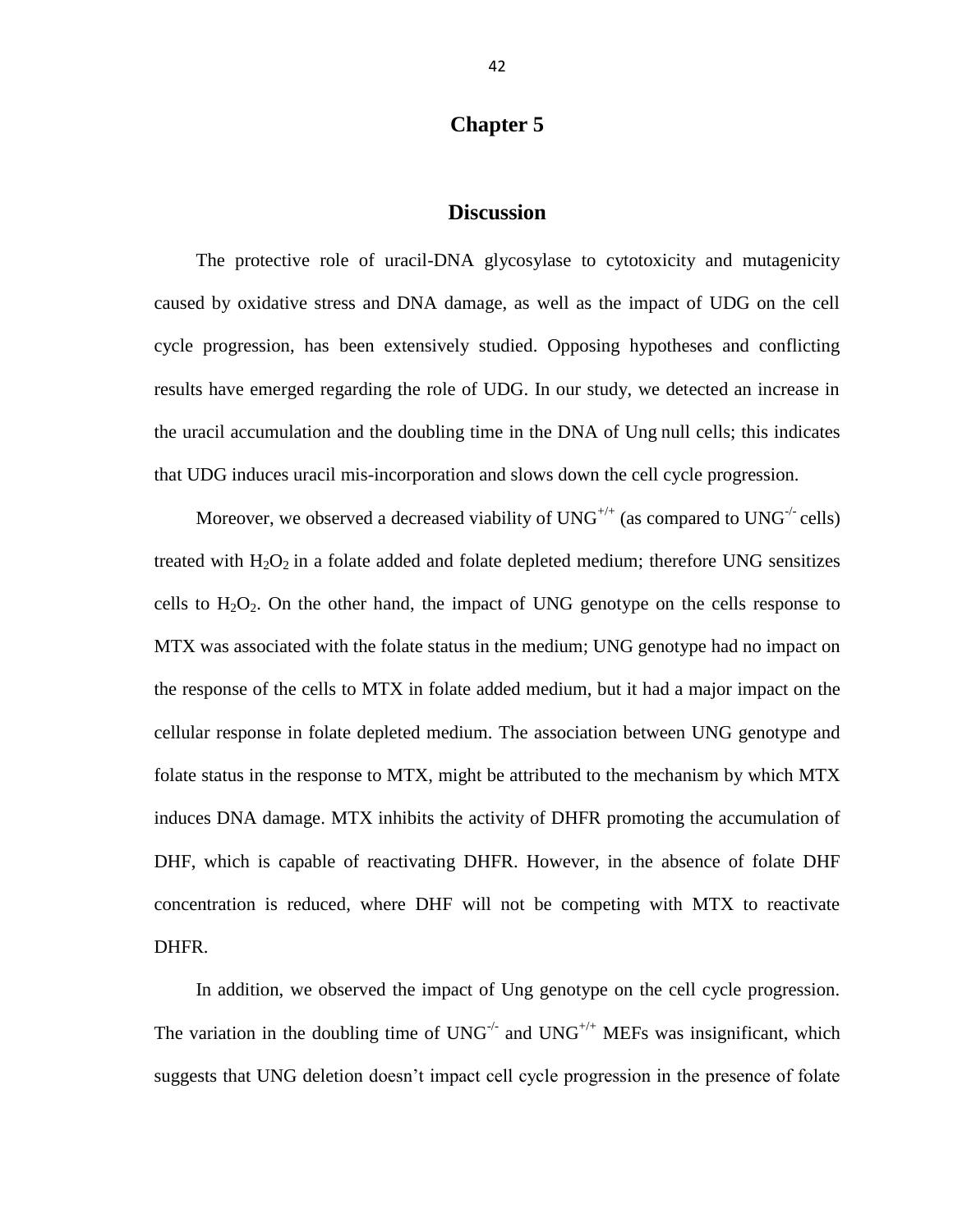in the culture media. However, we observed a pronounced impact of Ung genotype on cell cycle progression in cells cultured in a folate deficient medium, where the doubling time of Ung<sup>-/-</sup> was greater than that of Ung<sup>+/+</sup> MEFs. We can infer that Ung genotype impacts cell cycle progression when folate is depleted, which suggests a possible synergistic effect of folate depletion and Ung deletion.

It has been suggested by Bulgar et al that UNG increases the cells resistance to some cytotoxic agents (12). They demonstrated that 5-flouro Uracil, pemetrexed, TMZ, and cisplatin had a more cytotoxic effect on  $UNG^{-/-}$  DLD1 colon cells (in contrast to the  $UNG^{+/+}$ cells). The increased sensitivity of  $UNG<sup>-/-</sup>$  cells was related to the lack of the UDG enzyme activity. This conclusion opposes what we proposed regarding the role of UNG in the cells response to MTX and  $H_2O_2$ .

A possible explanation for our observation regarding the impact of UNG on the cells sensitivity to MTX and  $H_2O_2$ , is that the removal of the misincorporated Uracil by the UDG in the presence of cytotoxic drugs promotes the cytotoxic effect of the drugs, and thus the removal of uracil seems to be more harmful to the cells than its accumulation. Looking at the doubling time data, we can deduce that UNG deletion stalls cell cycle progression, which might be associated to the decreased mutagenic impact of UNG deletion. Moreover, the removal of the Uracil results in the formation of lesions in the DNA known as abasic sites, which are more detrimental to the cell than the misincorporated Uracil; these lesions are known to be mutagenic and toxic, and to delay the cell cycle progression (47).

MTX treatment leads to uracil accumulation, and induces the activity of UDG beyond the normal physiological levels to remove the excess misincorporated uracil, promoting the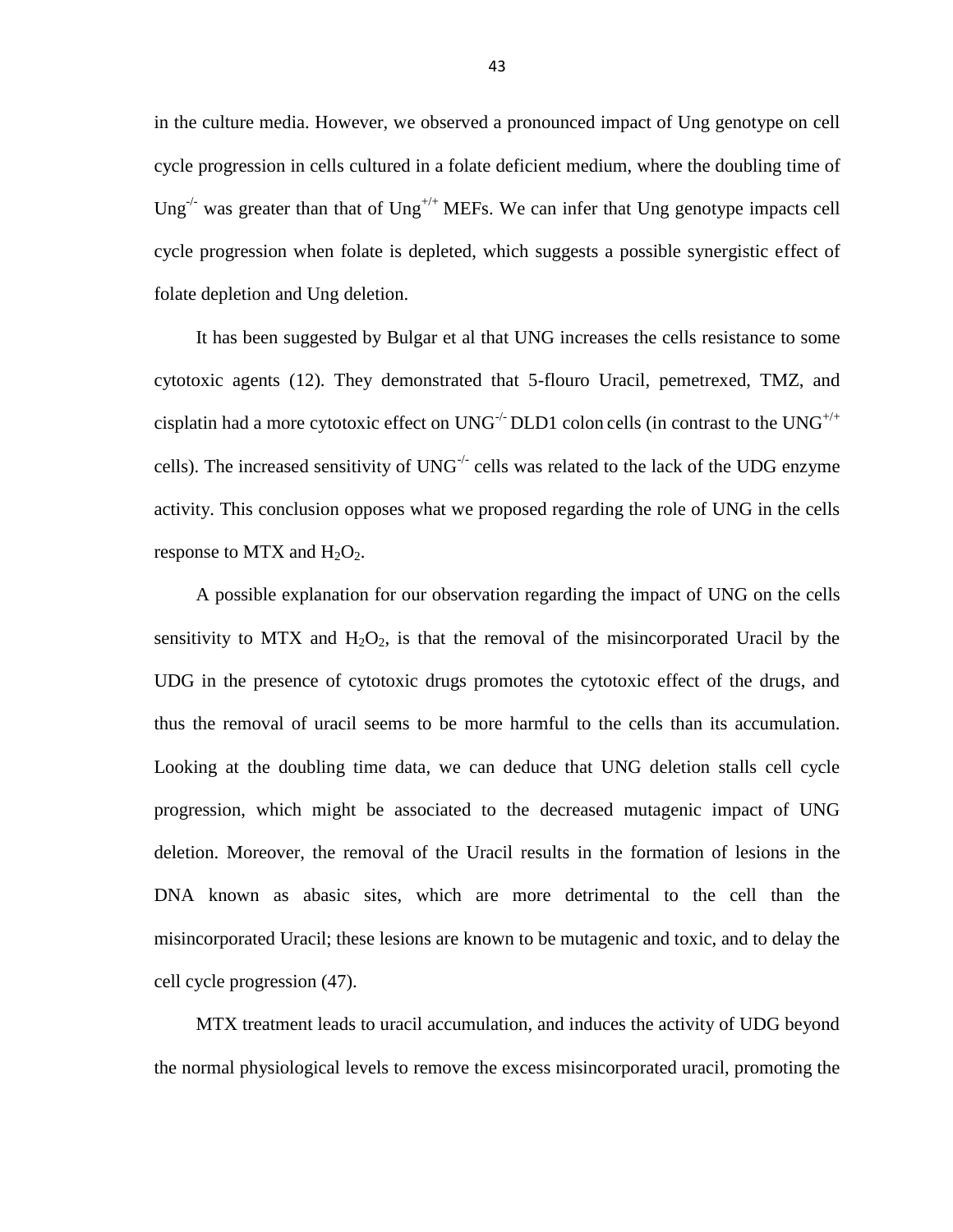formation of abasic sites. Elder et al examined the role of overexpression of fission yeast homologue of the human UDG in causing DNA damage. In this study Ung 1 (from the fission yeast) and UNG2 (the nuclear isoform of the human UNG gene) were found to be closely related (32). According to this study, ung1 overexpression lead to a significant increase in the number of abasic sites formed which leads to a delay in the cell cycle progression and leads to cell death; this delay is associated with the activation of the checkpoints at different stages of the cell cycle due to the accumulation of the DNA damage. Even the lowest level of ung1 induction lead to a significant increase in the number of abasic sites formed (32).

On the other hand, our doubling time data suggests that the deletion of UNG resulting in uracil accumulation, delays cell cycle progression. We can infer that uracil accumulation slows down the growth of the cell, but it is less harmful to the cell than the formation of abasic sites in the presence of MTX and  $H_2O_2$ .

Moreover, it was suggested that the deletion of UNG improves the viability of cells in Saccharomyces cerevisiae that cannot survive the detrimental outcome of the abasic sites; these cells lack APN1, APN2, and RAD1 which are responsible for the AP endonuclease activity in Saccharomyces cerevisiae (49). The decline in the lethality observed as a result of UNG deletion was compared to that of deleting Ogg1, Mag1, Ntg1, and Ntg2, which are enzymes involved in the BER repair pathway. Lethality of the yeast cells declined to a greater extent as a result of UNG deletion; therefore validating our observation regarding the detrimental effect of Uracil removal by UDG and the formation of abasic site (49).

When we treated  $UNG^{+/+}$  cells with MTX, we detected an increase in uracil in DNA compared to that of untreated  $UNG^{+/+}$  cells, which demonstrates that MTX promotes the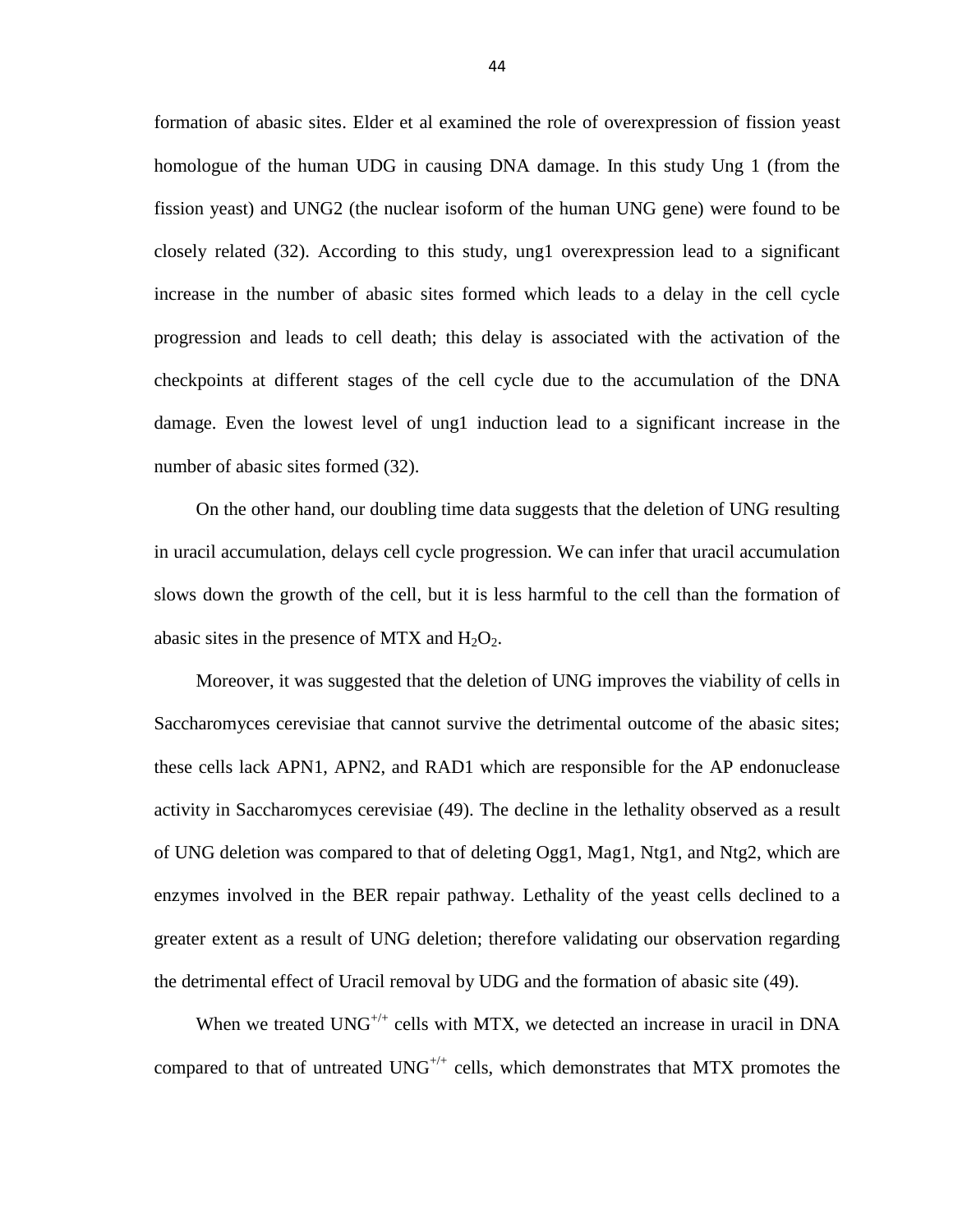accumulation of uracil in the DNA and thus provides us with the possible explanation behind the decreased cell viability in the presence of MTX. By comparing the uracil accumulation in DNA of MTX treated  $UNG^{+/+}$  and  $UNG^{-/-}$ , we noticed an increase in uracil accumulation in UNG<sup>-/-</sup> compared to the MTX treated UNG<sup>+/+</sup> cells; however, the % of viable cells was higher in MTX treated  $UNG<sup>-/-</sup>$  cells. This further confirms our previous deduction regarding the role of UDG in the enhancement of the damaging impact of MTX, and that the increased accumulation of uracil as result of MTX treatment is less damaging to the DNA than the removal of the uracil, which promotes uracil accumulation.

The role of folate in preserving the cellular genomic integrity has been examined in depth. In our study we detected the impact of folate deficiency on cell growth by comparing at the doubling times of FA and FD cells, and we established that folate deficiency stalls the growth of cells. The mechanism through which folate deficiency delays the cell cycle progression is associated to the increase in uracil; this has been demonstrated in our data, where uracil accumulation in the folate depleted MEFs was significantly greater than that of folate added MEFs. . It has been established that folate deficiency induces DNA damage due to a defect in the DNA repair pathway. Folate deficiency has been associated with a decreased induction of the BER pathway; this decrease in the induction in the BER pathway induces the accumulation of uracil which has been associated with a delay in cellular proliferation (40).

The role of folate deficiency in colorectal cancer has also been studied, and it was established that folate intake is associated with risk of colorectal cancer; sufficient folate intake was correlated to a decrease in the risk of colorectal cancer development (43-44). According to our data, folate deficiency causes an increase in uracil accumulation, which

45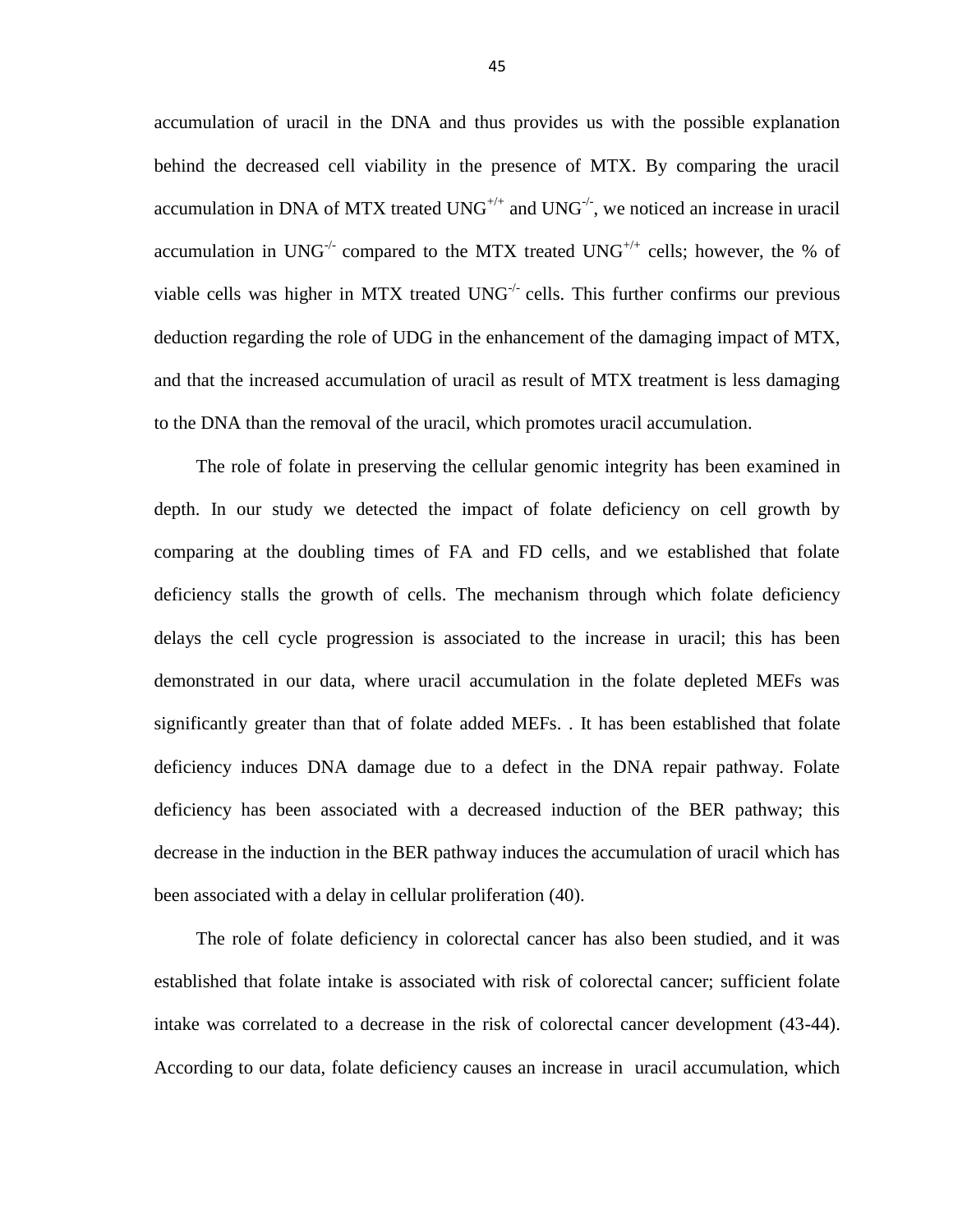can be related to the decreased ability of the cell to convert dUTP to dTTP inducing DNA damage, and as explained above reduces the ability to repair the damage, which has been associated with increased risk of colorectal cancer (42). To further demonstrate the impact of folate deficiency on the BER pathway, it has been showed that folate deficiency reduces colon cancer development in β-pol deficient mice by reducing the excision repair capacity and accumulating the damage; thus promoting cell death instead of cell survival (34).

 In our study, we detected a decreased ability to repair the DNA damage induced by the introduction of  $H_2O_2$  and MTX; therefore folate deficiency is capable of producing damage to the cell, comparable to that of MTX and  $H_2O_2$ . Furthermore, it has been shown that folate deficiency acts synergistically with other DNA damaging agents, which explains the reason behind the enhanced cytotoxic effect of MTX and  $H_2O_2$ .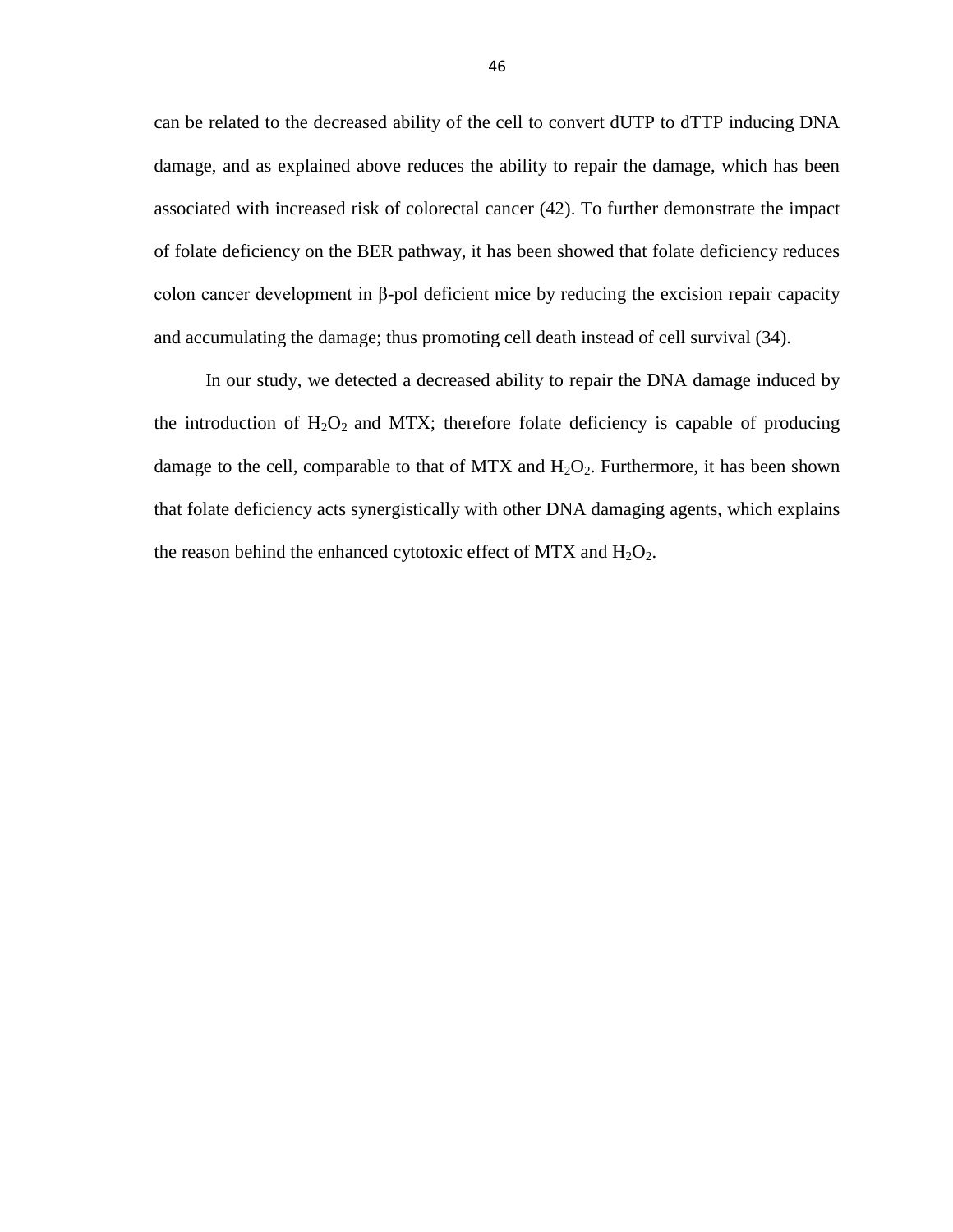# **Chapter 6**

# **Conclusion**

<span id="page-52-0"></span>In our study we established that folate and uracil-DNA glycosylase affect the ability of the cells to resist DNA damage, which results in the delay of cell cycle progression and the induction of uracil accumulation in the cell. Furthermore, we observed the detrimental effect of MTX and  $H_2O_2$  on the viability of the cells, and the impact of Ung genotype and folate depletion on the cellular response to these drugs.

Our preliminary data showed that MTX induces uracil accumulation; however due to experimental errors we failed to see a significant difference in uracil accumulation in the control and MTX treated group.

Therefore, further research is required in order to determine the mechanism through which MTX and H<sub>2</sub>O<sub>2</sub> induce DNA damage and cell apoptosis, and to explain the reason behind the increased resistance of the cells as a result of Ung deletion. We also need to determine the impact of MTX and  $H_2O_2$  on UDG activity and other enzymes involved in the BER pathway to show the impact of those two drugs on the ability of the cell to repair itself.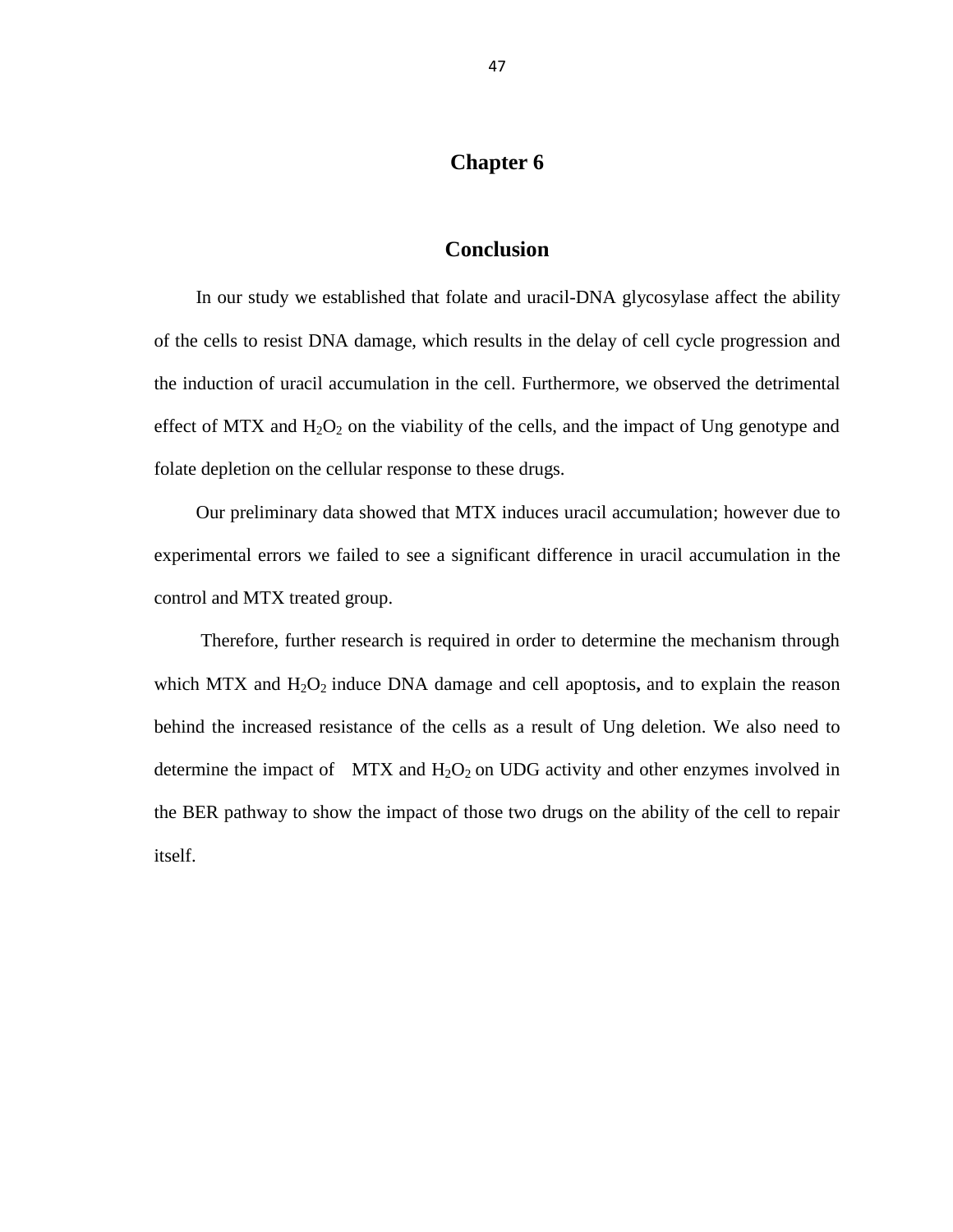# APENDIX A

<span id="page-53-0"></span>**Table 1. 1** Human DNA glycosylases for oxidative base damage (50)

| DNA glycosylase | Substrates           | Type           |
|-----------------|----------------------|----------------|
| <b>MPG</b>      | 3-meA, 7-meA, 3-meG, | monofunctional |
|                 | $8-0x0G$             |                |
| <b>UNG</b>      | U, 5-fU              | monofunctional |
| hOGG1           | 8-oxoG, FapyG        | bifunctional   |
| hNTH1           | Tg, hoU, hoC, urea,  | bifunctional   |
|                 | FapyG                |                |
| hNEIL1          | Tg, hoU, hoC, urea,  |                |
|                 | FapyG, FapyA         | bifunctional   |
| hNEIL2          | AP site, hoU         |                |
| hMYH            | $A, 8-oxoG$          | monofunctional |
| hSMUG1          | U, hoU, hmU, fU      | monofunctional |
| <b>TDG</b>      | U, C, G              | monofunctional |
| MBD4            | 5meC, T, fU          | monofunctional |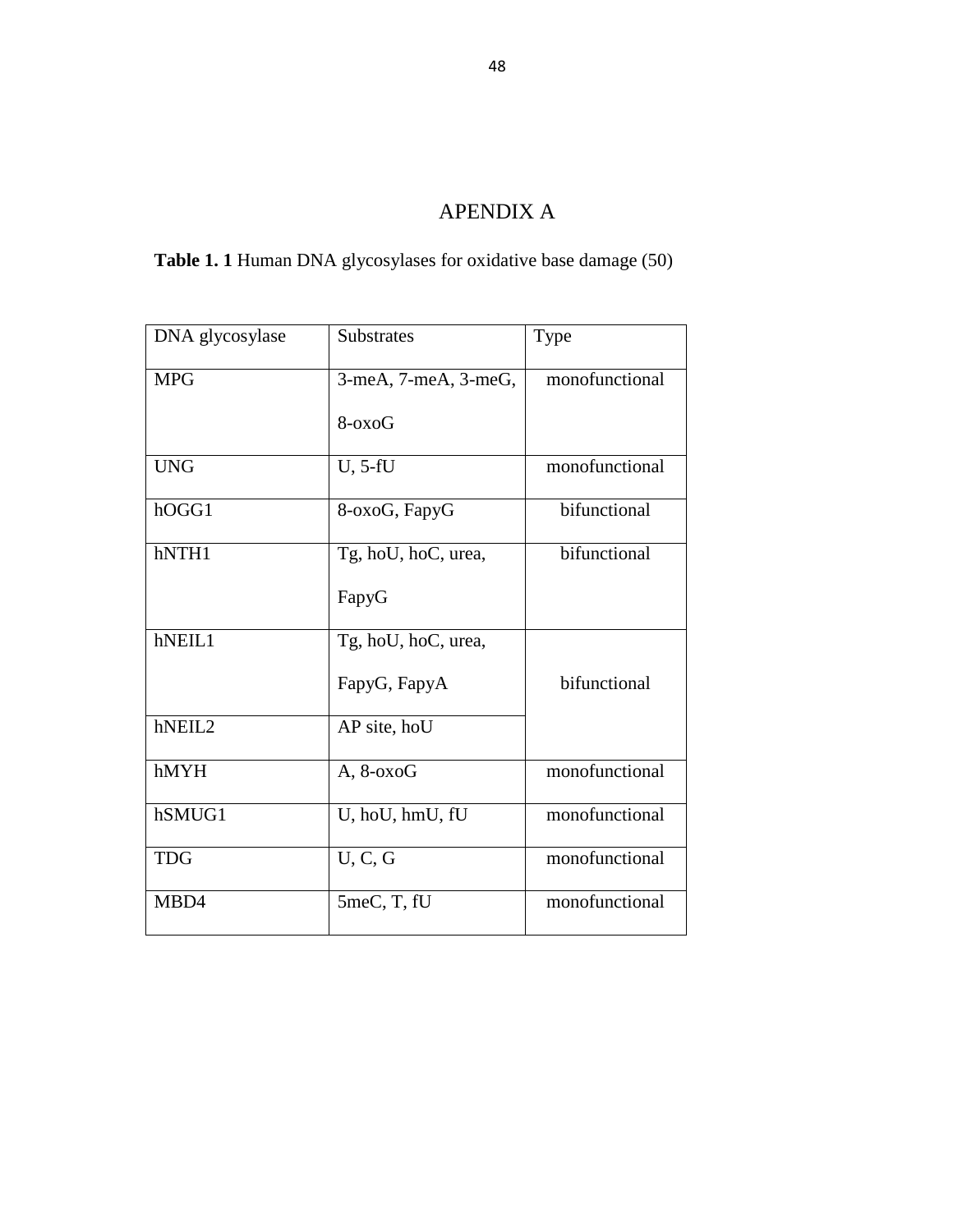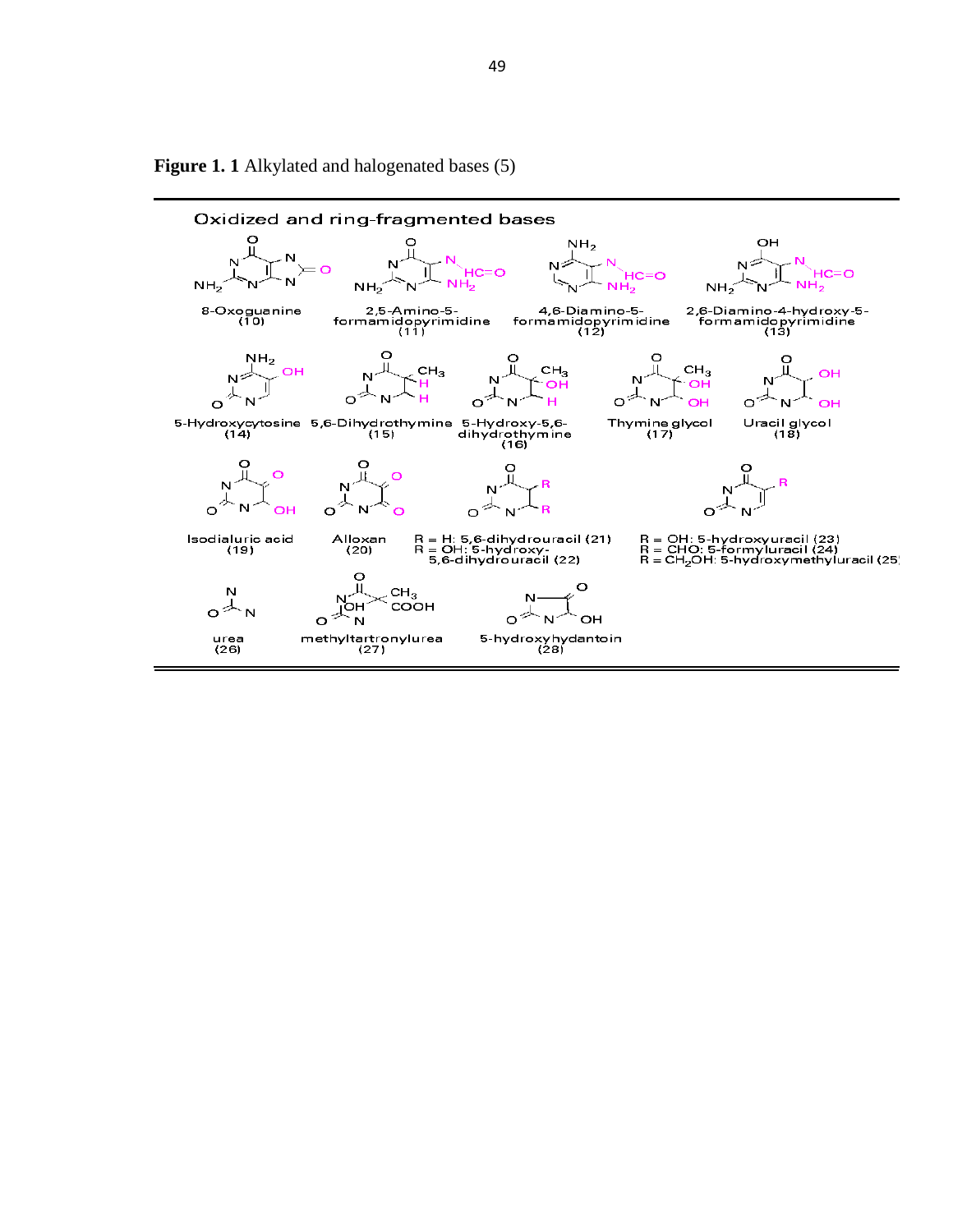

Figure 1. 2 **The process of H2O<sup>2</sup> detoxification (Cabelof et al)**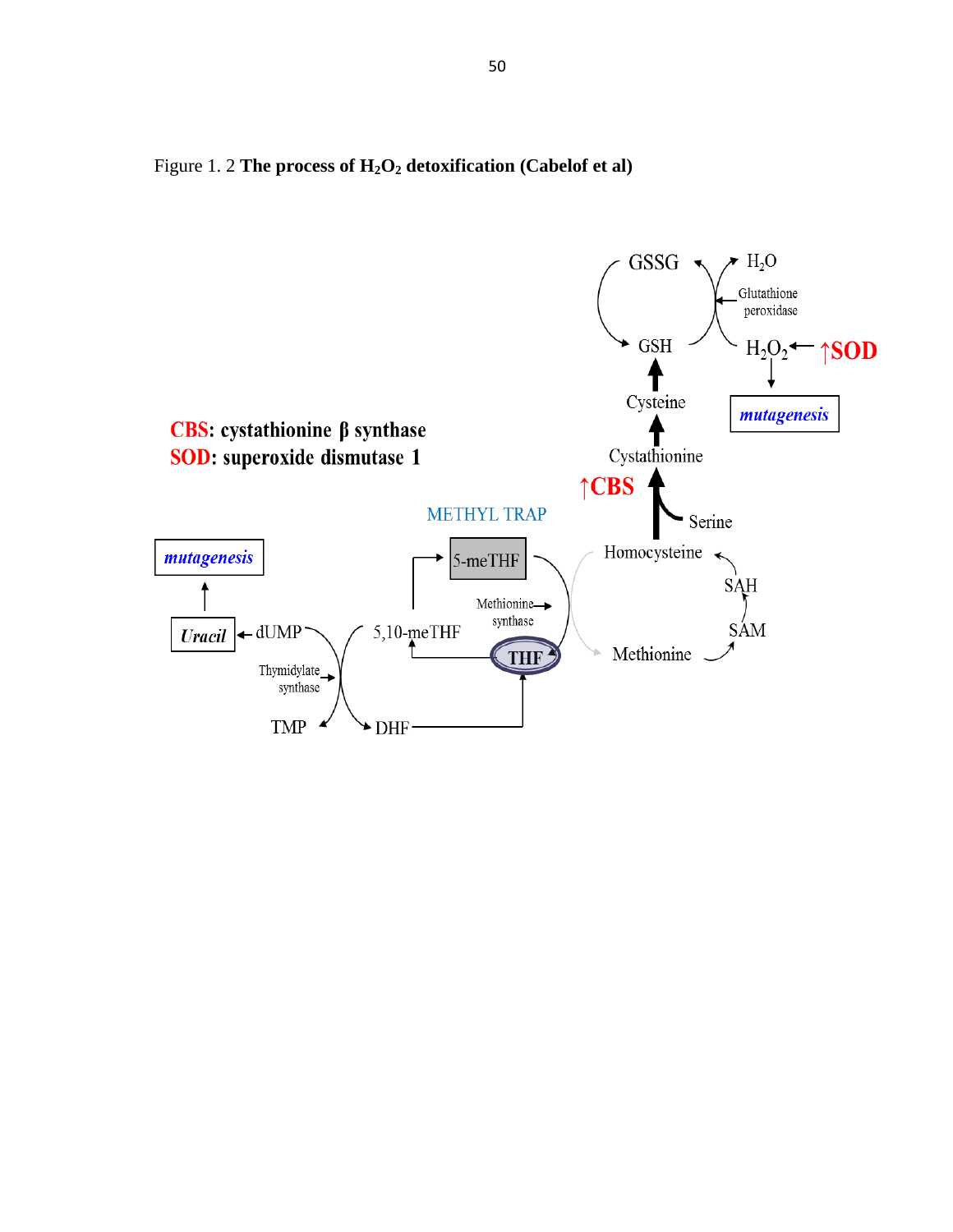

Figure 1. 3 Mechanism of Action of Methotrexate (15)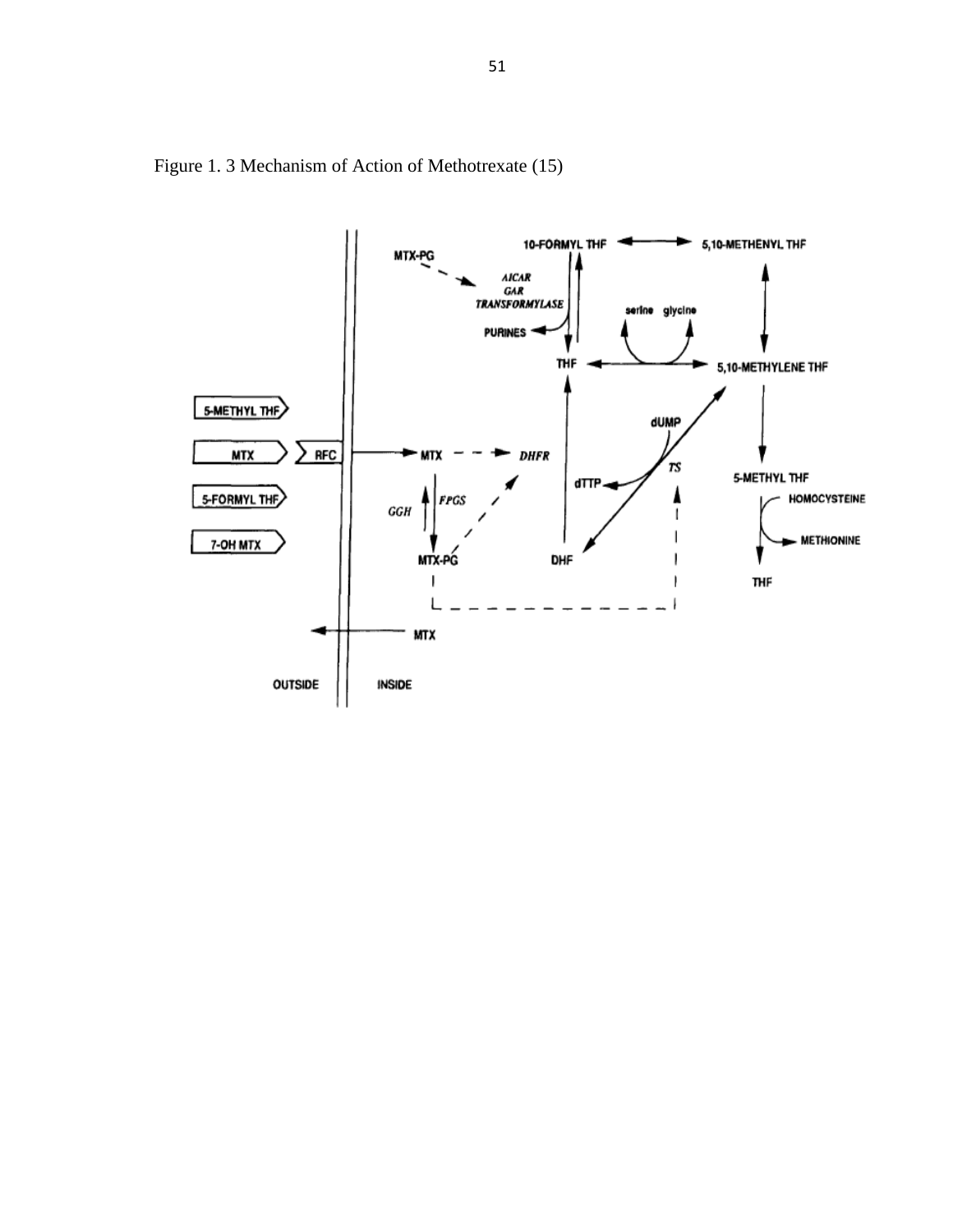

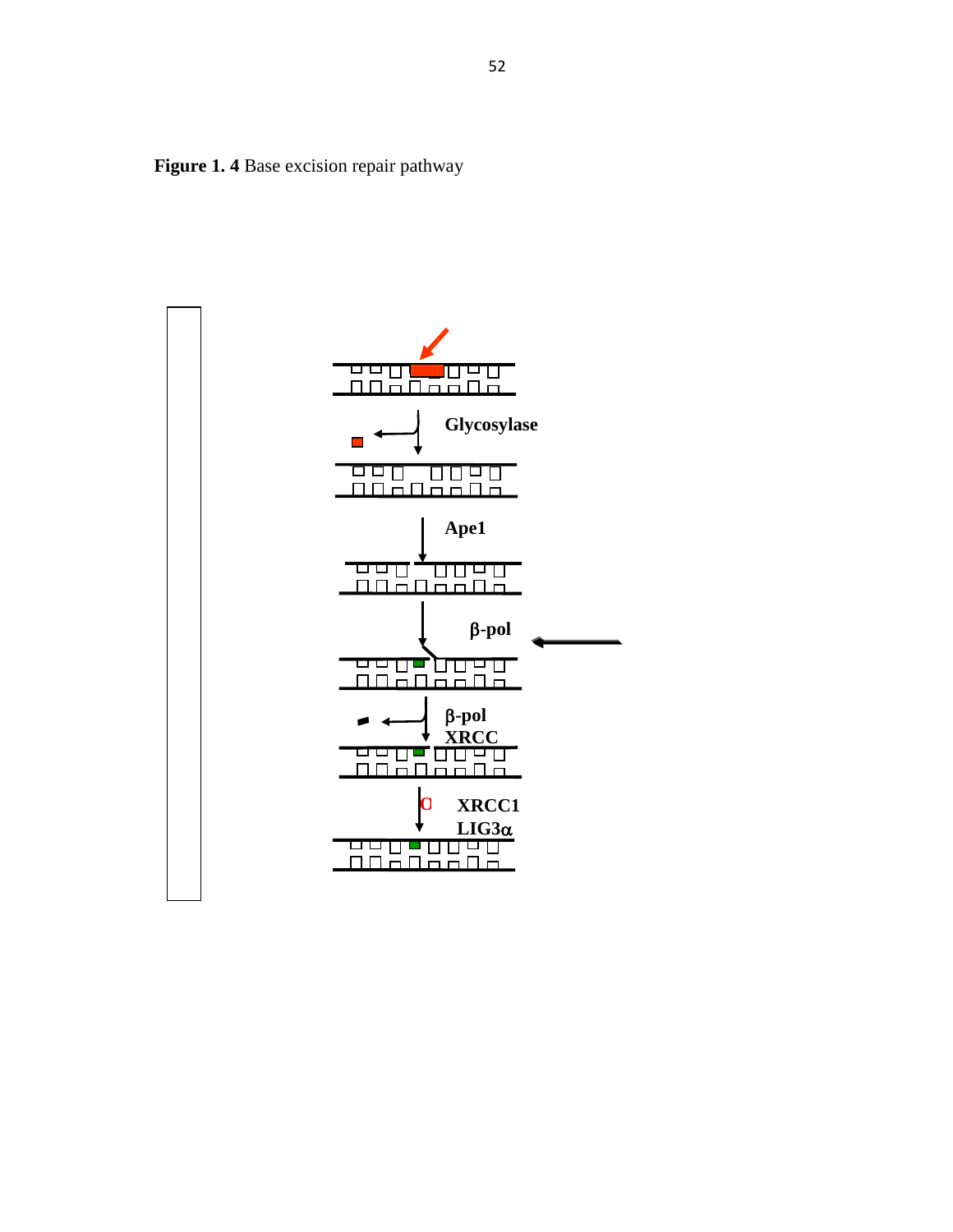**Figure 1. 5** Thymidylate synthesis

**THYMIDYLATE SYNTHESIS** 

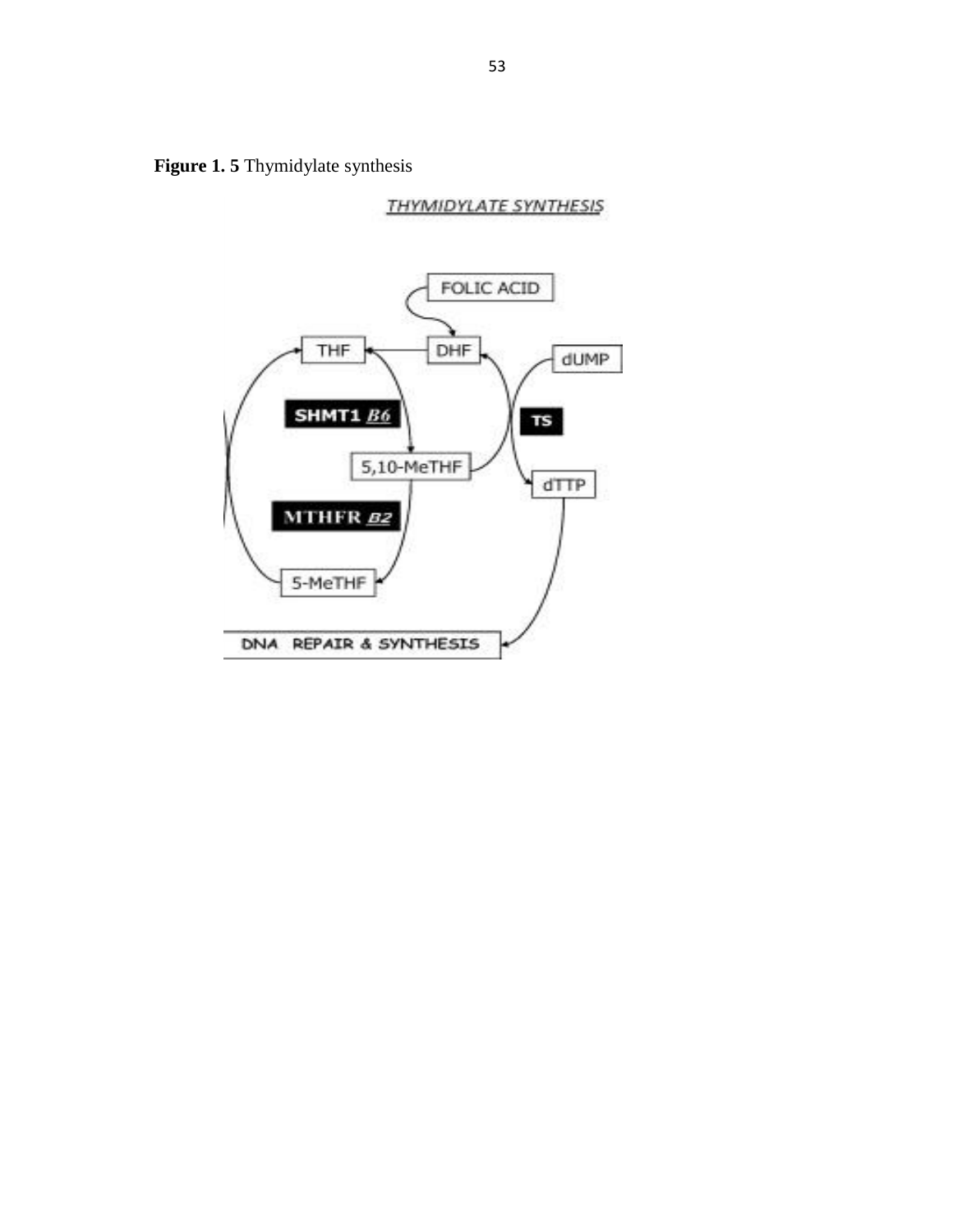# REFERENCES

- <span id="page-59-0"></span>(1) [Unnikrishnan](http://www.ncbi.nlm.nih.gov.proxy.lib.wayne.edu/pubmed?term=%22Unnikrishnan%20A%22%5BAuthor%5D) A, [Raffoul](http://www.ncbi.nlm.nih.gov.proxy.lib.wayne.edu/pubmed?term=%22Raffoul%20JJ%22%5BAuthor%5D) JJ, [Patel](http://www.ncbi.nlm.nih.gov.proxy.lib.wayne.edu/pubmed?term=%22Patel%20HV%22%5BAuthor%5D) HV, [Prychitko](http://www.ncbi.nlm.nih.gov.proxy.lib.wayne.edu/pubmed?term=%22Prychitko%20TM%22%5BAuthor%5D) TM, [Anyangwe](http://www.ncbi.nlm.nih.gov.proxy.lib.wayne.edu/pubmed?term=%22Anyangwe%20N%22%5BAuthor%5D) N, [Meira](http://www.ncbi.nlm.nih.gov.proxy.lib.wayne.edu/pubmed?term=%22Meira%20LB%22%5BAuthor%5D) [LB,](http://www.ncbi.nlm.nih.gov.proxy.lib.wayne.edu/pubmed?term=%22Meira%20LB%22%5BAuthor%5D) [Friedberg](http://www.ncbi.nlm.nih.gov.proxy.lib.wayne.edu/pubmed?term=%22Friedberg%20EC%22%5BAuthor%5D) EC, [Cabelof](http://www.ncbi.nlm.nih.gov.proxy.lib.wayne.edu/pubmed?term=%22Cabelof%20DC%22%5BAuthor%5D) DC, [Heydari](http://www.ncbi.nlm.nih.gov.proxy.lib.wayne.edu/pubmed?term=%22Heydari%20AR%22%5BAuthor%5D) AR. Oxidative stress alters base excision repair pathway and increases apoptotic response in apurinic /apyrimidinic endonuclease 1/ redox factor-1 haploinsufficient. Free Radical Biology and Medicine 2009. 46(11):1488-99
- (2) Cabelof et al. Attenuation of DNA polymerase B-dependent base excision repair and increased DMS induced mutagenicity in aged mice. Mutat Res. 2002;500(1-2):135-45
- (3) Cabelof et al. Caloric restriction promotes genomic stability by induction of base excision repair and reversal of its age-related decline. [DNA](http://www.ncbi.nlm.nih.gov.proxy.lib.wayne.edu/pubmed?term=(3)%09Caloric%20restriction%20promotes%20genomic%20stability%20by%20induction%20of%20base%20excision%20repair%20and%20reversal%20of%20its%20age-related%20decline) Repair [\(Amst\).](http://www.ncbi.nlm.nih.gov.proxy.lib.wayne.edu/pubmed?term=(3)%09Caloric%20restriction%20promotes%20genomic%20stability%20by%20induction%20of%20base%20excision%20repair%20and%20reversal%20of%20its%20age-related%20decline) 2003;2(3):295-307.
- (4) [Basso](http://www.ncbi.nlm.nih.gov.proxy.lib.wayne.edu/pubmed?term=%22Basso%20D%22%5BAuthor%5D) D, [Navaglia](http://www.ncbi.nlm.nih.gov.proxy.lib.wayne.edu/pubmed?term=%22Navaglia%20F%22%5BAuthor%5D) F, [Fogar](http://www.ncbi.nlm.nih.gov.proxy.lib.wayne.edu/pubmed?term=%22Fogar%20P%22%5BAuthor%5D) P, [Zambon](http://www.ncbi.nlm.nih.gov.proxy.lib.wayne.edu/pubmed?term=%22Zambon%20CF%22%5BAuthor%5D) CF, [Greco](http://www.ncbi.nlm.nih.gov.proxy.lib.wayne.edu/pubmed?term=%22Greco%20E%22%5BAuthor%5D) E, [Schiavon](http://www.ncbi.nlm.nih.gov.proxy.lib.wayne.edu/pubmed?term=%22Schiavon%20S%22%5BAuthor%5D) S, [Fasolo](http://www.ncbi.nlm.nih.gov.proxy.lib.wayne.edu/pubmed?term=%22Fasolo%20M%22%5BAuthor%5D) M, [Stranges](http://www.ncbi.nlm.nih.gov.proxy.lib.wayne.edu/pubmed?term=%22Stranges%20A%22%5BAuthor%5D) [A,](http://www.ncbi.nlm.nih.gov.proxy.lib.wayne.edu/pubmed?term=%22Stranges%20A%22%5BAuthor%5D) [Falda](http://www.ncbi.nlm.nih.gov.proxy.lib.wayne.edu/pubmed?term=%22Falda%20A%22%5BAuthor%5D) A, [Padoan](http://www.ncbi.nlm.nih.gov.proxy.lib.wayne.edu/pubmed?term=%22Padoan%20A%22%5BAuthor%5D) A, [Fadi](http://www.ncbi.nlm.nih.gov.proxy.lib.wayne.edu/pubmed?term=%22Fadi%20E%22%5BAuthor%5D) E, [Pedrazzoli](http://www.ncbi.nlm.nih.gov.proxy.lib.wayne.edu/pubmed?term=%22Pedrazzoli%20S%22%5BAuthor%5D) S, [Plebani](http://www.ncbi.nlm.nih.gov.proxy.lib.wayne.edu/pubmed?term=%22Plebani%20M%22%5BAuthor%5D) M. DNA repair pathways and mitochondrial DNA mutations in gastrointestinal carcinogenesis. [ClinChimActa.](http://www.ncbi.nlm.nih.gov.proxy.lib.wayne.edu/pubmed?term=(4)%09DNA%20repair%20pathways%20and%20mitochondrial%20DNA%20mutations%20in%20gastrointestinal%20%20carcinogenesis) 2007; 381(1):50-5.
- (5) [Slupphaug](http://www.ncbi.nlm.nih.gov.proxy.lib.wayne.edu/pubmed?term=%22Slupphaug%20G%22%5BAuthor%5D) G, [Kavli](http://www.ncbi.nlm.nih.gov.proxy.lib.wayne.edu/pubmed?term=%22Kavli%20B%22%5BAuthor%5D) B, [Krokan](http://www.ncbi.nlm.nih.gov.proxy.lib.wayne.edu/pubmed?term=%22Krokan%20HE%22%5BAuthor%5D) HE. The interacting pathways for prevention and repair of oxidative DNA damage[.Mutat](http://www.ncbi.nlm.nih.gov.proxy.lib.wayne.edu/pubmed?term=(5)%09The%20interacting%20pathways%20for%20prevention%20and%20repair%20of%20oxidative%20DNA%20damage.%20%20) Res. 2003;531(1-2):231-51
- (6) Cabelof et al. Imbalanced base excision repair in response to folate deficiency is accelerated by B-pol Haplosufficiency (Diane) CANCER RESEARCH. 2003;(63):5799-5807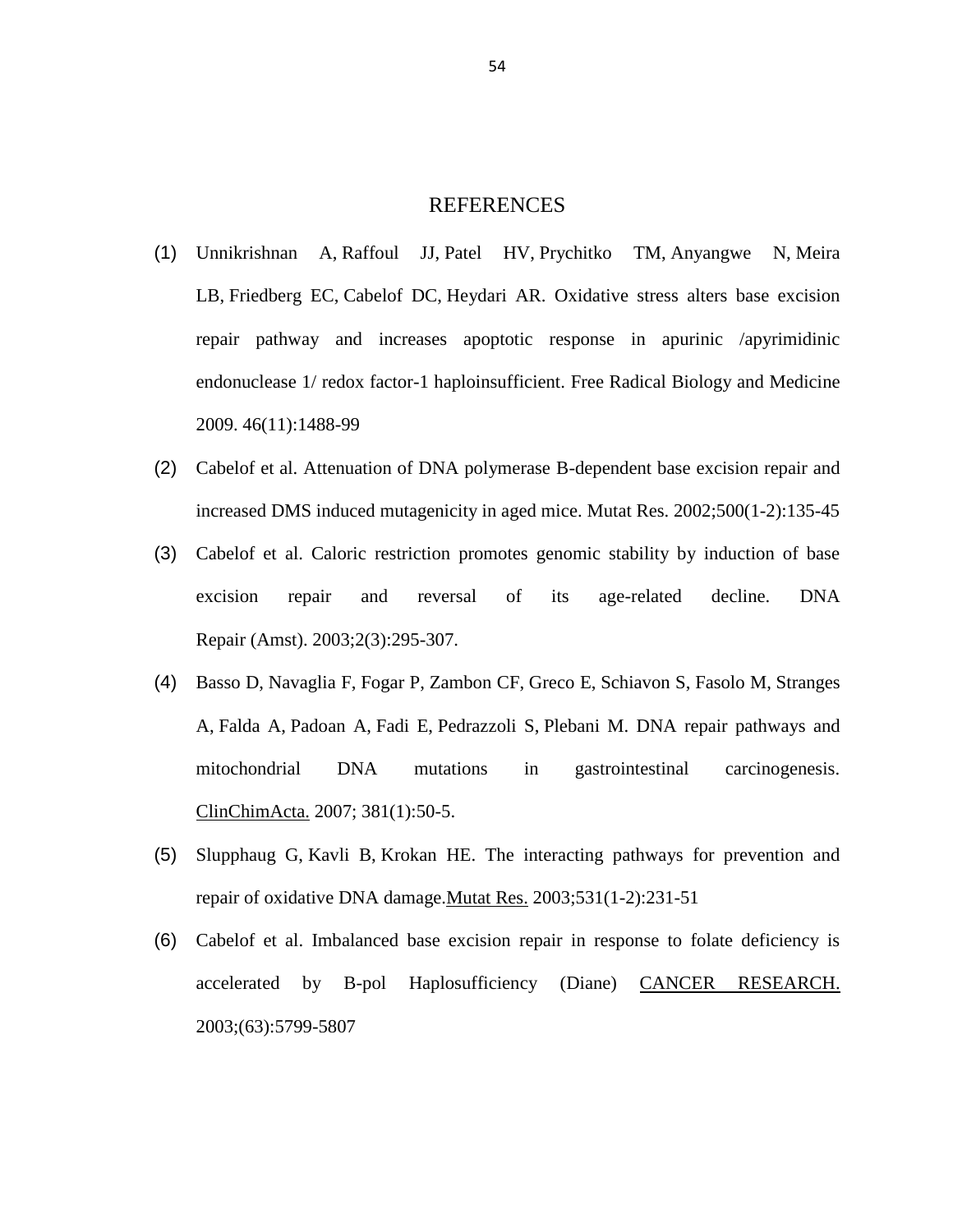- (7) Stanczyk et al. Role of base-excision repair in the treatment of childhood acute lymphoblastic leukaemia with 6-mercaptopurine and high doses of methotrexate. Muta Res. 2012;(741):13-21
- (8) Welsh et al. Expression of uracil DNA glycosylase (UDG) does not affect cellular sensitivity to thymidylate synthase (TS) inhibition.Eeuropean Journal of Cance. 2003;(39):378-387
- (9) French et al. Folate (vitamin B9) and vitamin B12 and their function in the of nuclear and mitochondrial genome integrity. Muta Res. 2011
- (10) Stanger O, Wonisch W. Enzymatic and Non-enzymatic Antioxidative Effects of Folic Acid and Its Reduced Derivates. Subcellular Biochemistry ;(56)
- (11) Cabelof et al. A Sensitive Biochemical Assay for the Detection of Uracil (Diane). Enviromental and Molecular Mutagenesis. 2006;(47):31-37
- (12) Bulgar et al. Removal of uracil by uracil DNA glycosylase limits pemetrexed cytotoxicity: overriding the limit with methoxyamine to inhibit base excision repair. Cell Death and Disease (2012) 3, e252
- (13) Frosina et al. Overexpression of enzymes that repair endogenous damage to DNA. Eur. J. Biochem. 2000;(267):2135-2149
- (14) Goulian et al. Methotrexate-induced misincorporation of uracil into DNA. Biochem. 1980;(Vol.77 No.4):1956-1960
- (15) Matherly LH, Taub JW. Methotrexate Pharmacology and Resistance in Childhood Acute Lymphoblastic leukemia. Leukemia and Lymphoma. 1996;(Vol. 21):359-368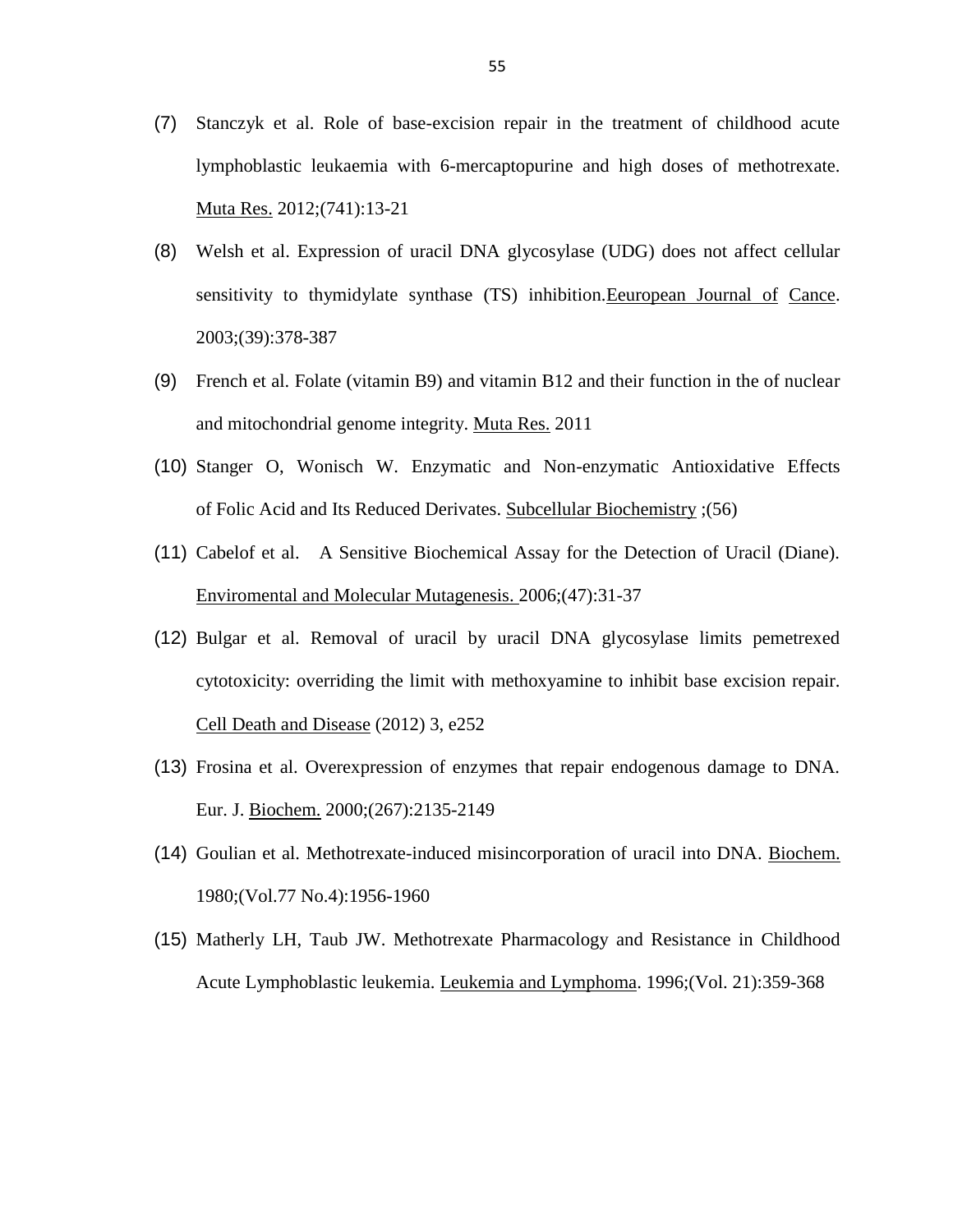- (16) Goulian M, Bleil B, Tsang BY,. The effect of Methotrexate on levels of dUTP in Animal Cells. The Journal of Biologocal Chemsitry. 1980;(Vol. 255, No 22):10630- 10637
- (17) Ward J, Evan JW, Limoli C.L, Calabro-Jones PM, Radiation and Hydrogen peroxide induced free radical damage to DNA. Br J [Cancer](http://www.ncbi.nlm.nih.gov.proxy.lib.wayne.edu/pubmed/2820457) Suppl. 1987 Jun;8:105-12.
- (18) Spector A, Kleiman NJ, Huang RRC, Wang RR,. Repair of  $H_2O_2$ . Inducced Damage in Bovine Lens Epithelial Cell Cultures. Exp.Eye Res.1989;(49):685-698
- (19) Krohn K, Maier J, Paschke R,. Mechanisms of Disease: Hydrogen Peroxide, DNA Damage and Mutagenesis in the Development of Thyroid Tumor. Nature Clinical Practice Endocrinology & Metabolism. 2007 Vol.3 No.10
- (20) Jaruga P, Dizdaroglu M,. Repair of products of oxidative DNA base damage in human cells. Nucleic acids Research. 1996 Vol.24, No. 8, 1389-1394
- (21) Cabelof et al. Ageing and base excision repair: In need of a comprehensive approach. DNA Repair . 2007;(6) 1399-1402
- (22) Xavier AC, Edwards H, Dombkowski A, Balci TB, Berman LN, Dellaire G, xie C, Buck SA, Matherly LH, Ge Y, and Taub JW,. A Unique Role of GATA1 in Down Syndrome Acute Megakaryocytic Leukemia Biology and Therapy. PLoS One. 2011;(Vol.6 Issue):e27486
- (23) Courtemanch C, Huang AC, Schwab HI, Kerry N, Ng BY, and Ames BN,. Folate Deficiency and Ionizing radiation cause DNA breaks in primary human lymphocytes: a comparison. The FASEB Journal express article. 2003; 10.1096/fj-03-0382fje.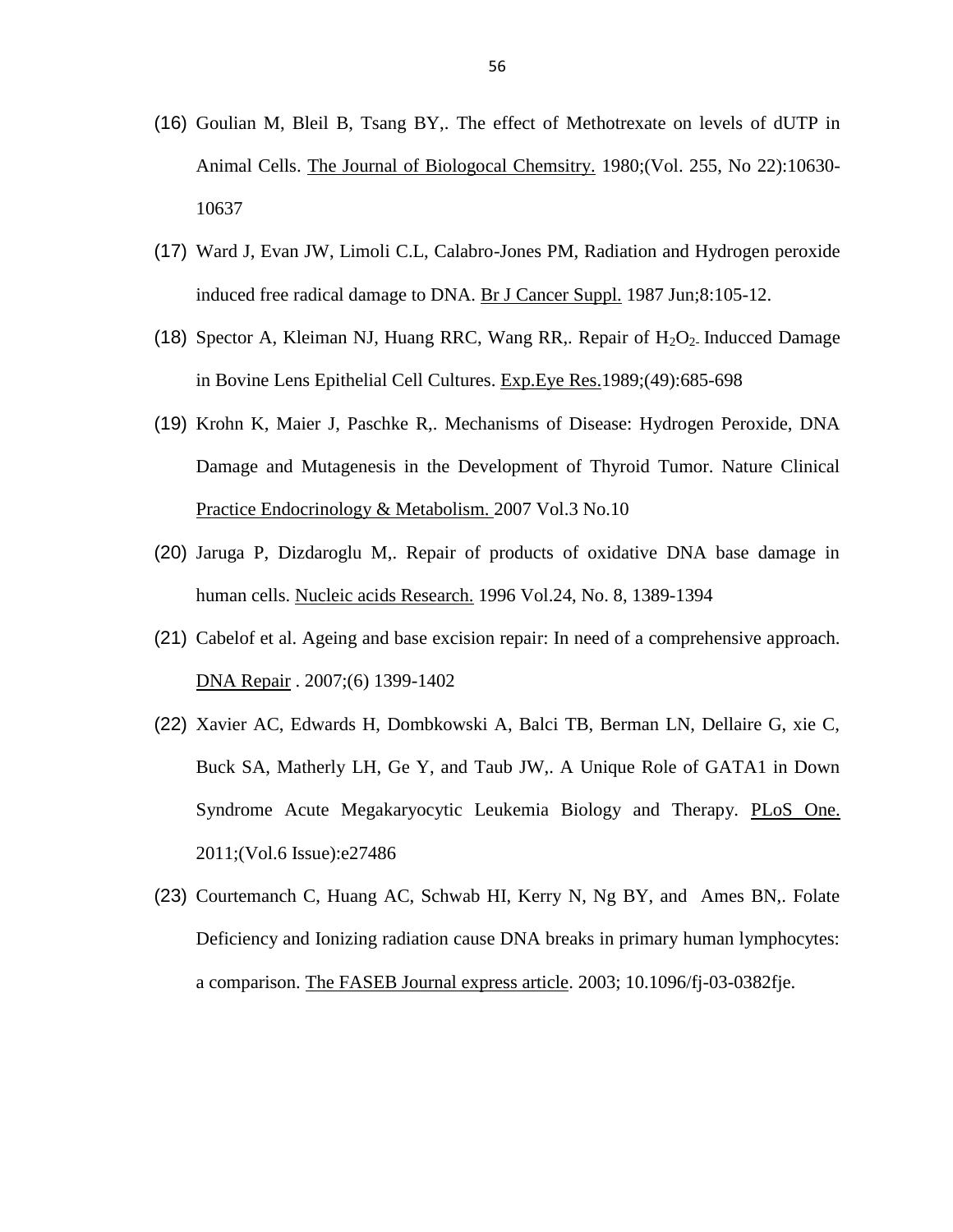- (24) Simon et al. Transcriptional profiling of the age-related response to genotoxic stress points to differential DNA damage response with age. Mechanisms of Ageing and Development. 2009;(130) 637-647
- (25) Cabelof et al. Age-Related Loss of the DNA Repair Response Following Exposure to Oxidative stress. Journal of Gerontology: BIOLOGICAL SCIENCES. 2006;Vol.61A No.5, 427-434
- (26) Cabelof DC, Ikeno Y, Nyska A, Busuttil RA, Anyangwe N, Vijg J, Matherly LH, Tuckerr JD, Wilson SH, Richardson A, and Heydari AR,. Haplosufficiency in DNA Polymerase β Increases Cancer Risk with Age and Alters Mortality Rate. Cancer Res. 2006;66:(15)
- (27) Cabelof DC, Guo ZM, Raffoul JJ, Sobol RW, Wilson SH, Richardson A, and Heydari AR,. Base Excision Repair Deficiency Caused by polymerase β Haploinsufficiency: Accelerated DNA Damage and Increased Mutational Response to Carcinogen. Cancer Res. 2003;( 63):5799-5807
- (28) Kohli M, and Jorgensen TJ,. The Influence of SV40 Immortalization of Human Fibroblasts on p53-Dependent Radiation Responses. BIOCHEMICAL AND BIOPHSYSICAL RESEARCH COMMUNICATION. 1999; Vol. 257 No. 1.
- (29) Genstier et al. Mechanisms of Action of methotrexate. Immunopharmacology. 2000;(47):247-257
- (30) Segal R, Yaron M, and Tartakovsky B,. Methotrexate: Mechanism of Action in Rheumatoid Arthritis. Seminar in Arthritis and Rheumatism. 1990; Vol. 20 No.3: 190-199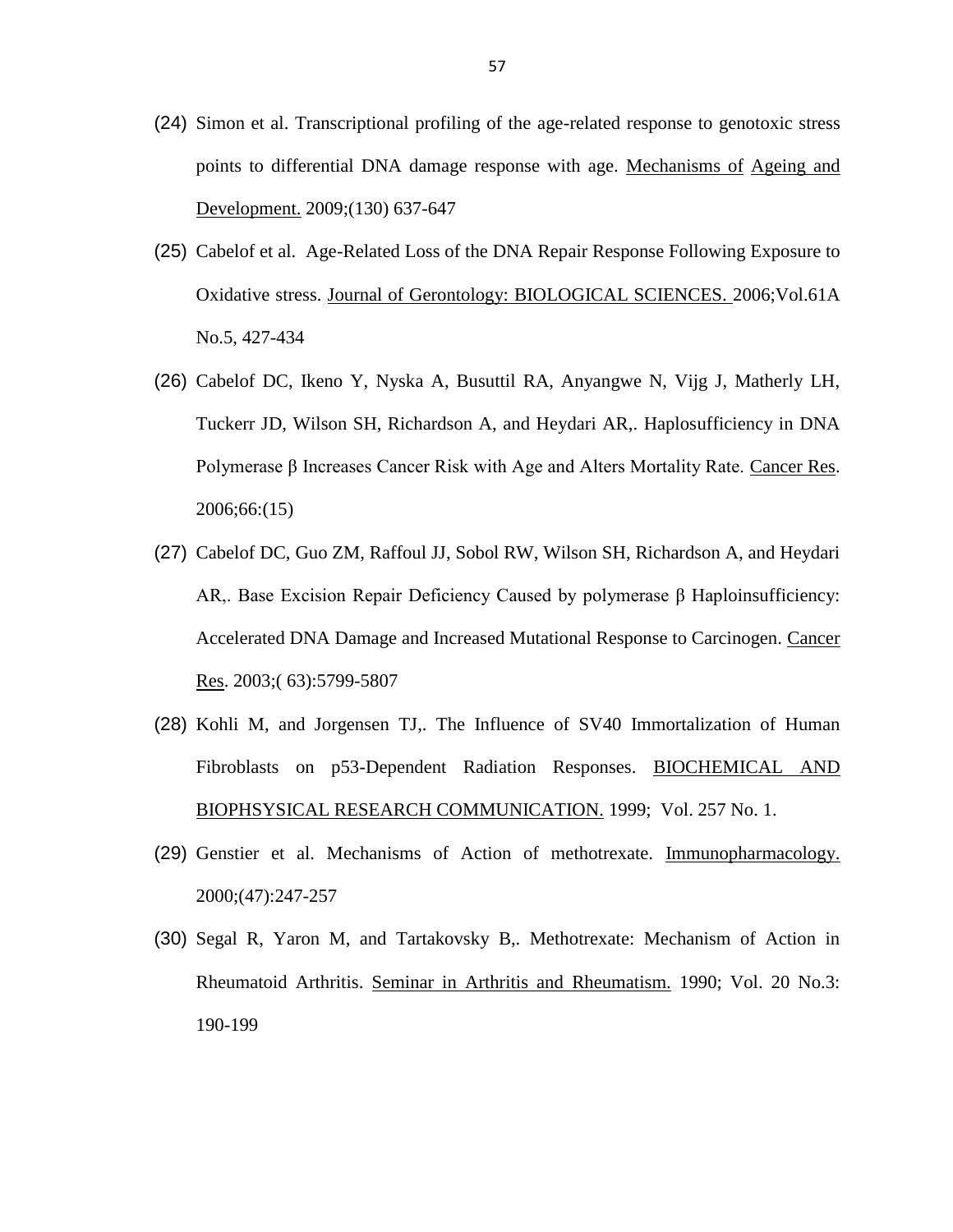- (31) Colleoni et al. Dose-Response Effect of Adjuvant Cyclophosphamide, Methotrexate, 5-Fluorouracil (CMF) in Node-positive Breast cancer. European Journal of Cancer. 1998 Vol. 34, No.11 1693-1700
- (32) [Elder](http://www.ncbi.nlm.nih.gov.proxy.lib.wayne.edu/pubmed?term=%22Elder%20RT%22%5BAuthor%5D) RT, [Zhu](http://www.ncbi.nlm.nih.gov.proxy.lib.wayne.edu/pubmed?term=%22Zhu%20X%22%5BAuthor%5D) X, [Priet](http://www.ncbi.nlm.nih.gov.proxy.lib.wayne.edu/pubmed?term=%22Priet%20S%22%5BAuthor%5D) S, [Chen](http://www.ncbi.nlm.nih.gov.proxy.lib.wayne.edu/pubmed?term=%22Chen%20M%22%5BAuthor%5D) M, [Yu](http://www.ncbi.nlm.nih.gov.proxy.lib.wayne.edu/pubmed?term=%22Yu%20M%22%5BAuthor%5D) M, [Navarro](http://www.ncbi.nlm.nih.gov.proxy.lib.wayne.edu/pubmed?term=%22Navarro%20JM%22%5BAuthor%5D) JM, [Sire](http://www.ncbi.nlm.nih.gov.proxy.lib.wayne.edu/pubmed?term=%22Sire%20J%22%5BAuthor%5D) J, [Zhao](http://www.ncbi.nlm.nih.gov.proxy.lib.wayne.edu/pubmed?term=%22Zhao%20Y%22%5BAuthor%5D) Y. A fission yeast homologue of the human uracil-DNA-glycosylase and their roles in causing DNA damage after overexpression. Biochem Biophys Res [Commun.](http://www.ncbi.nlm.nih.gov.proxy.lib.wayne.edu/pubmed?term=(32)%09A%20fission%20yeast%20homologue%20of%20the%20human%20uracil-DNA-glycosylase%20and%20their%20roles%20in%20causing%20DNA%20damage%20after%20overexpression) 2003 Jul 4;306(3):693-700.
- (33) Ventrella-Lucente LF, Unnikrishnan A, Pilling AB, Patel HV, Kushwaha D, Dombkowski AA, Schmelz EM, Cabelof DC, and Heydari AR,. Folate Deficiency Provides Protection Against Colon Carcinogenesis in DNA Polymerase β Haploinsufficient Mice. The JOURNAL OF BIOCHEMISTRY. 2007;(18):541-552
- (34) Katula et al. Folate deficiency in normal human fibroblasts leads to altered expression of genes primarily linked to cell signaling, the cytoskeleton, and extracellular matrix. Journal of Nutritional Biochemistry. 2007;(18) 541-552
- (35) Krokan HE, Standal R, and Slupphaug G,. DNA glycosylases in the base excision repair of DNA. Biochem.J. 1997;(325)1-16
- (36) Kronenberg et al. Folate Deficiency Induces Neurodegeneration and Brain Dysfunction in Mice Lacking Uracil DNA Glycosylase. The Journal of Neuroscience. 2008; 28(28):7219-7230
- (37) Ide H, and Kotera M. Human DNA glycosylases involved in the Repair of Oxidatively Damaged DNA. Biol.Pharm. Bull. 2004; 27(4):480-485
- (38) Unnikrishnan et al. Folate deficiency regulates expression of DNA polymerase β in response to oxidative stress. Free Redical Biology & Medicine 2011;(50): 270-280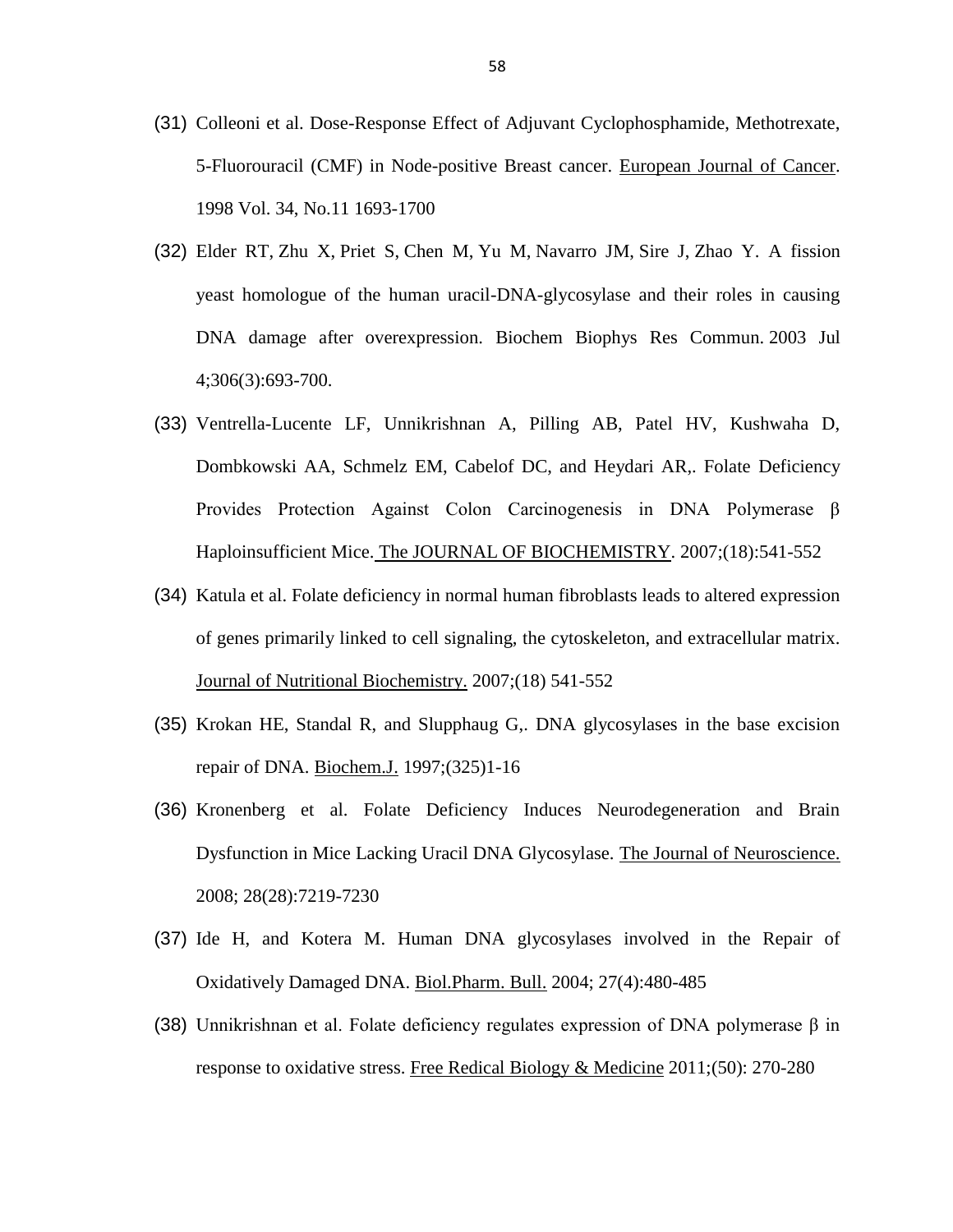- (39) Duthie, S.J., et al., Folate deficiency in vitro induces uracil misincorporation and DNA hypomethylation and inhibits DNA excision repair in immortalized normal human colon epithelial cells. Nutr Cancer, 2000. **37**(2): p. 245-51.
- (40) Duthie, S.J. and A. Hawdon, DNA instability (strand breakage, uracil misincorporation, and defective repair) is increased by folic acid depletion in human lymphocytes in vitro. FASEB J, 1998. **12**(14): p. 1491-7.
	- (41) [Singh](http://www.ncbi.nlm.nih.gov.proxy.lib.wayne.edu/pubmed?term=%22Singh%20R%22%5BAuthor%5D) R, [Fouladi-Nashta](http://www.ncbi.nlm.nih.gov.proxy.lib.wayne.edu/pubmed?term=%22Fouladi-Nashta%20AA%22%5BAuthor%5D) AA, Li [D,](http://www.ncbi.nlm.nih.gov.proxy.lib.wayne.edu/pubmed?term=%22Li%20D%22%5BAuthor%5D) [Halliday](http://www.ncbi.nlm.nih.gov.proxy.lib.wayne.edu/pubmed?term=%22Halliday%20N%22%5BAuthor%5D) N, [Barrett](http://www.ncbi.nlm.nih.gov.proxy.lib.wayne.edu/pubmed?term=%22Barrett%20DA%22%5BAuthor%5D) DA, [Sinclair](http://www.ncbi.nlm.nih.gov.proxy.lib.wayne.edu/pubmed?term=%22Sinclair%20KD%22%5BAuthor%5D) KD. Methotrexate Induced Differentiation in Colon Cancer Cells is Primarily Due to Purine Deprivation. J Cell [Biochem.](http://www.ncbi.nlm.nih.gov.proxy.lib.wayne.edu/pubmed?term=(39)%09Methotrexate%20Induced%20Differentiation%20in%20Colon%20Cancer%20Cells%20is%20Primarily%20Due%20to%20Purine%20Deprivation) 2006 Sep 1; 99(1):146-55.
- (42) [Guillet](http://www.ncbi.nlm.nih.gov.proxy.lib.wayne.edu/pubmed?term=%22Guillet%20M%22%5BAuthor%5D) M, [Boiteux](http://www.ncbi.nlm.nih.gov.proxy.lib.wayne.edu/pubmed?term=%22Boiteux%20S%22%5BAuthor%5D) S. Origin of Endogenous DNA Abasic Sites in Saccharomyces cerevisiae. Mol Cell [Biol.](http://www.ncbi.nlm.nih.gov.proxy.lib.wayne.edu/pubmed?term=(47)%09Origin%20of%20Endogenous%20DNA%20Abasic%20Sites%20in%20Saccharomyces%20cerevisiae%20%20) 2003 Nov;23(22):8386-94.
- (43) Cravo, M. L., Mason, J. B., Dayal, Y., Hutchinson, M., Smith, D., Selhub, J., and Rosenberg, I. H. Folate deficiency enhances the development of colonic neoplasia in dimethylhydrazine-treated rats. (1992) Cancer Res. 52, 5002–5006
- (44) Kim, Y. I., Salomon, R. N., Graeme-Cook, F., Choi, S. W., Smith, D. E., Dallal, G. E., and Mason, J. B. Dietary folate protects against the development of macroscopic colonic neoplasia in a dose responsive manner in rats. (1996) Gut 39, 732–740
- (45) Hoover, K. L., Lynch, P. H., and Poirier, L. A. Profound postinitiation enhancement by short-term severe methionine, choline, vitamin B12, and folate deficiency of hepatocarcinogenesis in F344 rats given a single low-dose diethylnitrosamine injection. (1984) J. Natl. Cancer Inst.73, 1327–1336
- (46) James, S. J., Miller, B. J., Basnakian, A. G., Pogribny, I. P., Pogribna, M., and Muskhelishvili, L. Apoptosis and proliferation under conditions of deoxynucleotide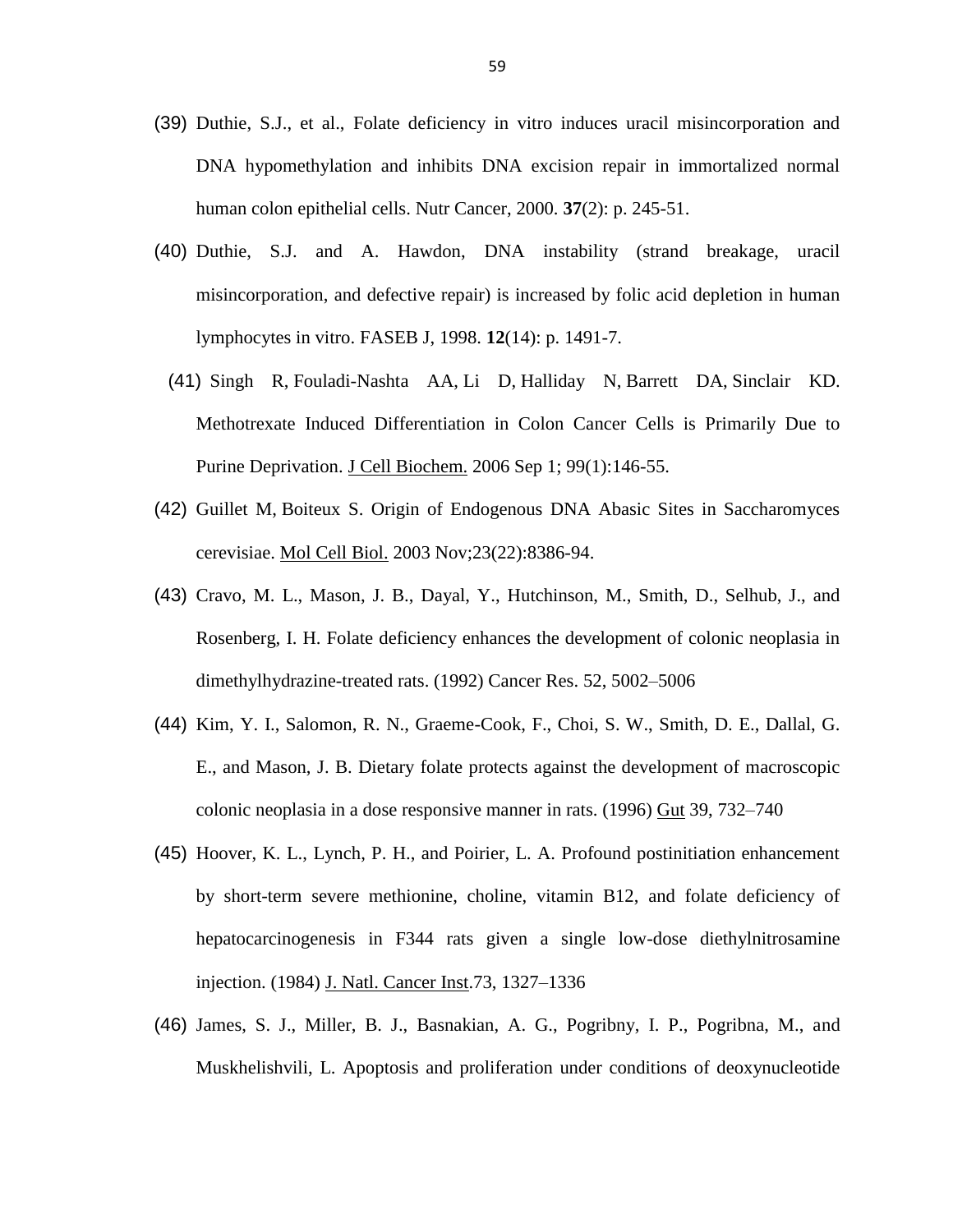pool imbalance in liver of folate/methyl deficient rats. (1997) Carcinogenesis 18, 287–293.

- (47) [Guillet](http://www.ncbi.nlm.nih.gov.proxy.lib.wayne.edu/pubmed?term=%22Guillet%20M%22%5BAuthor%5D) M, [Boiteux](http://www.ncbi.nlm.nih.gov.proxy.lib.wayne.edu/pubmed?term=%22Boiteux%20S%22%5BAuthor%5D) S. Origin of Endogenous DNA Abasic Sites in Saccharomyces cerevisiae. Mol Cell [Biol.](http://www.ncbi.nlm.nih.gov.proxy.lib.wayne.edu/pubmed?term=(47)%09Origin%20of%20Endogenous%20DNA%20Abasic%20Sites%20in%20Saccharomyces%20cerevisiae) 2003 Nov; 23(22):8386-94.
- (48) Blount, B. C., Mack, M. M., Wehr, C. M., MacGregor, J. T., Hiatt, R. A., Wang, G., Wickramasinghe, S. N., Everson, R. B., and Ames, B. N. Folate deficiency causes uracil misincorporation into human DNA and chromosome breakage: implications for cancer and neuronal damage (1997). Proc. Natl. Acad. Sci. USA **94,** 3290-3295
- (49) Kronenberg, G., et al., Folate deficiency induces neurodegeneration and brain dysfunction in mice lacking uracil DNA glycosylase. J Neurosci, 2008. **28**(28): p. 7219-30.
- (50) Ide H, Kotera M. "Human DNA glycosylases involved in the repair of oxidatively damaged DNA". Biol. Pharm. Bull (2004). **27** (4): 480–5.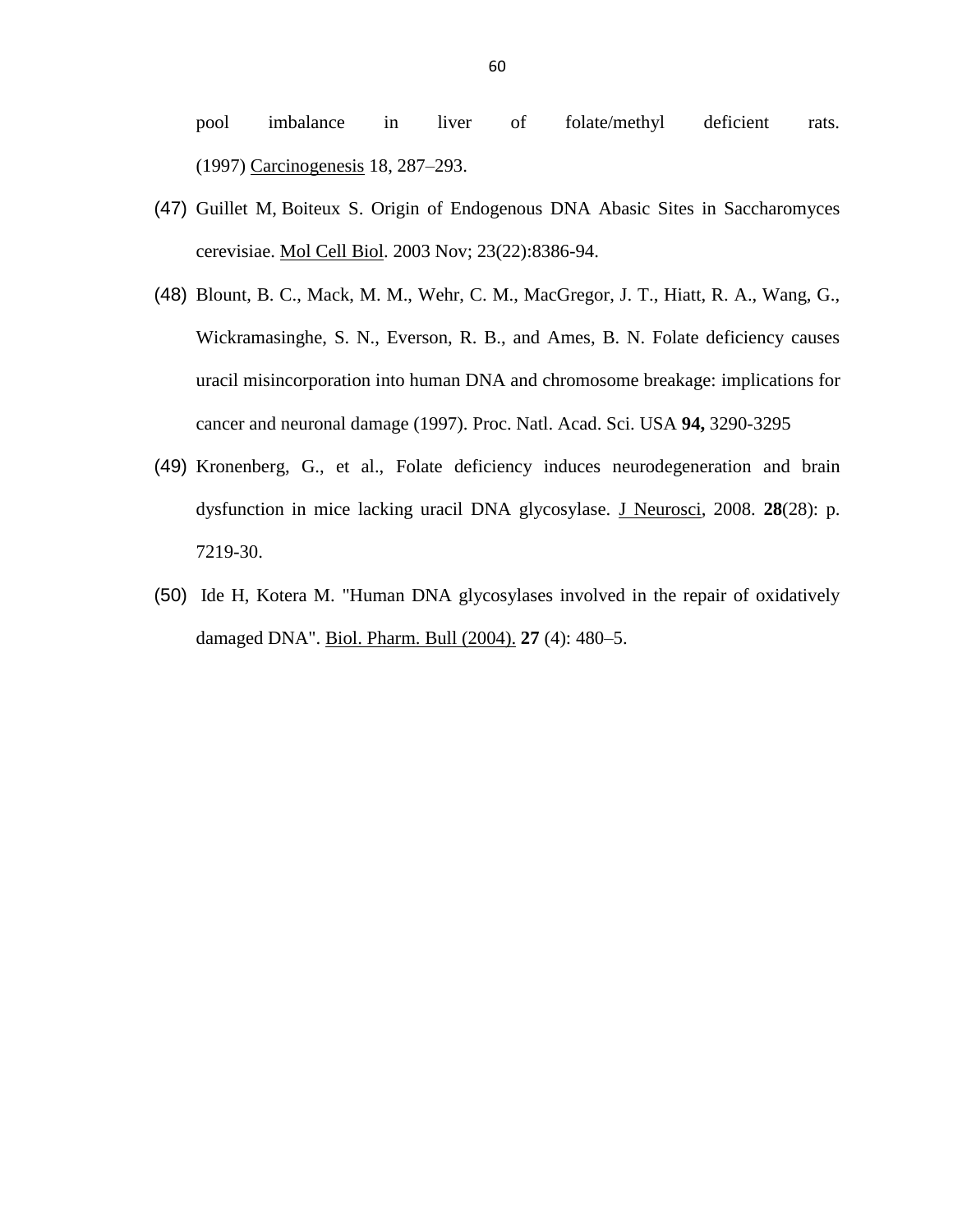# ABSTRACT

## <span id="page-66-0"></span>**ROLE OF URACIL DNA-GLYCOSYLASE AND FOLATE IN THE REPAIR OF OXIDATIVE DAMAGE**

by

### **SARAH DUBAISI**

### May 2012

**Advisor**: Dr. Diane Cabelof

**Major**: Nutrition and Food Science

**Degree**: Master of Science

The impact of DNA damage on genomic integrity has been widely investigated due to its association with cancer and ageing. DNA repair pathways play a critical role in preserving the genomic integrity and protecting the cells against DNA damage caused by oxidative stress and folate deficiency. Base Excision Repair (BER) is one of the major pathways involved in the cellular response to DNA damage, primarily the damage caused by oxidative stress. UNG genotype and folate were found to have an impact on the ability of the cell to repair DNA damage.

The present study was designed to examine the impact of uracil-DNA-glycosylase and folate deficiency on the cell cycle progression and the cells capacity to repair DNA damage in the presence of carcinogenic agents such as  $H_2O_2$  and MTX, using the doubling time, cytotoxicity, and uracil accumulation assays. Based on our data, we can conclude that folate deficiency and UNG genotype stalls cell cycle progression, induces uracil accumulation, and reduces the cells ability to repair the DNA damage.